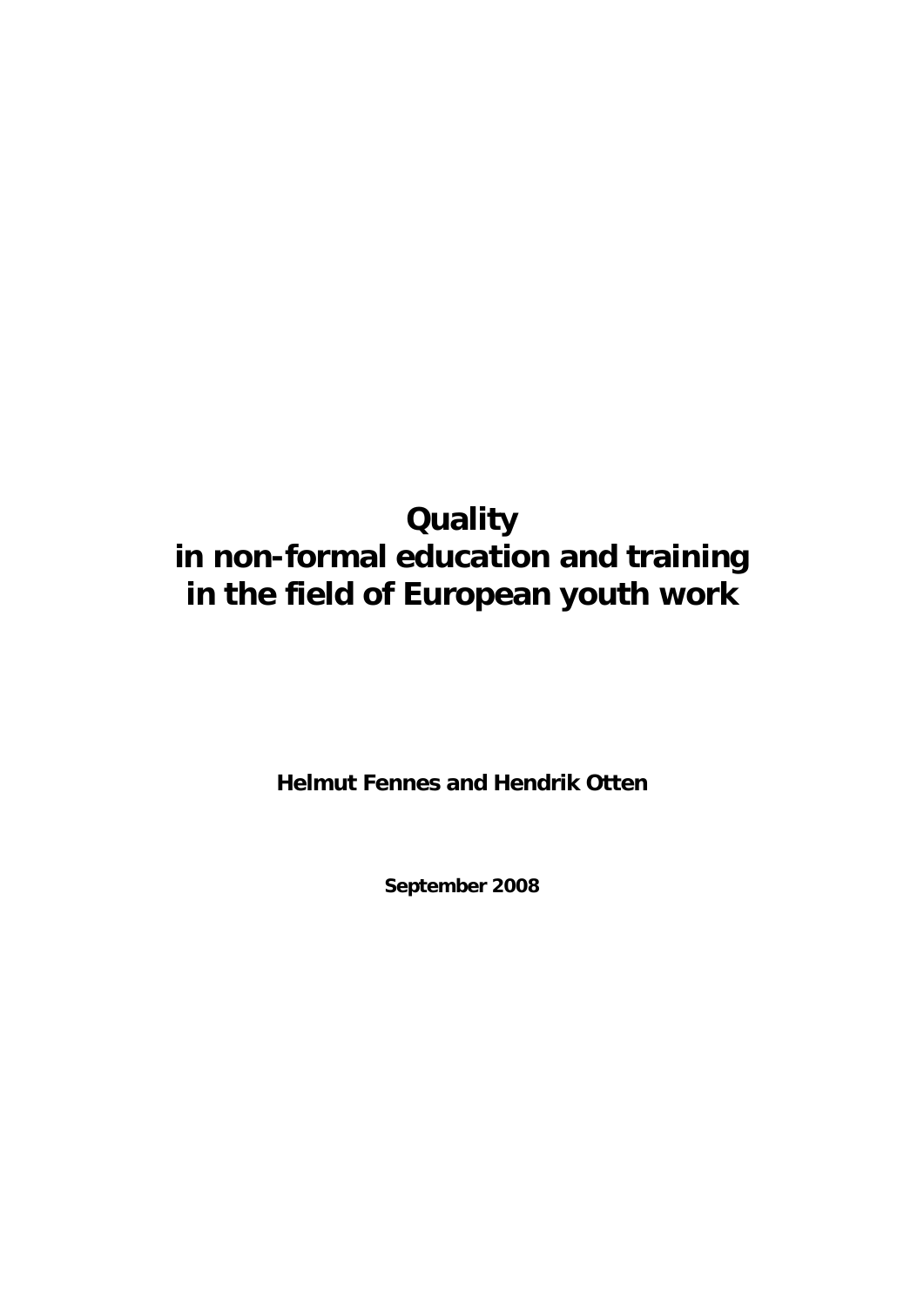### **This study is supported by**







The opinions expressed in this work are the responsibility of the authors and do not necessarily reflect the official policy of the Council of Europe or the European Commission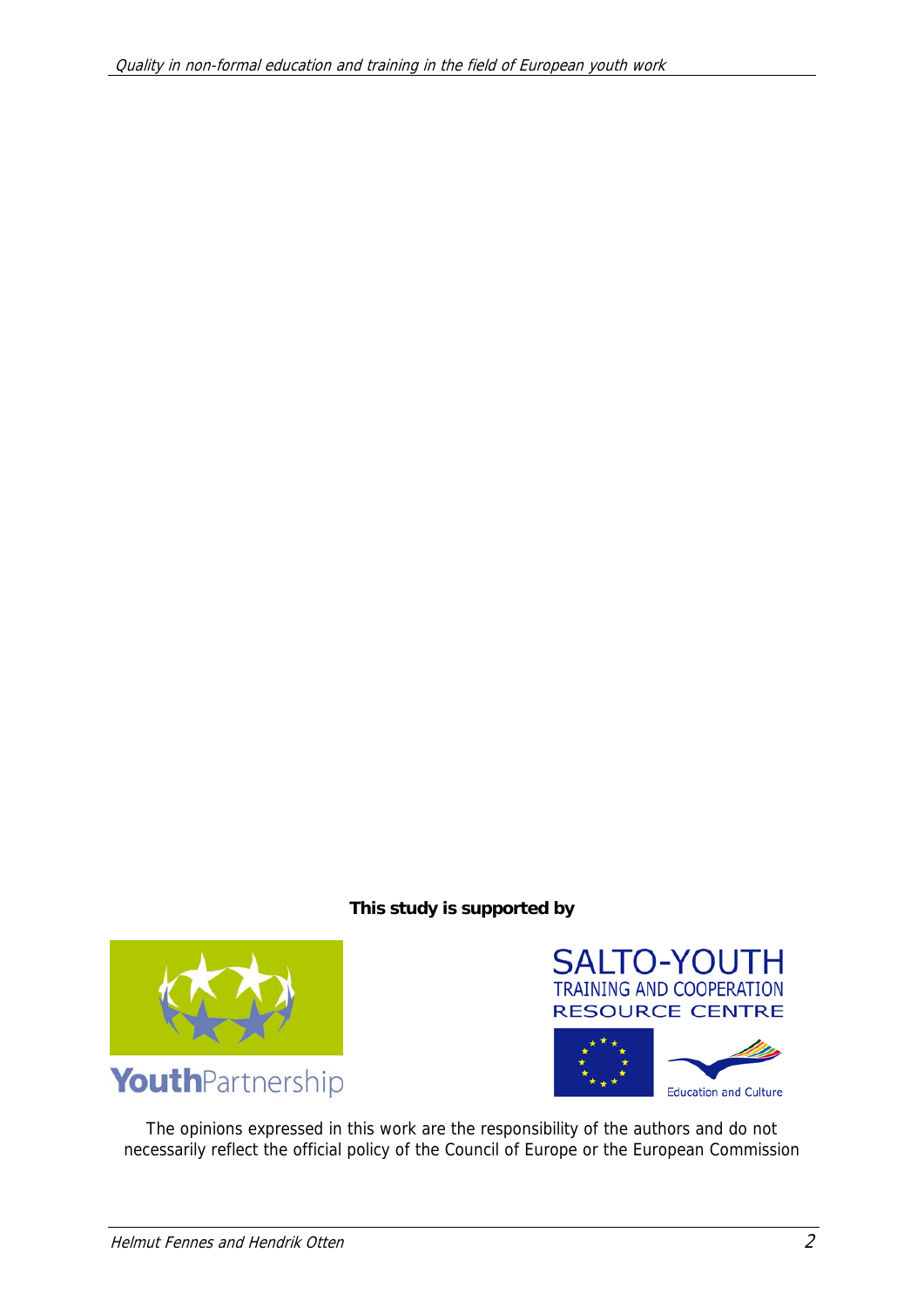# **Table of contents**

| Quality in non-formal education and training in the youth field 13       |
|--------------------------------------------------------------------------|
|                                                                          |
|                                                                          |
|                                                                          |
|                                                                          |
|                                                                          |
|                                                                          |
|                                                                          |
| Quality criteria and standards for non-formal education and training 22  |
| Competence profile for trainers in the field of European youth work 25   |
|                                                                          |
|                                                                          |
| Definition of competence and interpretation of the key competences       |
|                                                                          |
|                                                                          |
| Intercultural orientation and ability of intercultural discourse 30      |
|                                                                          |
|                                                                          |
| Annex A                                                                  |
|                                                                          |
|                                                                          |
|                                                                          |
| Adult Education and Continuing (Vocational) Education and Training  40   |
| Annex B                                                                  |
| Quality criteria and standards for non-formal education and training  42 |
|                                                                          |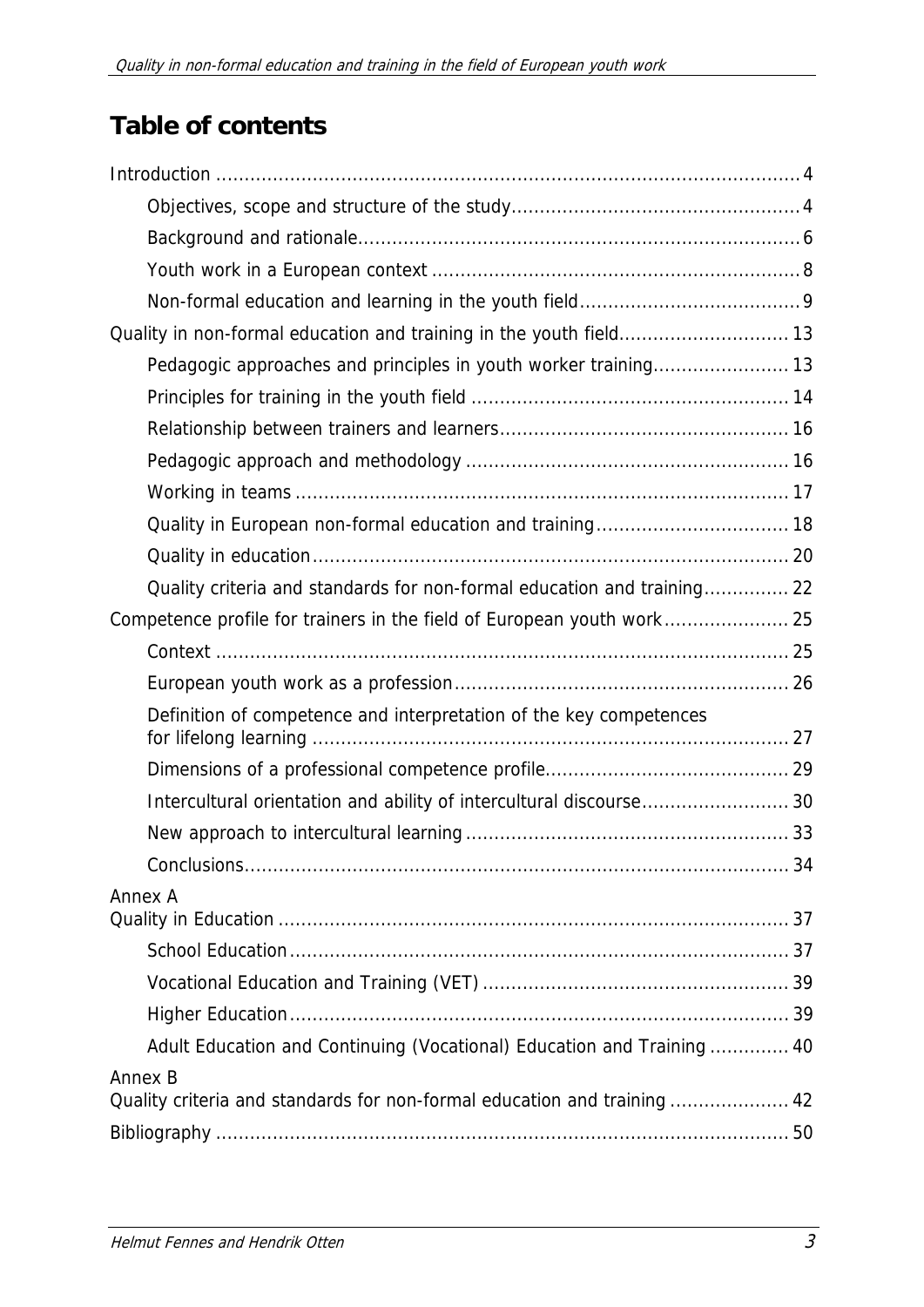## **Introduction**

The Partnership Programme of the European Commission and the Council of Europe and the SALTO Training and Co-operation Resource Centre issued an invitation to thirty actors with different functions but with expertise in training and further education of European level trainers to attend a meeting in Budapest in June 2007. Goals of the meeting included the exchange of best practices and initiation of steps to motivate actors in this field to reinforce co-operation, develop common standards and a joint strategy on training and further education of trainers.

One of the first tangible results of the Budapest meeting is this study on quality of non-formal education and training in the youth field and on a competence profile for those having educational responsibility, in particular for trainers.

During a first consultation round with different actors in spring 2008 we got some feedback to the initial draft document. Whenever considered to be appropriate, these comments have been taken into consideration in this revised version. Nevertheless this study is still intended to be further discussed so that it may be used as a widely supported consensual reference document for the training of trainers in the future. Further information on the meeting, planned initiatives and the references used in this text can be found here: http://www.salto-youth.net/totstrategy/.

## **Objectives, scope and structure of the study**

The original objective for this study was to define the competences required for European-level training in the youth field, which then would serve as a basis for respective European-level training courses for trainers.

When starting to work on this study, it became evident to the authors that they first needed to address a number of other issues which determine in some way these trainers' competences: youth work in a European context and, subsequently, the situation and needs of those who should be trained – youth workers and youth leaders; approaches, principles and methodologies of non-formal education, in particular in the youth field and in a European context; the understanding and concepts of quality in education and, in particular, quality standards for non-formal education in the youth field. Only then it would be possible to address the issue of the respective trainers' competences which are necessary to meet these quality standards.

It also became evident that many issues addressed are not only valid for Europeanlevel training in the youth field<sup>1</sup>, but also for non-formal education and youth training at national, regional and local levels as well as for youth work as socio-pedagogic sector and for non-formal education in general.

-

 $<sup>1</sup>$  It should be noted that, in principle, the authors consider the quality standards and the competence profile for</sup> non-formal education and training in the youth field described in this document independent from the fact, if the respective training activities are organised within the youth programmes of the European Union or the Council of Europe or if they are run by other organisations. At the same time, there might be differences with respect to specific knowledge required depending on the specific programme.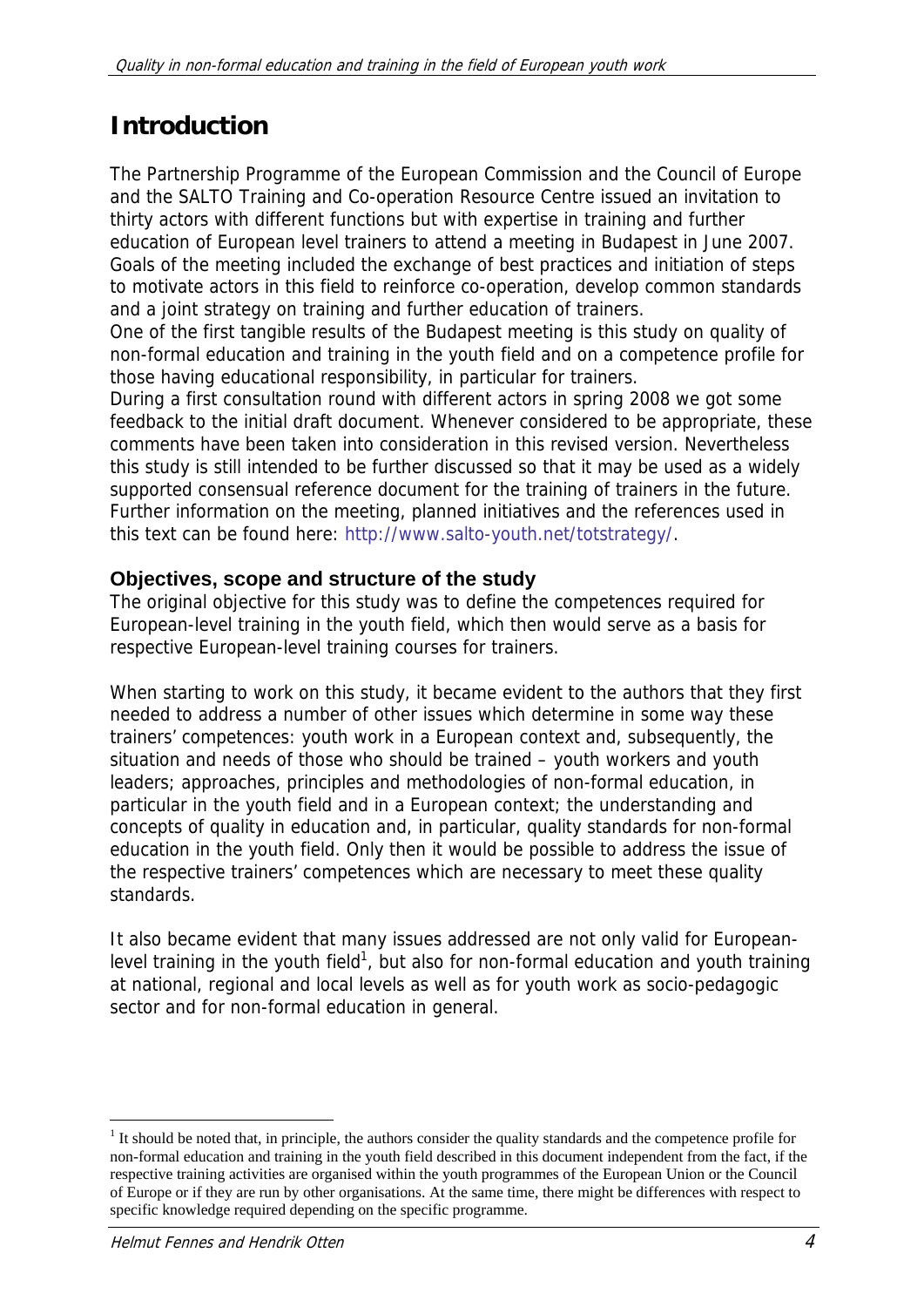Therefore, many aspects of non-formal education are valid for youth workers and youth leaders (who apply non-formal education in their work with young people and, therefore, need specific pedagogic competences), to trainers in the youth field (who are training youth workers and youth leaders) as well as to trainers training trainers in the youth field. At the same time, it must be clear that the competence profiles of youth workers, trainers of youth workers and trainers of trainers in the youth field are different while, to a certain degree, they are overlapping.

This is why the study as it is presented now addresses the issues of quality in nonformal education and training within the context of European youth work from a holistic perspective. This does not mean that all aspects are covered. But we tried to take into account all relevant European documents, studies on these issues from the last years and the recent development of discussions at European level. It is up to the reader to decide whether she or he follows the proposed structure of the document or decides for a more selective reading, including the annexes on quality in education and on quality standards for non-formal education.

The study is divided into the following sections:

The **Introduction** includes the scope and structure of this study, its background and rationale in the context of European policies in the fields of education, training and youth, an introduction to youth work in a European context**,** including its institutional framework, and an introduction to non-formal education and learning in the youth field (pages 4-12).

The chapter **Quality in non-formal education and training in the youth field**  addresses *pedagogic approaches, principles and methodologies* of non-formal education with a special focus on the youth field and with special reference to nonformal education and training in the context of European youth work. Based on the principles of non-formal education, on practice and on existing *concepts of quality* in the non-formal education sector as well as in other sectors of education a set of quality standards for non-formal and training is outlined. While these standards are focussing on non-formal education in the youth field, in particular in a European context, they could partly also be applied in non-formal education in general (pages 13-24).

The chapter **Competence profile for trainers in the field of European youth work** will develop and justify different dimensions of competences which we see as compulsory for the development of a competence profile of trainers in European youth work. It will be discussed that European youth work should be looked at as a profession and thus demanding for criteria to assess the quality of professionalism. Starting with an interpretation of the eight key competences in the context of lifelong learning, key dimensions of a professional competence profile will be developed with the main *focus on intercultural orientation and intercultural discourse*. Consequently, some reflections on a new approach to intercultural learning will be presented followed by summarising conclusions (pages 25-36).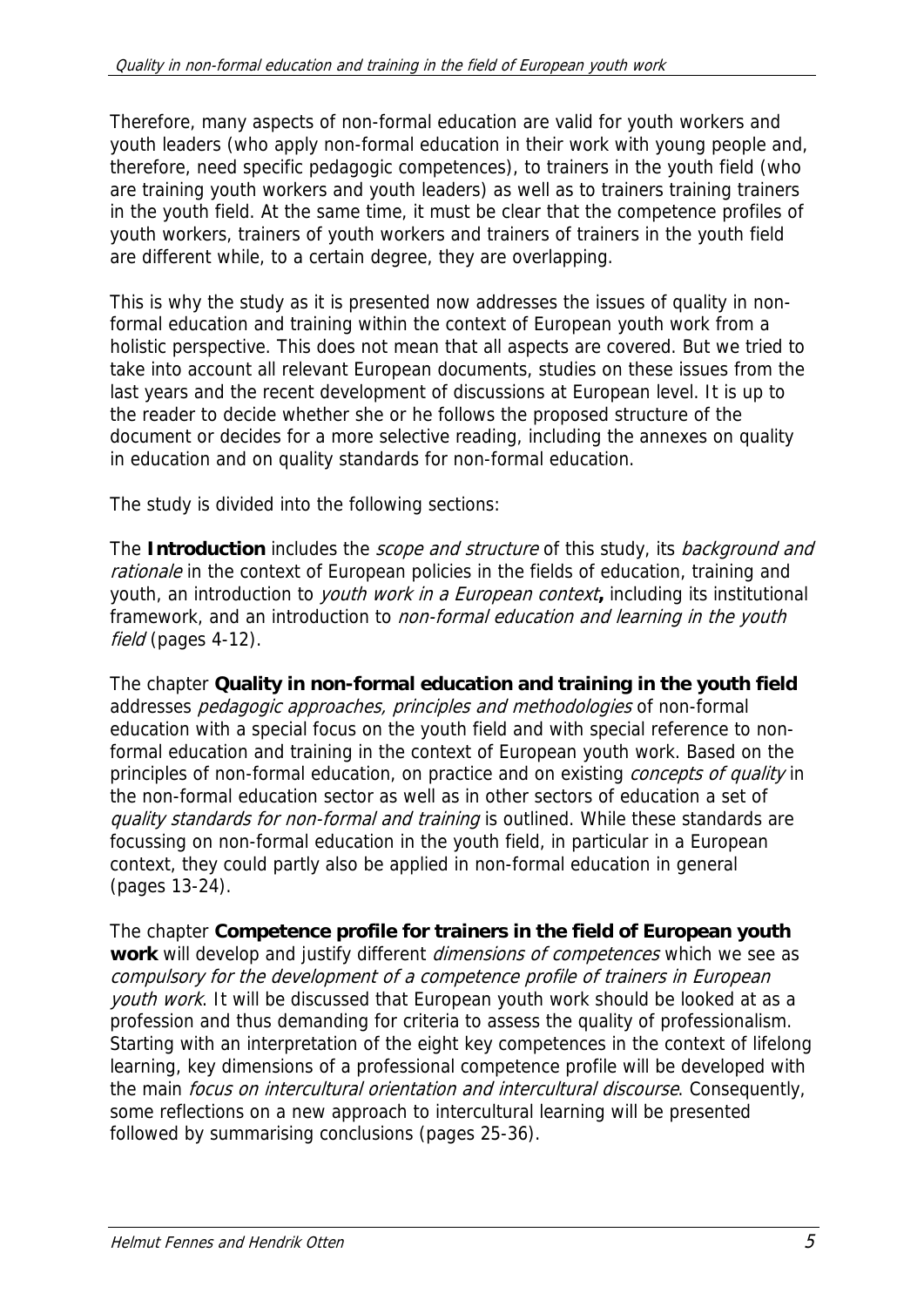**Annex A** provides an insight into policies, concepts and developments concerning quality iin the different sectors of education (pages 37-41).

**Annex B** describes in detail *quality standards for non-formal education and training* addressed in the chapter on quality in non-formal education and training in the youth field (pages 42-49).

The **Bibliography** is listing all documents the authors have taken into account when writing this study.

**Helmut Fennes** is the author of the chapter on non-formal education and quality in education and training in the youth field and the annexes on quality in education. **Hendrik Otten** is responsible for the chapter on a profile of trainers' competences. Both authors share responsibility for the introductory part and support the basic points of view advocated in this text.

**Udo Teichmann** initiated this study. He patiently and critically accompanied its development.

The study is dedicated by the authors to their friend and colleague **Peter Lauritzen** who during more than 35 years of his professional life contributed to many ideas and concepts presented in this text. He left us too early to be part of its completion – which he probably would have seen as "work in progress".

### **Background and rationale**

At the end of the 1980s and beginning of the 1990s first approaches were made to take the "young" Youth for Europe programme and give it a clear non-formal shape but still make it a structured intercultural educational programme. Since then, aspects of quality development and quality assurance in European youth work and thoughts on what professional action of people with pedagogical responsibility can mean and contribute to it have become indispensable in the education discussion at the European level. The YOUTH and YOUTH IN ACTION Programmes and the established partnership between the European Commission and the Council of Europe in the context of European youth work and youth research have provided a fresh dynamic impetus to this discussion. One of the more important aspects is the obligation to take a systematic approach and consider procedures and concepts for documenting and validating qualifications, competences and knowledge promoted and acquired through non-formal and informal education.

This debate received a political dimension through the Lisbon process, started in March 2000, which envisages the European Union by 2010 ... "*to become the most* competitive and dynamic knowledge-based economy in the world capable of sustainable economic growth with more and better jobs and greater social cohesion." (Conclusions of the European Council of Lisbon, paragraph 5).

Different strategies are applied in order to achieve this very ambitious goal. The main strategies focusing on education and training are the following: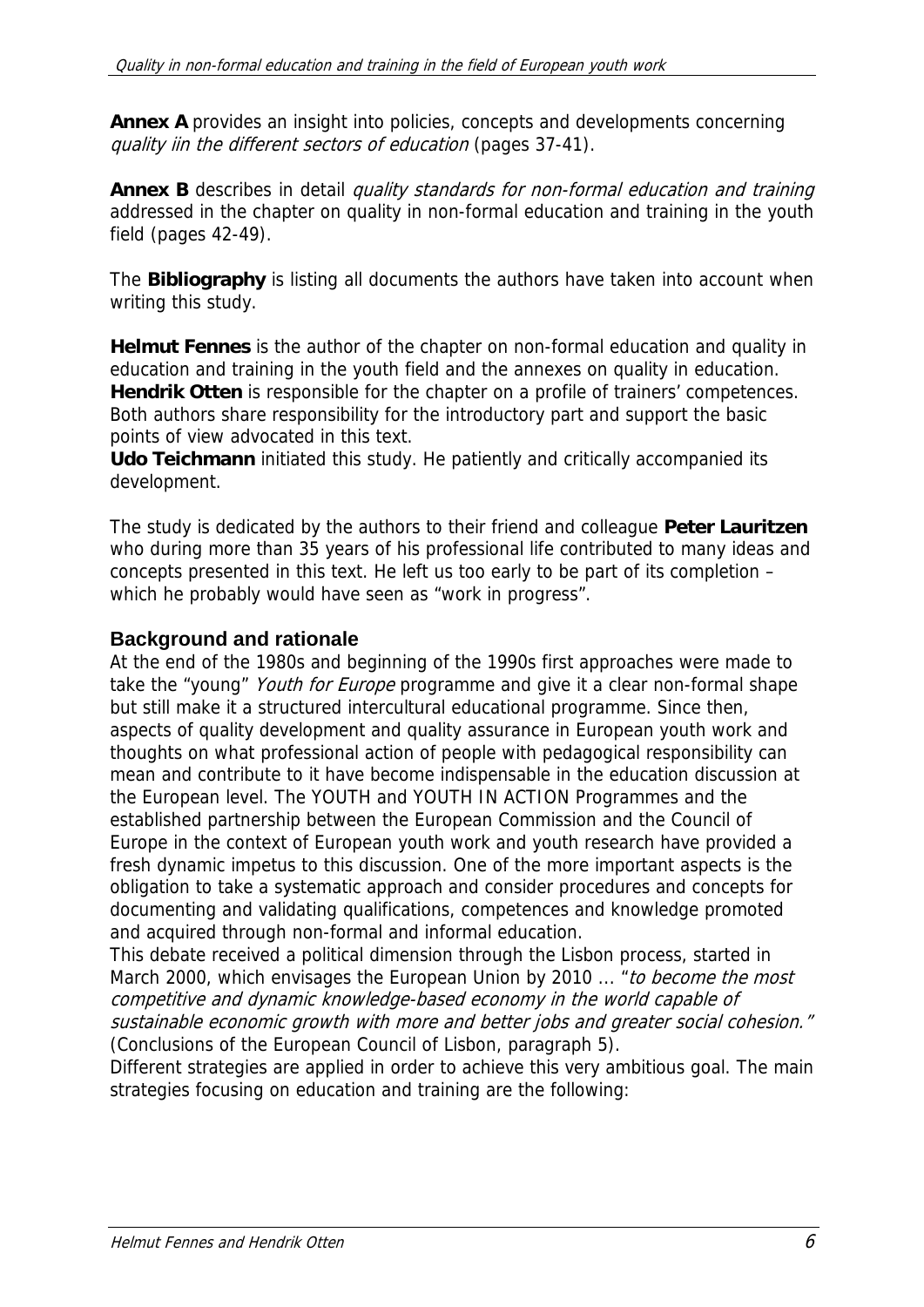- The Council Resolution on lifelong learning of May 2002 and the action programme (LLP) adopted in 2006 – they accept the need for lifelong learning as a guiding principle for developing education and training at European level as this concept is perceived to provide great opportunities for developing and using individual potentials while active citizenship, social and societal integration and employability can be promoted in a positive way;
- The European Council's Copenhagen declaration of December 2002 among other things it opts for common principles regarding validation of non-formal and informal learning with the aim of greater compatibility between approaches while respecting the varied and different procedures in the individual member states and tapping into the potential associated with this type of learning; The European Council adopted these common principles in May 2004;
- The so-called Bruges process of 2002 apart from an agreement on closer cooperation in vocational training it emphasises the special opportunities of non-formal learning for young people; and it is still particularly important for the context of our discussion:
- The white paper A new impetus for European youth of November 2001 with this document the European Commission created the conditions for more intensive cooperation in the field of youth policy within the European Union. Particular impetus has been brought about by the Open Method of Coordination applied to the co-operation between the ministries responsible for youth affairs in the EU member states and the Commission itself, while European youth policy had hardly been noticed before. It has created increased awareness of the fact that youth issues also affect other policy fields. The current youth policy discussion at the European level in the context of YOUTH IN ACTION acknowledges this progress.

All documents mention lifelong learning, mobility, employability, social integration, fight against racism and xenophobia and the autonomy of young people as priority topics. The debate on qualification was most recently politically enhanced by the European Youth Pact.

Despite the primacy of "training and employment" European youth work today is defined in a far more complex way within an educational policy context. It encompasses demands and expectations that go far beyond selective and isolated youth policy action. European youth work that claims to be seriously aligned with these intentions, requires a clear quality concept and professional profile. This relates to a description of certain standards for needed competences and qualifications of people with educational responsibility.

Quantitatively and qualitatively European youth work is one of the most important fields of non-formal education within the European Union. Furthermore, it is the driving engine when it comes to increasing awareness of a European citizenship and considering the way in which an operational, democratic European civil society can be consolidated and the characteristics it should have. With a view to the future it is therefore appropriate to use the different European programmes to target the qualification and professionalisation of European youth work systematically and continue discussions at the youth policy level.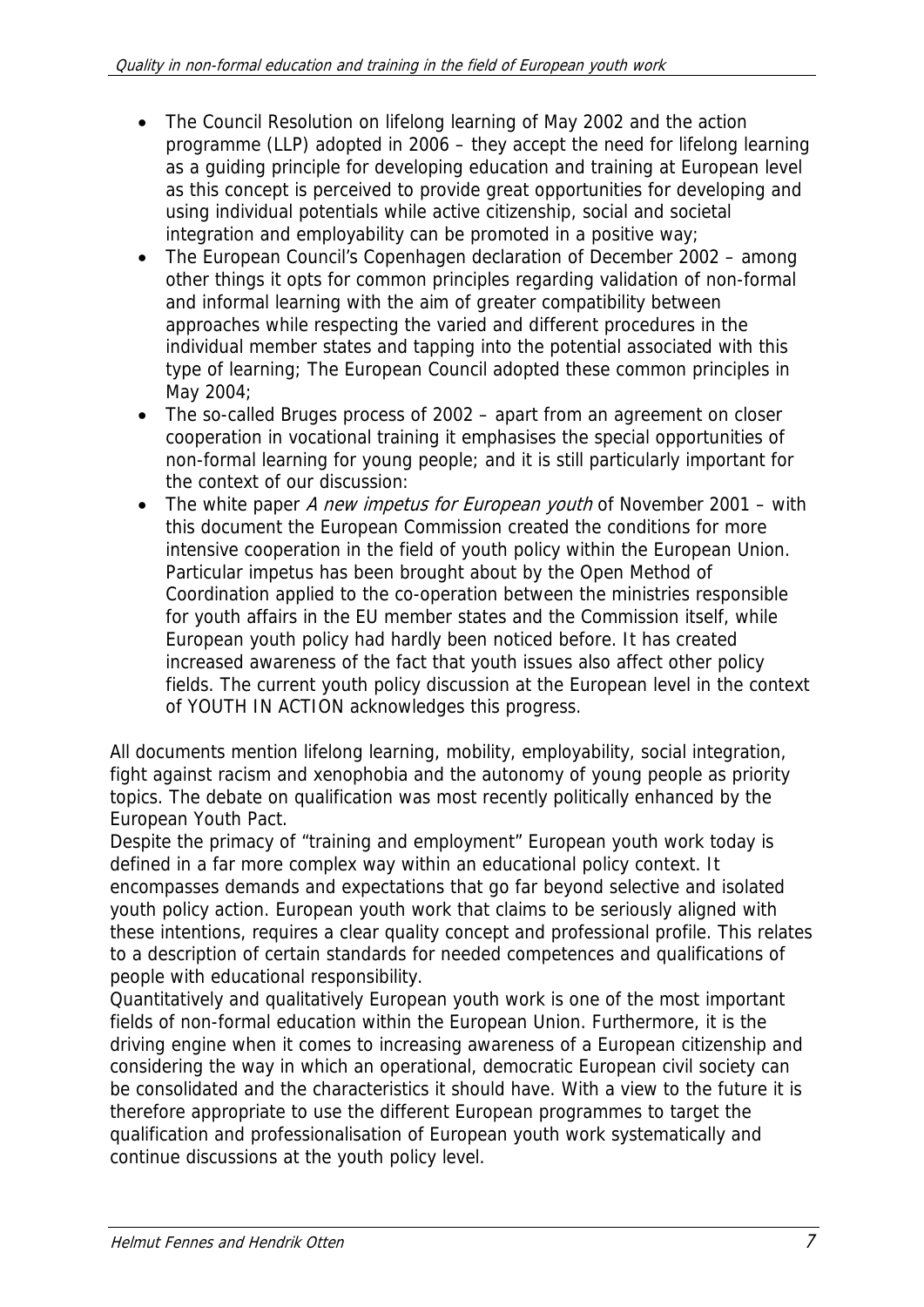The issue of competences required for high-quality European-level non-formal education and training in the youth field (in the following referred to as "trainers' competences") is strongly interrelated with the principles, approaches, methodologies and methods of non-formal education as well as with a definition of quality in non-formal education and training. Therefore, this study has to deal with all three aspects – non-formal education, quality and trainers' competences – in order to make adequate recommendations for the professionalisation in this field.

### **Youth work in a European context**

Youth work in a European context has a long tradition. Numerous European youth organisations – primarily umbrella organisations of national youth NGOs – have been established during the second half of the past century, amongst others, to give youth work a European dimension and to establish platforms for European-level cooperation and exchange in the youth field, also aiming at the recognition of youth issues and at the participation of young people in public and political life. Today, the European Youth Forum, an international organisation established in 1996 $^2$ , is the biggest platform of youth organisations in Europe with more than 90 member organisations – national youth councils and international non-governmental youth organisations in Europe.

In the 1970s, the Council of Europe established an institutional framework for promoting European youth work and youth co-operation through the foundation of the European Youth Centre in Strasbourg in 1972 and in Budapest in 1995 as well as through the establishment of the Directorate of Youth and the European Youth Foundation (both in 1972) which developed respective programmes and funding schemes in this field.

In the late 1980s, the **European Commission** established the Youth for Europe Programme (three phases between 1989 and 1999, complemented by the European Voluntary Service Programme in 1996 and followed by the Youth Programme in 2000 and the Youth in Action Programme in 2007) as well as a youth unit in the European Commission.

In 1998, the Partnership between the Council of Europe and the European Commission was established "to promote active European citizenship and civil society by giving impetus to the training of youth leaders and youth workers working within a European dimension". This agreement has since been extended to human rights education, intercultural dialogue, quality and recognition of youth work and training, a better understanding and knowledge of youth (youth research) as well as youth policy development<sup>3</sup>.

European youth organisations as well as the Council of Europe and the European Commission largely share the following values and aims in the youth field and  $b$ eyond<sup>4</sup>:

<sup>&</sup>lt;sup>2</sup> The European Youth Forum is the successor of the Council of European National Youth Committees (CENYC) and the European Co-ordination Bureau of International Non-Governmental Youth Organisations (ECB), which had been representing youth interests since the 1960s.

<sup>3</sup> see http://www.coe.int/T/E/Cultural\_Co-operation/Youth/6.\_Partners\_and\_co-operation/default.asp#TopOfPage (accessed 10.01.2008)

<sup>&</sup>lt;sup>4</sup> see European Youth Forum (http://www.youthforum.org/, accessed 10.01.2008); Programmes and objectives of the youth sector of the Council of Europe 2006 to 2008 (http://www.coe.int/t/e/cultural\_co-

operation/youth/2.\_Priorities/Priorities\_2006\_2008\_all\_en.asp#TopOfPage, accessed 10.01.2008); Decision No. 1719/2006/EC of the European Parliament and of the Council establishing the 'Youth in Action' programme for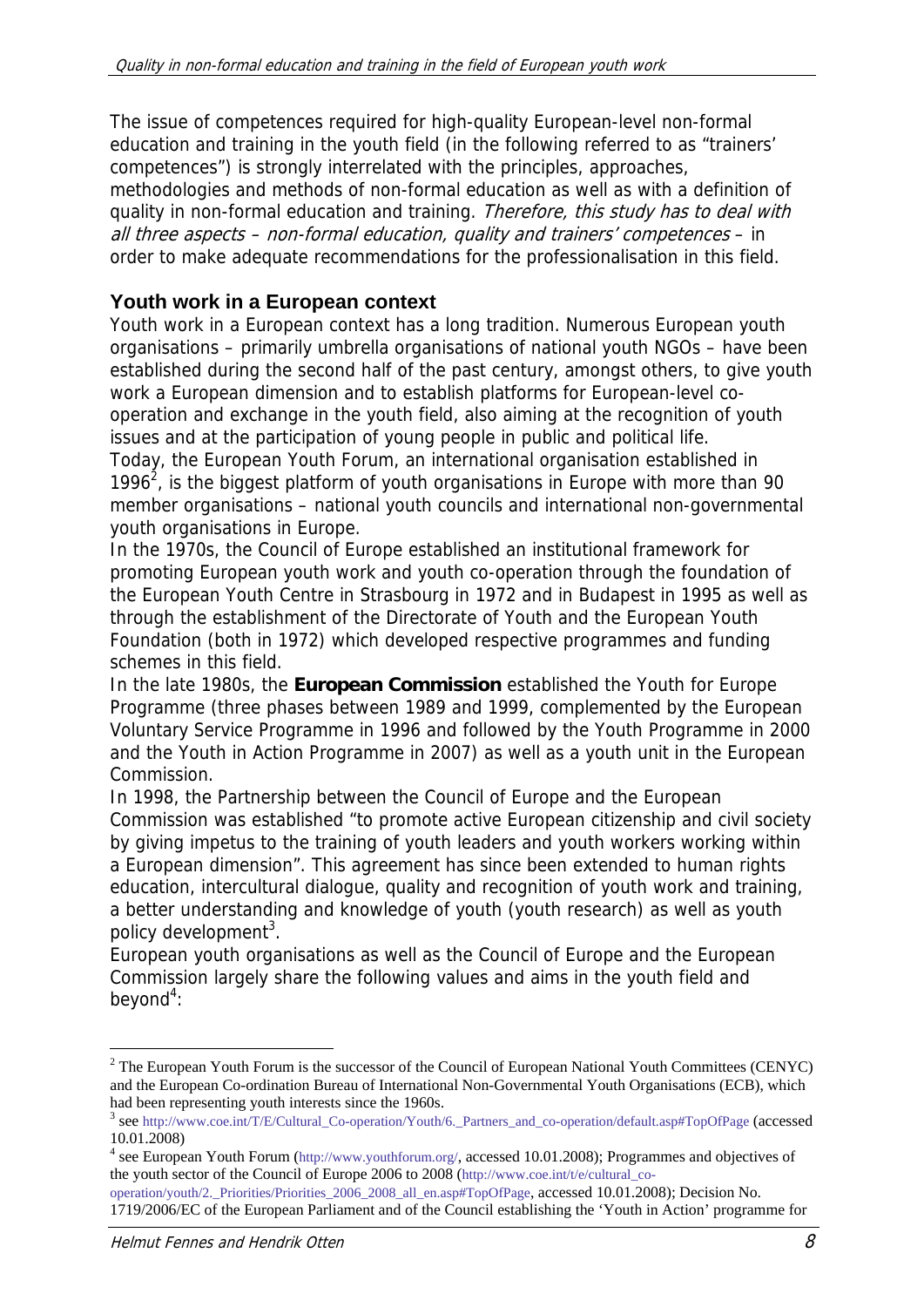- The promotion of participation and democratic citizenship of young people, in particular the participation of young people in civil society as well as in public and political life; $5$
- the promotion of democracy, human rights, social justice, tolerance and peace;
- the promotion of equal rights and opportunities in all areas of society;
- strengthening solidarity among young people and promoting social inclusion, in particular with respect to young people with fewer opportunities and with disadvantages;
- understanding for and appreciation of cultural diversity and developing tolerance and the capacity to act in a culturally diverse society;
- combating racism, anti-Semitism and xenophobia.

The aims outlined above give youth work in a European context a significant educational dimension since they imply the development of specific competences of young people, including key competences<sup>6</sup>. Given the context of youth work, this implies non-formal education, training and learning of young people (see definitions further down).

## **Non-formal education and learning in the youth field**

Non-formal education and learning<sup>7</sup> has a long tradition in youth work at all levels, even if it has not always been explicitly designated as such. Personal development, learning in groups, interactive, participatory and experiential learning are long established features of non-formal education and learning in the youth field. This is directly related to the aims described above which require the development of personal and interpersonal competences as well as of humanistic and democratic values, attitudes and behaviours beyond the acquisition of plain knowledge. Face-toface interaction and a combination of cognitive, affective and practical learning are essential to achieve this.

While the youth sector has played an essential role in pointing out the relevance and importance of non-formal education and in developing its approaches, concepts, methodologies and methods, non-formal education is neither a new form of education nor is it unique to the youth field – also other sectors of education and civil society have long been applying non-formal education approaches in their work – often implicitly and not solely.

During the past decade, non-formal education and learning has received increasing attention in practice, policy and research in view of social and economic demands to consider learning as a lifelong and life wide process.

-

the period 2007 to 2013 (http://eur-lex.europa.eu/LexUriServ/LexUriServ.do?uri=OJ:L:2006:327:0030:0044:EN:PDF, accessed 10.01.2008)

 $<sup>5</sup>$  Furthermore, the European Union puts special emphasis on promoting European citizenship.</sup>

<sup>&</sup>lt;sup>6</sup> Competences are defined here as a combination of knowledge, skills and attitudes appropriate to the context (see European Parliament and Council: 2006). Key competences represent a transferable, multifunctional package of knowledge, skills and attitudes that all individuals need for personal fulfilment and development, inclusion and employment (see European Commission: 2004).

 $<sup>7</sup>$  The term "education" is complemented by "learning" which reflects a shift in terminology that has taken place</sup> in research and policy documents during the past years. "Learning" is related to activities as well as individual and group processes while "education" is more related to systems as well as outcomes.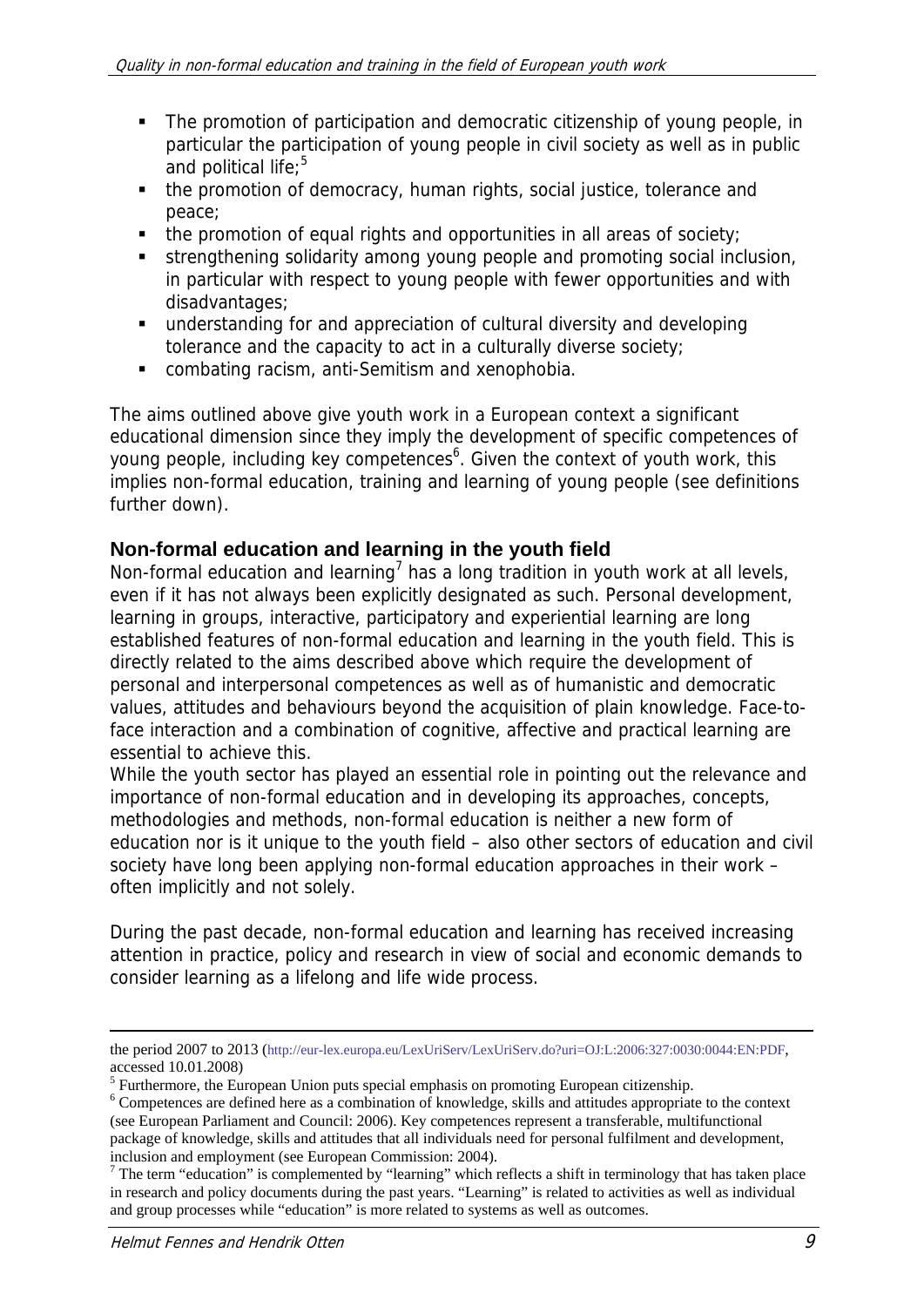This is reflected, in particular, in the lifelong learning strategy, the Education and Training 2010 Programme, the Lifelong Learning Programme, the Youth in Action Programme and other policies and programmes of the European Commission $^8$ , in the policies, programmes and objectives of the youth sector of the Council of Europe<sup>9</sup>, in a joint working paper of the European Commission and the Council of Europe (2004), in concepts and policies of non-governmental organisations, in particular also in the youth field<sup>10</sup>, as well as in contemporary research on education and training in Europe and beyond<sup>11</sup>.

Special emphasis has been given to the recognition and validation of competences acquired through non-formal and informal learning in general and, in particular, in the European youth field<sup>12</sup>. Two special instruments have been developed in this respect: Youthpass has been established to complement Europass in the youth field and has become a standard feature in the YOUTH IN ACTION programme for the recognition of the participation of young people in youth projects with a non-formal education dimension<sup>13</sup>. The European portfolio for youth workers and youth leaders<sup>14</sup> provides volunteers or professionals in the field with a tool which can help them to identify, assess and describe their competencies.

Contemporary research places non-formal learning in a learning continuum between formal and informal learning, where an educational/learning activity can combine a range of features, of which some are more characteristic of formal learning settings than of non-formal or informal ones and vice versa<sup>15</sup>. Colley, Hodkinson and Malcolm (2003) have developed a list of twenty criteria distinguishing between formal and informal and have grouped them in four clusters (process; location and setting; purposes; content).

In their evaluation report of the Advanced Training for Trainers in Europe, Chisholm et al. (2006) reformulate these criteria and place each criterion into one of the four clusters to which it is most closely related in order to analyse this specific training programme with respect to its position in the learning continuum.

The learning continuum as described above comprises three types of learning contexts as specified in the Box 1 below:

<sup>-</sup><sup>8</sup> seeEuropean Commission (2000, 2001a, 2001b), European Parliament and Council (2004, 2006a, 2006b) <sup>9</sup> see Council of Europe (2003) and http://www.coe.int/t/e/cultural\_co-

operation/youth/2.\_Priorities/Priorities\_2006\_2008\_all\_en.asp#TopOfPage, accessed 10.01.2008<br><sup>10</sup> The non-governmental youth sector has made major contributions to non-formal education, in particular also

through the European Youth Forum (see http://www.youthforum.org/Downloads/policy\_docs/learnercentred\_education/0618-03.pdf; http://www.youthforum.org/Downloads/policy\_docs/learnercentred\_education/0716-05.pdf; http://www.youthforum.org/Downloads/policy\_docs/learner-<br>centred\_education/0009-08\_NFE\_FINAL.pdf, accessed 16.08.2008)

see Chisholm with Hoskins/ Søgaard-Sorensen/Moos/Jensen (2006), Chisholm/Hoskins with Glahn (2005),

Colley/Hodkinson/Malcolm (2003), Dohmen (2001), Dubois (2005)

<sup>&</sup>lt;sup>12</sup> See Council of the European Union (2004, 2006)

<sup>&</sup>lt;sup>13</sup> See http://www.youthpass.eu/en/youthpass/ and http://www.salto-youth.net/youthpass/, accessed 16.08.2008<br><sup>14</sup> http://www.coe.int/t/dg4/youth/Resources/Portfolio/Portfolio\_en.asp, accessed 18.08.2008<br><sup>15</sup> see Chisholm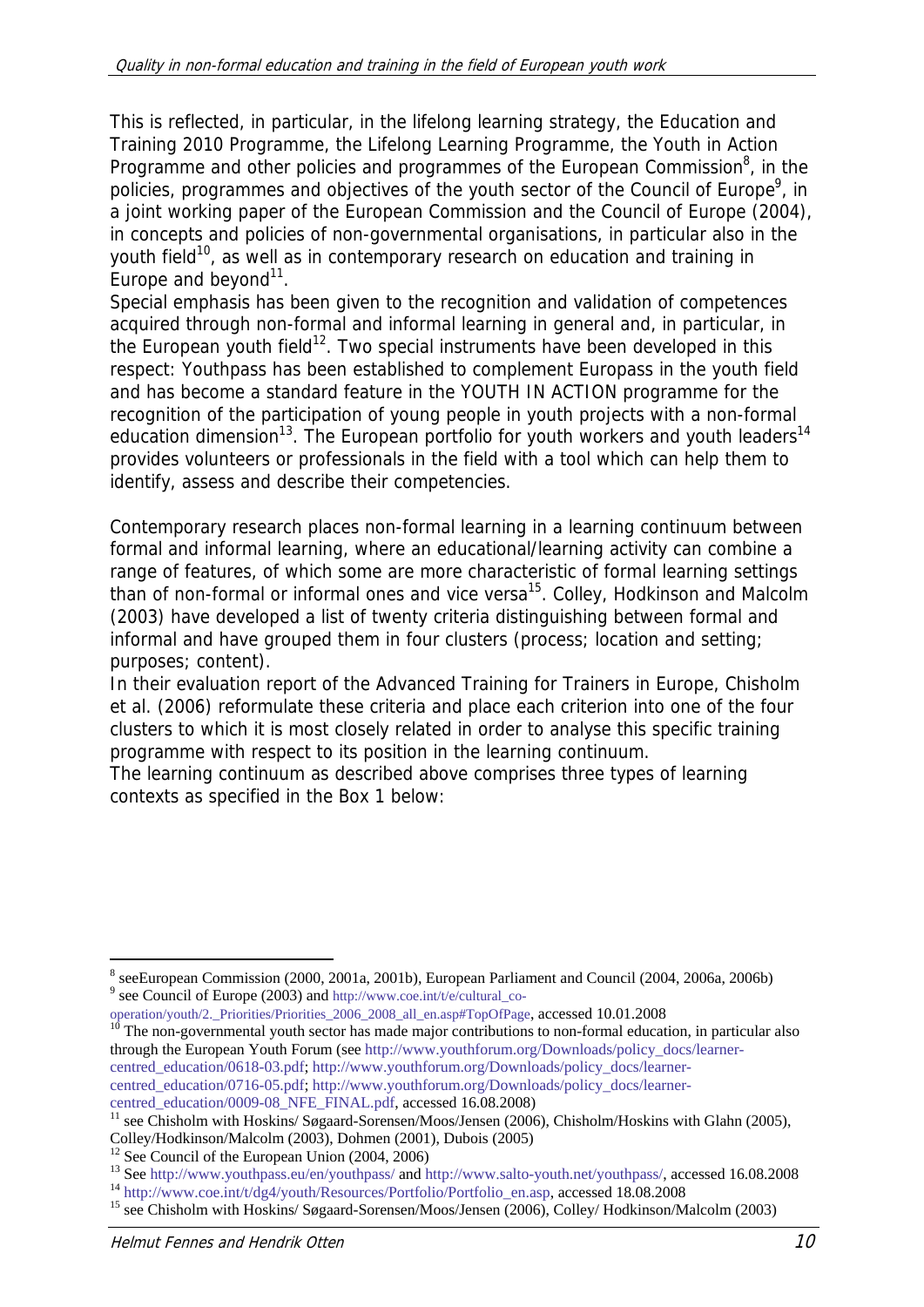#### **Box 1: The learning continuum**

#### **Formal learning**

Learning typically provided by an education or training institution, structured (in terms of learning objectives, learning time or learning support) and leading to certification. Formal learning is intentional from the learner's perspective.

#### **Non-formal learning**

Learning that is not provided by an education or training institution and typically does not lead to certification. It is, however, structured (in terms of learning objectives, learning time or learning support). Non-formal learning is intentional from the learner's perspective.

#### **Informal learning**

Learning resulting from daily life activities related to work, family or leisure. It is not structured (in terms of learning objectives, learning time or learning support) and typically does not lead to certification. Informal learning may be intentional but in most cases it is nonintentional (or 'incidental'/random).

Source: Glossary, Lifelong Learning Communication (European Commission: 2001), drawing on the Lifelong Learning Memorandum (European Commission: 2000).

These three types of learning are in the end neither completely distinct nor do they entirely exclude each other nor do they have clear boundaries between them. They rather represent archetypical constructions along the continuum between formality and informality<sup>16</sup>. It is, therefore, not surprising that numerous definitions of nonformal education exist which differ from each other in different facets with respect to process, location and setting, purposes and content<sup>17</sup>. It can be questioned, if it would be desirable or possible to establish a commonly agreed definition for nonformal education/learning.

The final report of the Council of Europe's Symposium on non-formal education in  $2001<sup>18</sup>$  outlines common elements in existing definitions of non-formal education as well as essential features and methods of non-formal training and learning with a special focus on the youth sector, thus describing a range in the learning continuum that could be called "non-formal education and learning in the youth field" (see Box 2 below). Nevertheless, while some of these features are specific for the youth sector, many of them are reflected also in other non-formal education sectors, i.e. in adult education and in community education.

<sup>-</sup>16 see Chisholm, L./Fennes, H. (2008)

 $17$  see Council of Europe (2001: Appendix) and Colley/Hodkinson/Malcolm (2003)

<sup>&</sup>lt;sup>18</sup> see Council of Europe (2001)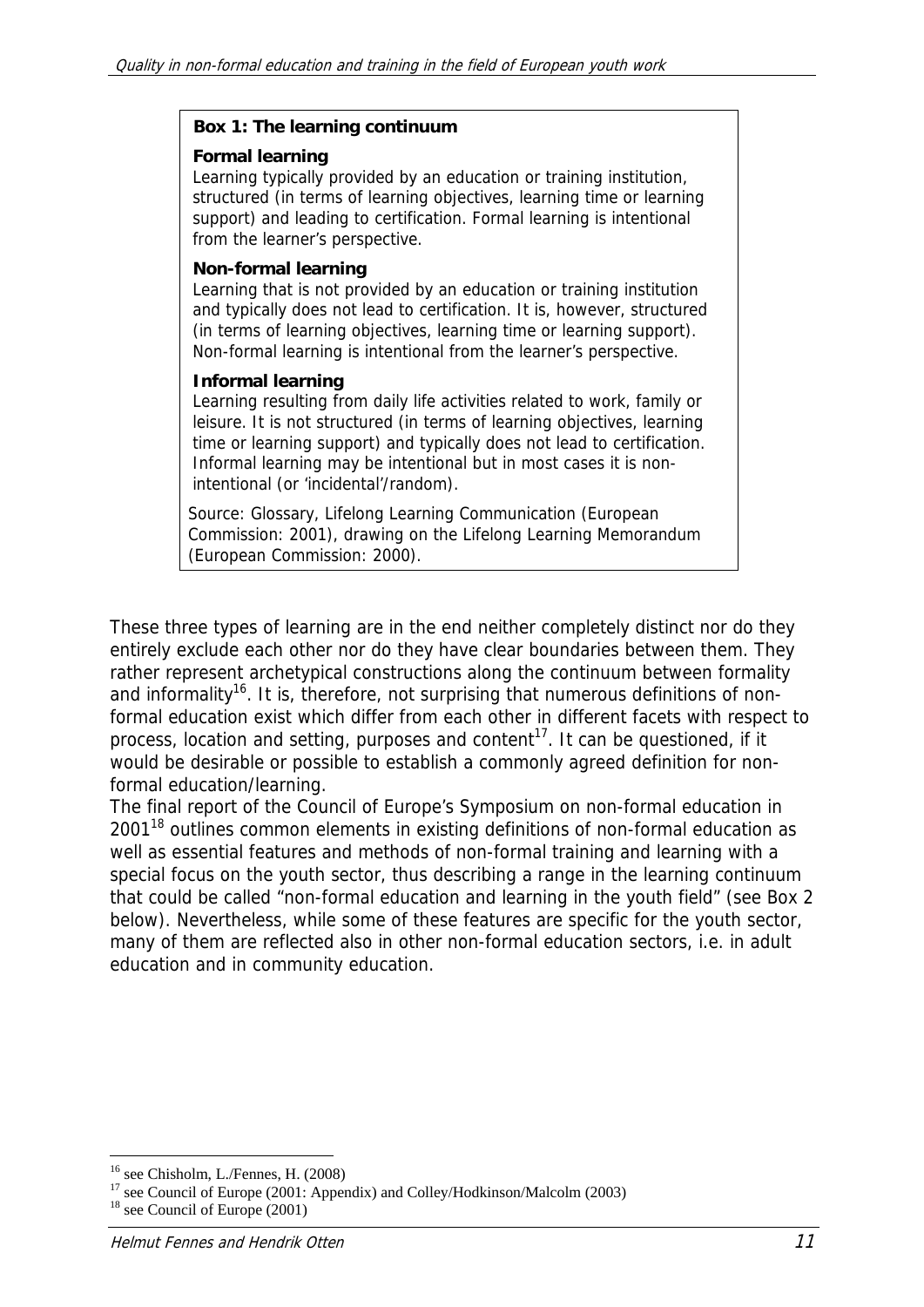| Box 2: Features of non-formal learning in the youth sector                                                                                                                                                                                                                                                                                                                                                                                                                                                                                                                                                                                                                                   |
|----------------------------------------------------------------------------------------------------------------------------------------------------------------------------------------------------------------------------------------------------------------------------------------------------------------------------------------------------------------------------------------------------------------------------------------------------------------------------------------------------------------------------------------------------------------------------------------------------------------------------------------------------------------------------------------------|
|                                                                                                                                                                                                                                                                                                                                                                                                                                                                                                                                                                                                                                                                                              |
| Common elements in existing definitions of non-formal<br>learning<br>purposive learning<br>diverse contexts<br>٠<br>different and lighter organisation of provision and delivery<br>٠<br>alternative/complementary teaching and learning styles<br>$\blacksquare$<br>less developed recognition of outcomes and quality<br>٠                                                                                                                                                                                                                                                                                                                                                                 |
| <b>Essential features of non-formal learning</b><br>balanced co-existence and interaction between cognitive,<br>affective and practical dimensions of learning<br>linking individual and social learning, partnership-oriented<br>٠<br>solidarity and symmetrical teaching/learning relations<br>participatory and learner-centred<br>٠<br>holistic and process-oriented<br>٠<br>close to real life concerns, experiential and oriented to learning<br>٠<br>by doing, using intercultural exchanges and encounters as<br>learning devices<br>voluntary and (ideally) open-access<br>$\blacksquare$<br>aims above all to convey and practice the values and skills of<br>٠<br>democratic life |
| Non-formal teaching/training and learning methods<br>communication-based methods: interaction, dialogue, mediation<br>activity-based methods: experience, practice, experimentation<br>٠<br>socially-focussed methods: partnership, teamwork, networking<br>٠<br>self-directed methods: creativity, discovery, responsibility<br>٠<br>Source: Council of Europe Symposium on Non-Formal Education:                                                                                                                                                                                                                                                                                           |

Report (2001)

It can be assumed that this understanding of non-formal education and learning is broadly shared in youth work and in youth non-formal education in a European context. Therefore, it is also taken as the basis for the following considerations (chapter 1).

Trainers in non-formal education play a central role in this European educational process. It is therefore only logical that a new profession has been developing at European level which goes far beyond the voluntary involvement that experienced youth leaders showed in this area in the past. Today, trainers have an important multiplying effect at very different levels and mostly work for institutional organisations and NGOs. A sustainable qualification of these trainers to enable them to offer and conduct high-quality non-formal education should therefore also be in the interest of employers and clients. To proceed with a systematic and (due to scarce resources) preferably shared advancement and realisation of a qualification strategy for trainers adequately corresponds to this task and is therefore commendable. The study is intended to be a first step towards that objective.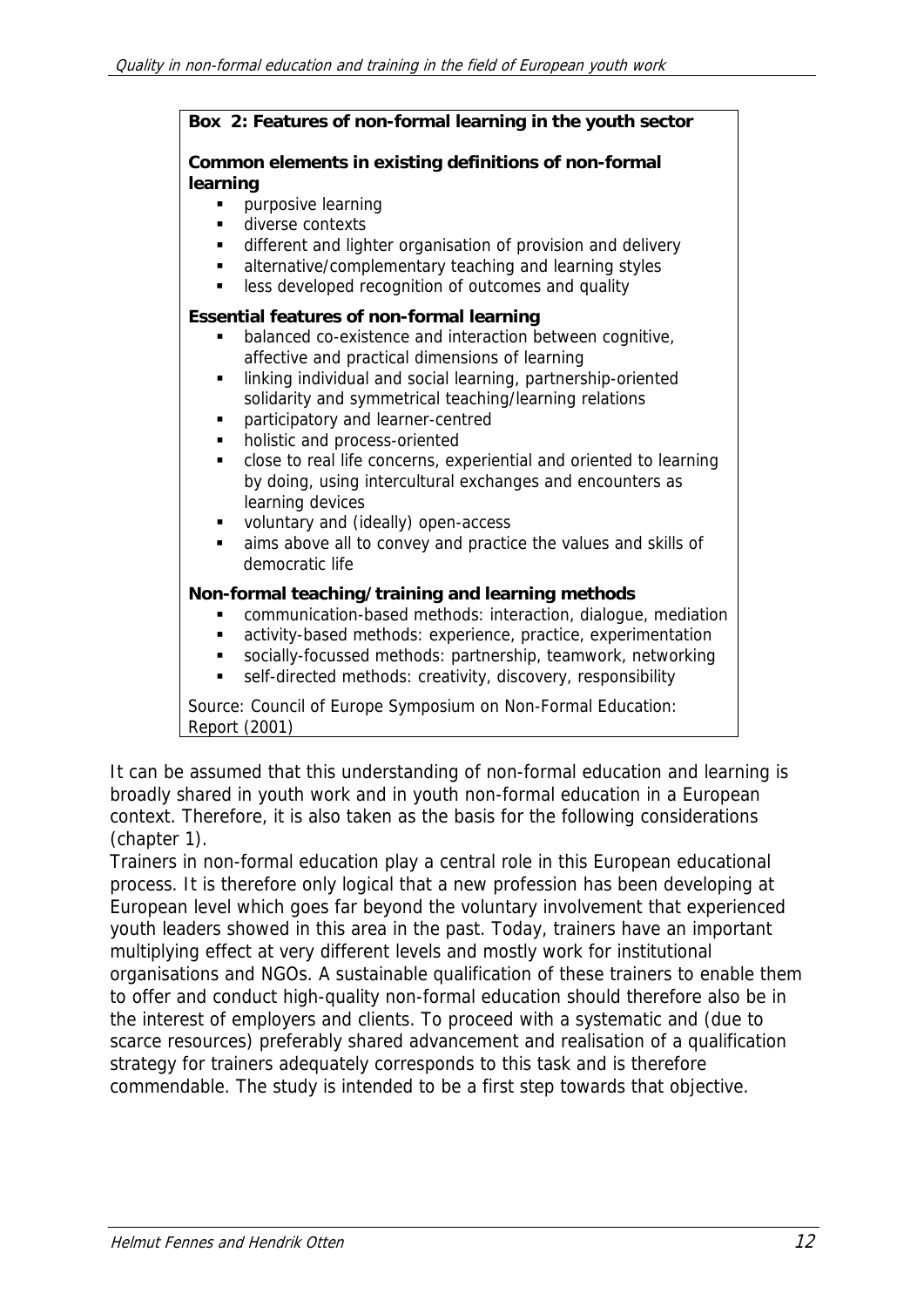## **Quality in non-formal education and training in the youth field**

## **Pedagogic approaches and principles in youth worker training<sup>19</sup>**

A major objective of European-level training in the youth field<sup>20</sup> is to develop competences of youth workers, youth leaders and multipliers in the youth field<sup>21</sup> which enable and empower them for non-formal education activities with young people in view of the values and aims of youth work in a European context (see introduction above) – although many youth work activities are not primarily or not explicitly declared as educational activities.

It is assumed that pedagogic approaches and principles need to be coherent and consistent within a learning system. When youth workers are trained to acquire competences for non-formal education and learning activities with young people, the approaches and principles applied in the training of these youth workers have to be coherent with the training/learning approach taken in non-formal education – this is evident but not necessarily made explicit or adhered to.

Relating it to the common elements in existing definitions of non-formal education in Box 2, training in the youth field implies purposive learning (with explicit and clear aims and learning objectives, thus, explicitly declaring it as a learning activity) in diverse contexts with respect to themes, contents, levels addressed (local, regional, national and European) and target groups. The degree of organisation of learning activities is lighter than in formal education but due to the (explicit) goal-orientation often more structured than in youth work as such. The latter is not necessarily stringent, but there seems to be an (implicitly) assumed correlation between goalorientation and structure. Training and learning styles do not really differ between training in the youth field and youth work as such – although the modalities and specific methods might differ due to the different target groups. With respect to recognition of outcomes and quality, again training in the youth field lies between formal education and youth work: While there is rarely any formal recognition of outcomes, it still can play a role (e.g., in an application/selection procedure) if someone has participated in a specific training course of a specific organisation, where in fact a degree of quality can be associated with a training activity depending on the reputation of the training provider.

<sup>-</sup><sup>19</sup> In the field of non-formal education, including youth work and adult education, commonly the term "training" is used for educational activities and processes. Similarly, the term "trainer" is used for those who design and implement educational activities (training activities) with and for young people or adults. Nevertheless, much of what is written here could also be applied in formal education and, therefore, to teaching and to teachers, as well as to pedagogic approaches, principles and methodologies for education in general.

<sup>&</sup>lt;sup>20</sup> Although this study is focussing on *European-level* training in the youth field, much of its content can also be applied to non-formal education and training in the youth field at national, regional and local levels. While nonformal education might not be a primary or explicit objective or content of a youth (training) activity, it is in some way – at least implicitly – an integral element of it. Therefore, the following is not always explicitly referring to *European-level* training but to training in the youth field in general.

<sup>&</sup>lt;sup>21</sup> As a matter of simplicity, the term "youth worker" will be used in the following to describe a broad spectrum of multipliers in the field of youth work – youth workers, youth leaders, volunteers and staff in youth groups, youth organisations and other youth structures. Similarly, the term "training in the youth field" is used for training this wide target group.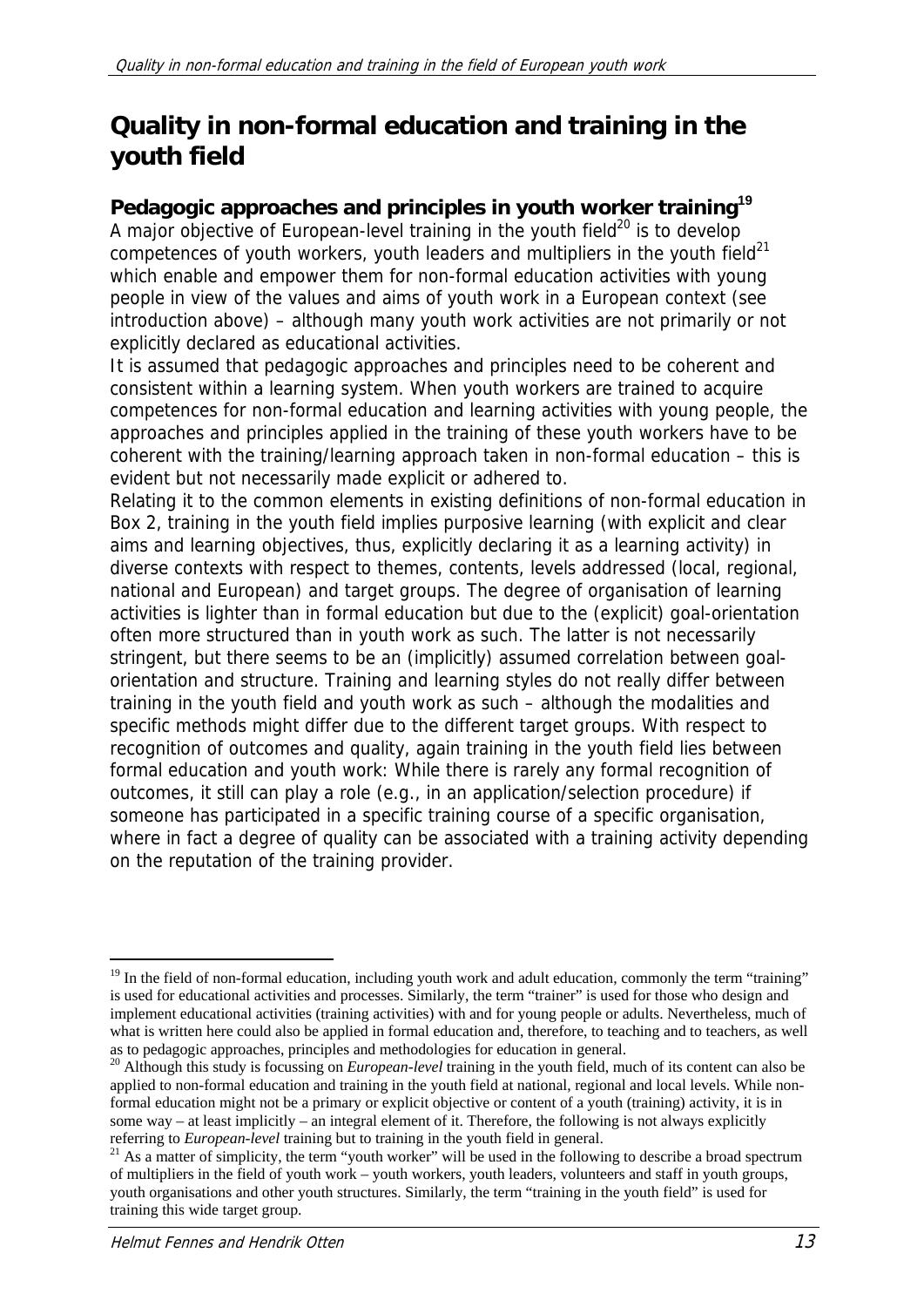With differences in emphasis and focus, essential features as well as training and learning methods in non-formal education and learning also apply to training in the youth field. More specifically and beyond these, the following sections outlines principles, approaches, methodologies and methods for training in the youth field.

## **Principles for training in the youth field**

Learner-orientation and learner-/person-centeredness are primary principles of training in the youth field. This principle is closely linked to the feature mentioned in Box 2 that non-formal learning should be close to real life concerns: Themes, contents and learning objectives need to be based on what the learners need and are interested in. Methodologies, methods and learning sites need to be adequate for the learners and locations as well timeframes need to be organised in order to allow maximum accessibility for and participation of the target groups. All in all: people only learn what they want to learn - and the better if it is adequate to their dispositions, capacities and possibilities.

Learner-centeredness also implies that the learners/trainees are the primary clients of the trainers. This principle can be difficult to comply with: Trainers can be confronted with a discrepancy between the interests of their institutional clients (contractors/sponsors) and the interests of the trainees. E.g., the institutional client might be interested in large numbers of participants and a quick achievement of objectives set by the Institutional client (which reflects a "top-down-approach"), while the trainee clients might have different objectives and mostly be interested in personal and competence development as well as in a change of structures, systems, power-relations etc. (which reflects a "bottom-up-approach"). Subsequently, the different interests in this "training triangle" need to be negotiated (see Box 3 below). This requires a special competence of the trainers. In case the interests of the institutional client and the trainees are conflicting and no agreement can be negotiated this could result in a "mission impossible". Subsequently, a trainer would have to consider not accepting a respective training contract for such a setting.



Linked to learner-centeredness are *transparency* and *confidentiality*: transparency implies primarily that the objectives of a training/learning activity, the planned methodology, the anticipated learning process as well as eventual assessment and evaluation procedures are explicit as well as known and agreed by the learners.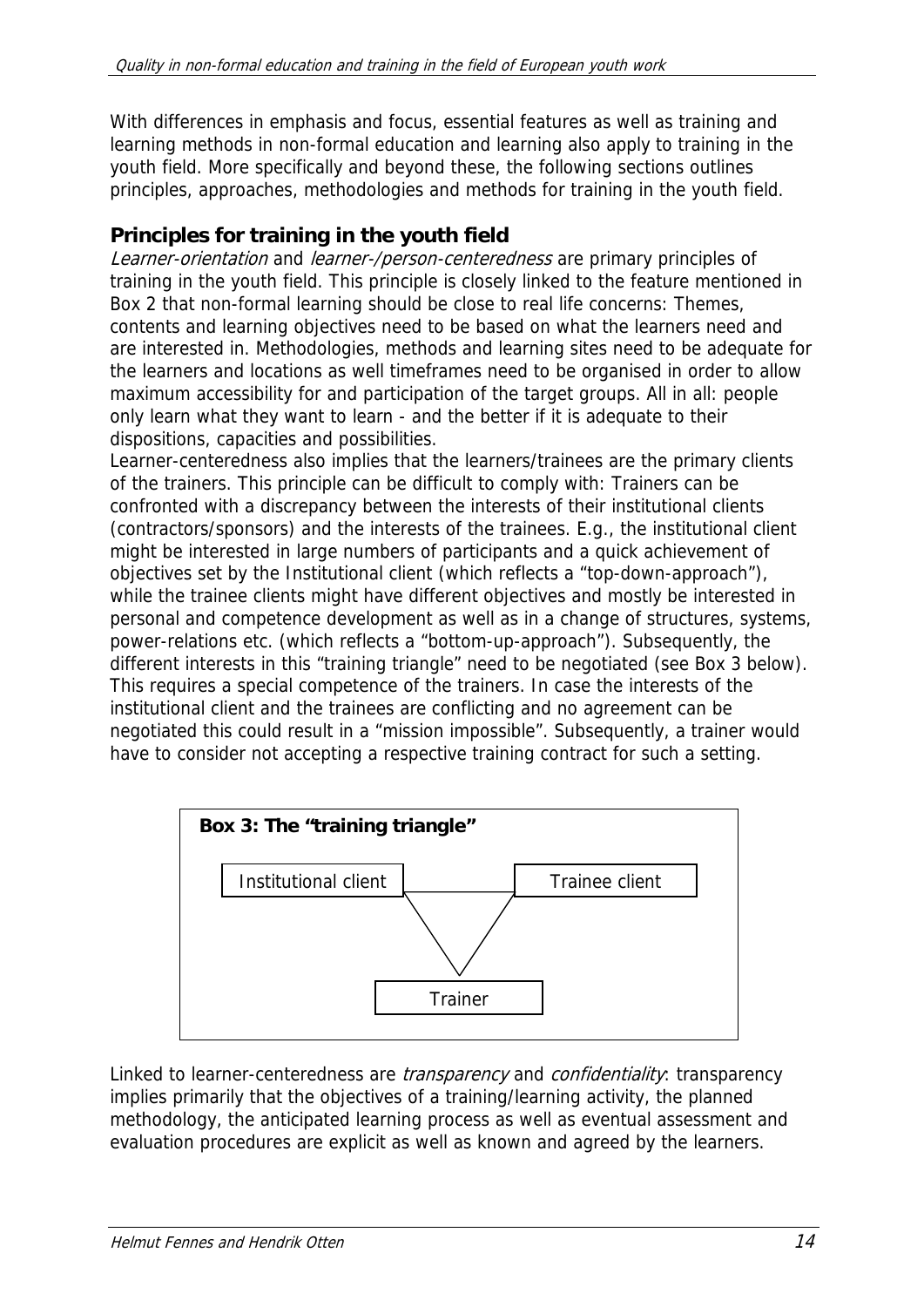This does not exclude methods where not all variables are known by the learners from the beginning as it is the case for many simulations which build on the dimensions of the unknown or unexpected: it just needs to be made explicit that this is the case and that learners can opt for not participating in this unit (see voluntarism below).

Confidentiality implies that what ever happens in a training/learning activity (including the evaluation) is confidential and is not communicated to anyone who is not directly part of the respective process. In particular, it implies that institutional clients (e.g. employers of trainees) are not informed about what trainees have said or done in a learning activity without the consent of those concerned or except this has been agreed on beforehand (see transparency). The latter could also be the case for a written assessment or for practice and other training elements which are accessible to a larger public than the group of trainees.

Voluntary participation applies for all types of non-formal education and learning, therefore also for non-formal training activities. Nevertheless, training providers and trainers obviously can set conditions for a given training activity, e.g. that full participation in a specific unit is a condition to take part in another unit. Of course, in view of the principle of transparency this needs to be explicit from the beginning and also the consequences if this condition is not met.

Participation of the learners has two sides to it: on one hand it implies an obligation of the learners to actively participate and engage themselves in the learning activities and processes initiated and facilitated by the trainers. On the other hand it implies that the learners can participate in shaping a training/learning activity during the process, including changes in objectives, contents and methodologies. This can, of course, create delicate situations if it leads to conflicts with the interests and commitments of trainers or institutional clients and stakeholders (such as sponsors). If no agreement can be negotiated it can result in the termination of a training activity. Nevertheless, this principle contributes to placing the *ownership of the* learning process and outcomes with the learners – an essential principle ensuring the motivation of learners and the sustainability of learning outcomes.

All these principles are linked to *democratic values and practices* which are at the same time a core content of youth work and training in a European context: obviously, democracy can only be conveyed and learned in a democratic way – the pedagogic approach and process needs to be compatible and coherent with the content. This is one of the major challenges in training and teaching in general – and this also applies to non-formal education and training in the youth field.

### **Box 4: Principles for training in the youth field**

- **Learner-centeredness**
- **Transparency**
- **Agreement between trainers and learners on learning objectives,** content and methodology
- **•** Confidentiality
- Voluntarism of learners
- Participation of learners
- **•** Ownership of the learning is with the learners
- Democratic values and practices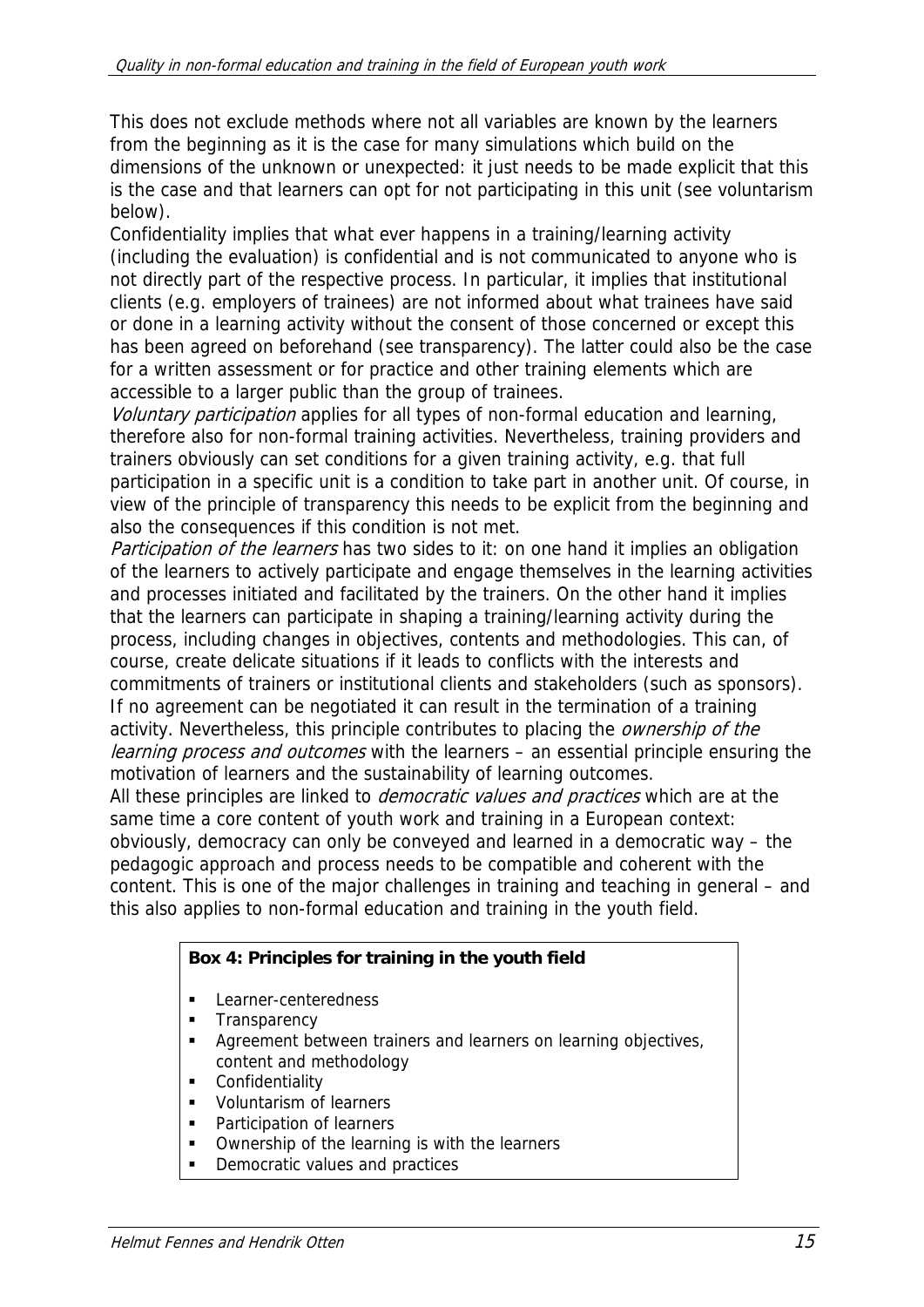### **Relationship between trainers and learners**

Trainers and learners are *partners in a learning process* in which they take different roles and responsibilities. Together they identify learning needs and objectives, they agree on a pedagogic approach and methodology which normally is proposed by the trainers, they are responsible for creating an adequate framework and conditions for productive learning processes, and the learners are responsible for making best use of them and for investing their full learning potential. This implies *symmetrical* training/learning relations characterised by cooperation, respect, trust, appreciation, equity and parity between trainers and learners. Trainers and learners recognise, respect and appreciate each others' qualities, expertise and competences in the respective fields – the trainers' pedagogic and educational competences, the learners' competences in their respective working field and context.

#### **Box 5: Relationship between trainers and learners**

- Equity and parity partners with different roles, responsibilities and competences
- Respectful, appreciative, valuing
- **Trustful**
- Co-operative
- Reciprocity trainers are also learners; trainees are also experts in their fields

There is also a dimension of *reciprocity* where trainers are also learners, on one hand from the respective expertise and competences of the learners, on the other hand as learners in the experiential learning process of the training activity itself. The latter implies the reflection, evaluation and analysis of training activities and processes including feedback from the learners and peers.

## **Pedagogic approach and methodology**

Since a major objective of training in the youth field is the *development of* competences combining knowledge, attitudes and skills necessary for youth work, the pedagogic approach implies a mix of cognitive, affective and practical dimensions of learning resulting in a diversity of methods. Due to the multidimensional character of the necessary competences – see the respective chapters of this document – this approach is necessarily *holistic and process-oriented*.

It links *individual learning* and self-directed learning – which is linked to the principle of learner-centeredness and which should be supported by the development of learning competence – with *learning in groups* and with peers based on social interaction and socially-focused methods – learning from and with each other – including working and *learning in teams, partnerships and networks*. The latter equally applies for the trainers, who in European-level youth worker training normally work in teams and develop their competences in this context and through their practice.

The personal, inter-personal, social and intercultural dimension of the competences to be acquired requires an *experiential learning* approach: learning by doing, where the practical experience is reflected and analysed, and where what has thus been learned is applied in future practice.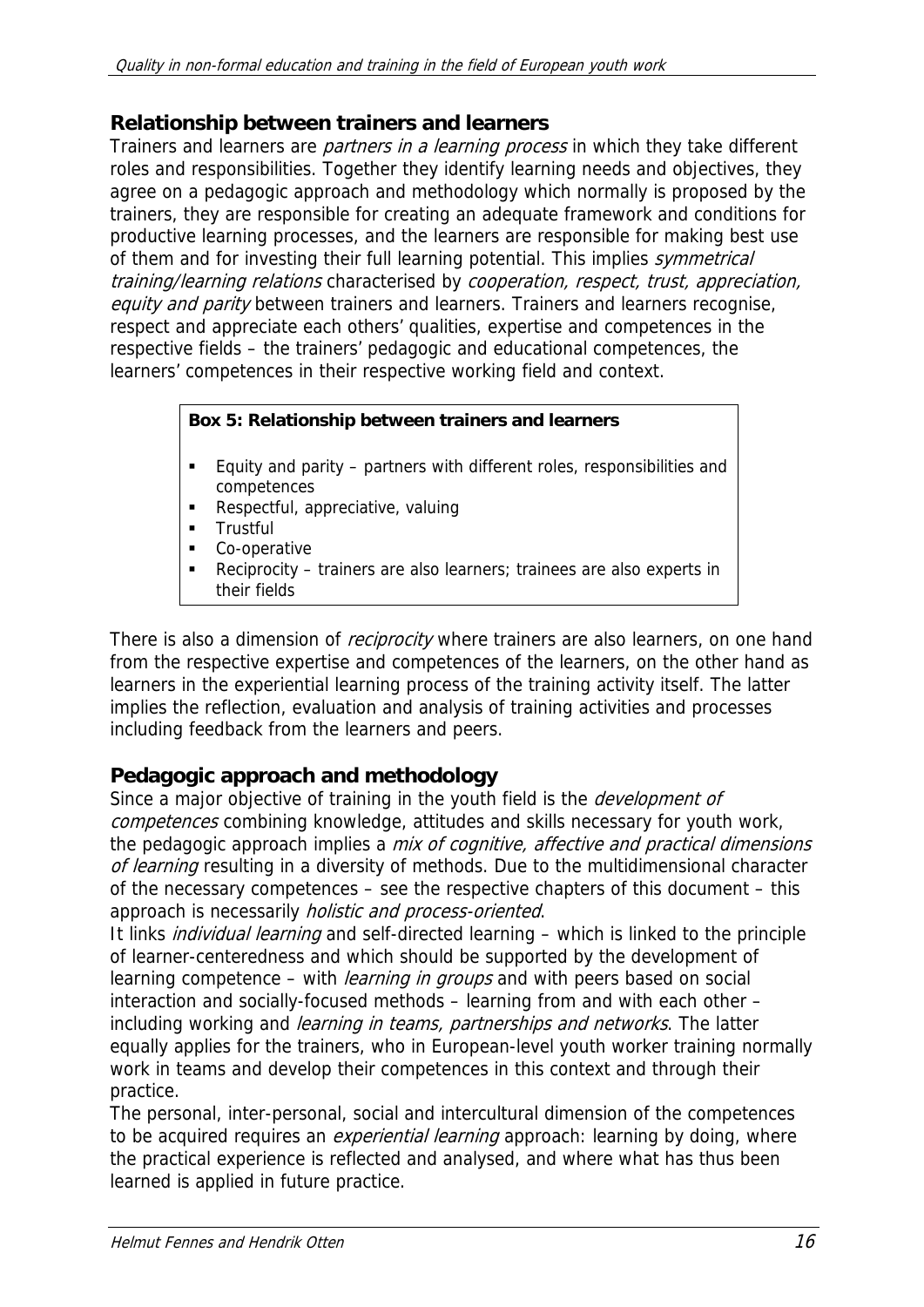Experiential learning includes encountering new and unknown situations, sometimes resulting in ambiguity, tension or even crisis which at the same time can create new learning opportunities. This applies, in particular, to *intercultural encounters* which play an important role in youth work and training in a European context and frequently are used as learning devices.

This pedagogic approach results in a methodology which includes self-directed, socially-focussed, interactive and activity based methods.

#### **Box 6: Pedagogic approach and methodology**

- oriented towards competence development
- diversity of methods combining cognitive, affective and practical dimensions of learning
- holistic and process-oriented
- **EXEDENT III Individual learning and learning in groups**
- **EXPERIENTED EXPERIENT**
- regarding ambiguity or crisis as a learning opportunity
- using intercultural encounters as learning devices
- self-directed, socially-focussed, interactive and activity-based methods

#### **Working in teams**

European-level training activities in the youth field are normally very intensive residential seminars (or a series of these) involving multicultural groups of participants/trainees with diverse backgrounds. These are highly complex activities, often organised only once (or maybe on an annual basis) in its specific format, requiring a big work effort and a broad spectrum of competences for the completion of diverse and demanding tasks at high quality and in an interculturally sensitive way. Subsequently, it has become a standard feature of such training activities – in particular those organised by the Council of Europe or within the YOUTH IN ACTION Programme of the European Commission – that they are designed and implemented by multicultural teams of trainers.

Working in pairs or teams of trainers is not an exclusive feature of training in the youth field – it is also done in other fields of non-formal education and training, e.g. adult education, management and business training etc., and team-teaching is also increasingly finding its way into formal school education, e.g. in multicultural or multilingual classes, or in classes with diverse levels of competence in the subject taught.

More specifically, reasons for working in teams in non-formal education and training activities in the youth field and beyond are: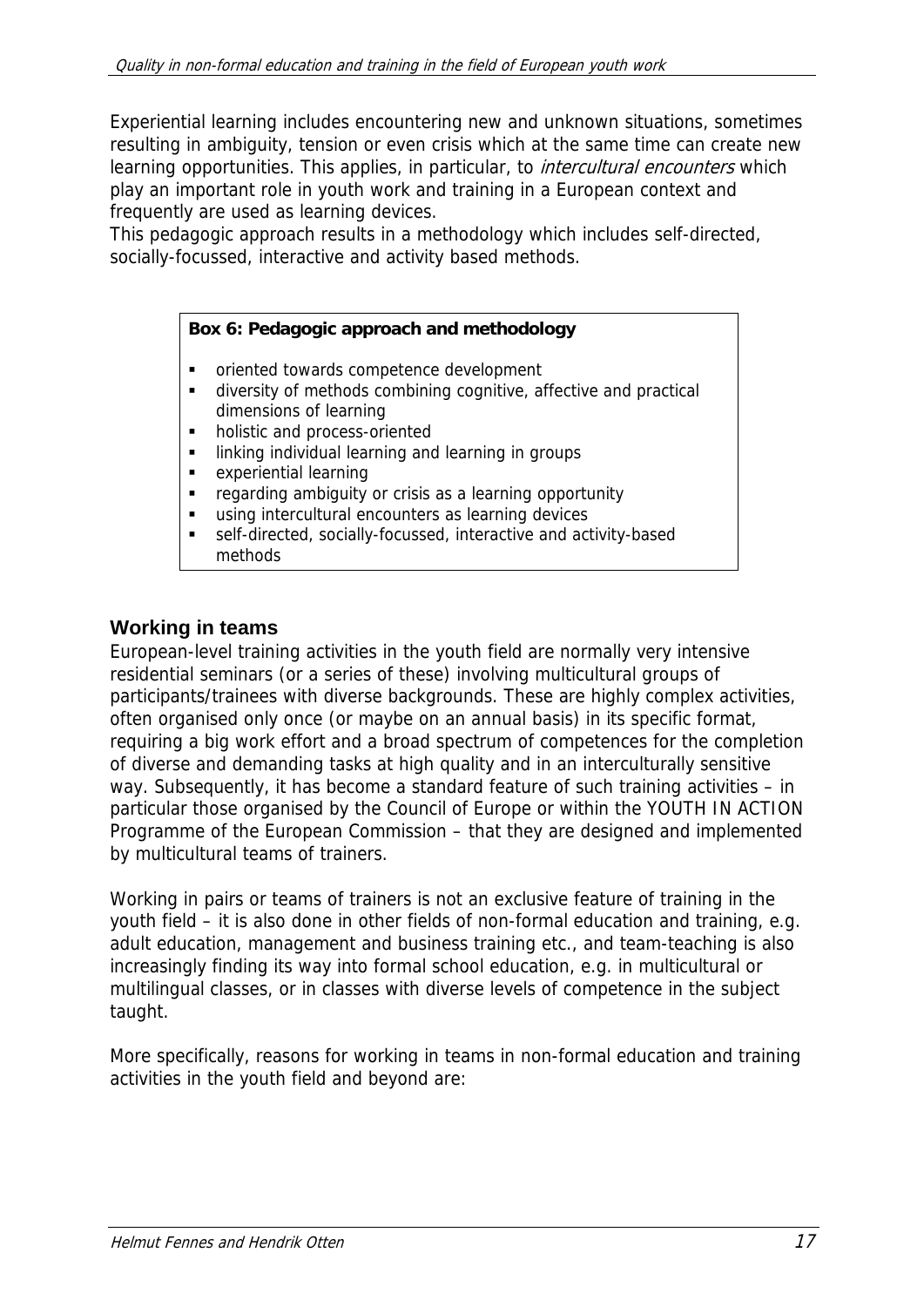Non-formal education and training activities – in particular those involving multicultural groups of participants/trainees – require a broad spectrum of competences needed by the respective trainers: pedagogic, methodological and method competence for designing, implementing and evaluating a non-formal education activity in line with the approach, principles and methodology described above; competence in a potentially broad spectrum of themes addressed in an activity; mentoring competence; foreign language and intercultural competence (if applicable); organisational and management competence etc. A team of trainers with complementary competences is more likely to have the capacity to meet these requirements collectively than an individual trainer.

Non-formal education methods are frequently interactive, activity-based, experiential, and process oriented, linking individual learning and learning in groups, and conflicts or crises are regular phenomena. This requires work with individuals and small groups, close attention of trainers for individual and group processes and, possibly, negotiation of conflict. All this can better be provided with a lower trainer-trainee ratio.

Similarly, a team of trainers can better apply a learner-centred approach and respond to the individual needs of participants. This is especially important for heterogeneous groups with different backgrounds, experiences, knowledge etc. but also in case individual mentoring is provided to support the learning processes and self-directed learning.

For multicultural groups of participants/trainees it seems evident that a multicultural team of trainers can better respond to the respective situation and needs since the team of trainers is experiencing a similar situation as the participants and can develop the respective empathy with the participants. Furthermore, a multilingual team of trainers should better be able to communicate with a multilingual group of participants.

Teamwork of trainers also allows one or more trainers to observe the group and the process while another trainer or other trainers are working with the group: A trainer doing a presentation or facilitating a discussion is in some way restricted in his/her perception, contrary to a trainer whose primary task in a specific situation is to observe.

This does not mean that non-formal education and training necessarily requires teamwork: depending on the specific objectives, context and setting it is possible for an individual trainer to design and implement a training activity in line with the approach, principles and methodology described above. But in many cases working with a trainer partner or in a team can have valuable advantages. For European-level training in the youth field it can be considered a prerequisite.

## **Quality in European non-formal education and training**

Quality in European non-formal education and training in the youth field has been an ongoing concern for the stakeholders and actors involved: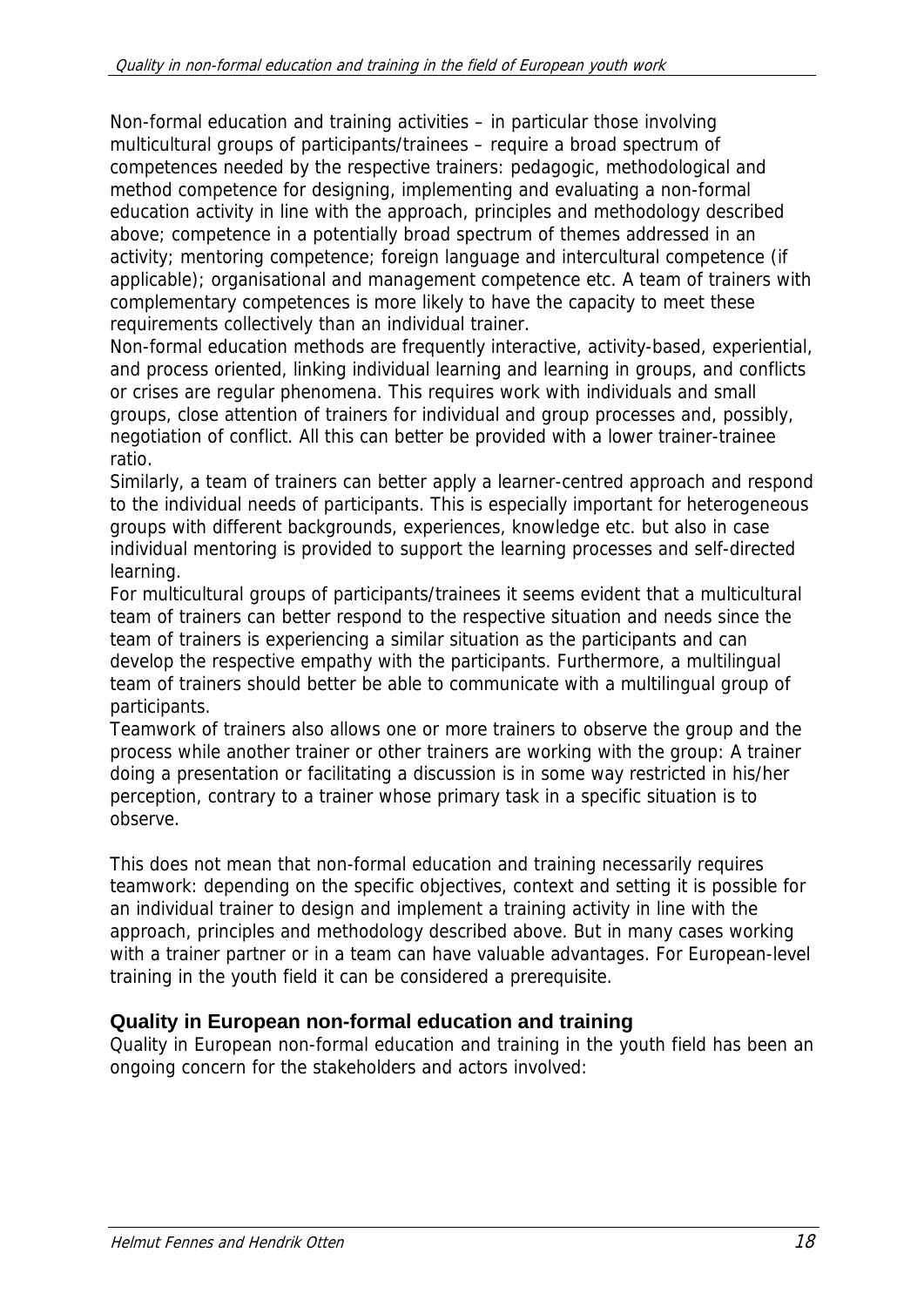- for participants/learners<sup>22</sup> in training and non-formal education activities, who want a quality learning offer;
- for trainers, organisers and organisations, who want recognition of the quality of their offer in the field of non-formal education and training;
- for sponsors and public authorities, who have an interest in an effective use of the funds and the support they provide in this field;
- for policy makers to ensure an effective achievement of the respective policy aims and objectives (see "Youth work in a European context");
- for all actors in the non-formal education sector to gain recognition of the sector as a whole, in particular of the offers in this field and of those who offer it – trainers, organisers etc..

Therefore, sustaining and further developing quality in European youth training and non-formal education has been addressed in the work as well as documents of key actors and stakeholders in this field, in particular the European Commission, the Council of Europe, the Partnership Programme of the European Commission and the Council of Europe in the field of youth, the National Agencies of the YOUTH IN ACTION Programme, the SALTO resource centres, the European Youth Forum, trainers pools and -fora as well as other organisations, institutions and experts who are involved in this field. Key policy documents which refer to quality in European non-formal education and training in the youth field are:

- **The White Paper 'A new Impetus for European Youth' (European Commission:** 2001)
- The report of the Curriculum and Quality Development Group (European Commission and Council of Europe: 2001)
- **The recommendation of the Committee of Ministers of the Council of Europe** on then promotion and recognition of non-formal education/learning within the European youth field (Council of Europe: 2003)
- The working paper: Pathways towards validation and recognition of Education, training and learning in the youth field (European Commission and Council of Europe: 2004)
- The decision on the 'Youth in Action' Programme 2007-2013 (European Parliament and Council: 2006)
- The resolution of the Council of the European Union on the recognition of the value of non-formal and informal learning within the European youth field (Council of the European Union: 2006)

The discourse on quality is also not new to the practice of European youth training and non-formal education: Quality standards and criteria have been explicitly and implicitly discussed and applied in practice for many years in this field, although sometimes not under the title "quality". They are part of funding criteria, in particular of the Youth Programmes of the European Commission, of the European Youth Foundation of the Council of Europe and of other funding schemes. But so far, there does not seem to be a coherent and agreed description of what quality in this field is in concrete terms, and how it is evaluated.

-

 $22$  In the following, both terms will be used depending on the context. The term participant is used when it refers to the general role in a training activity which is distinct from that of that of trainers. The term learner is used when it refers to the educational processes in a training activity where participants are the primary learners – while, of course, trainers are also learning in these processes without it being the primary purpose.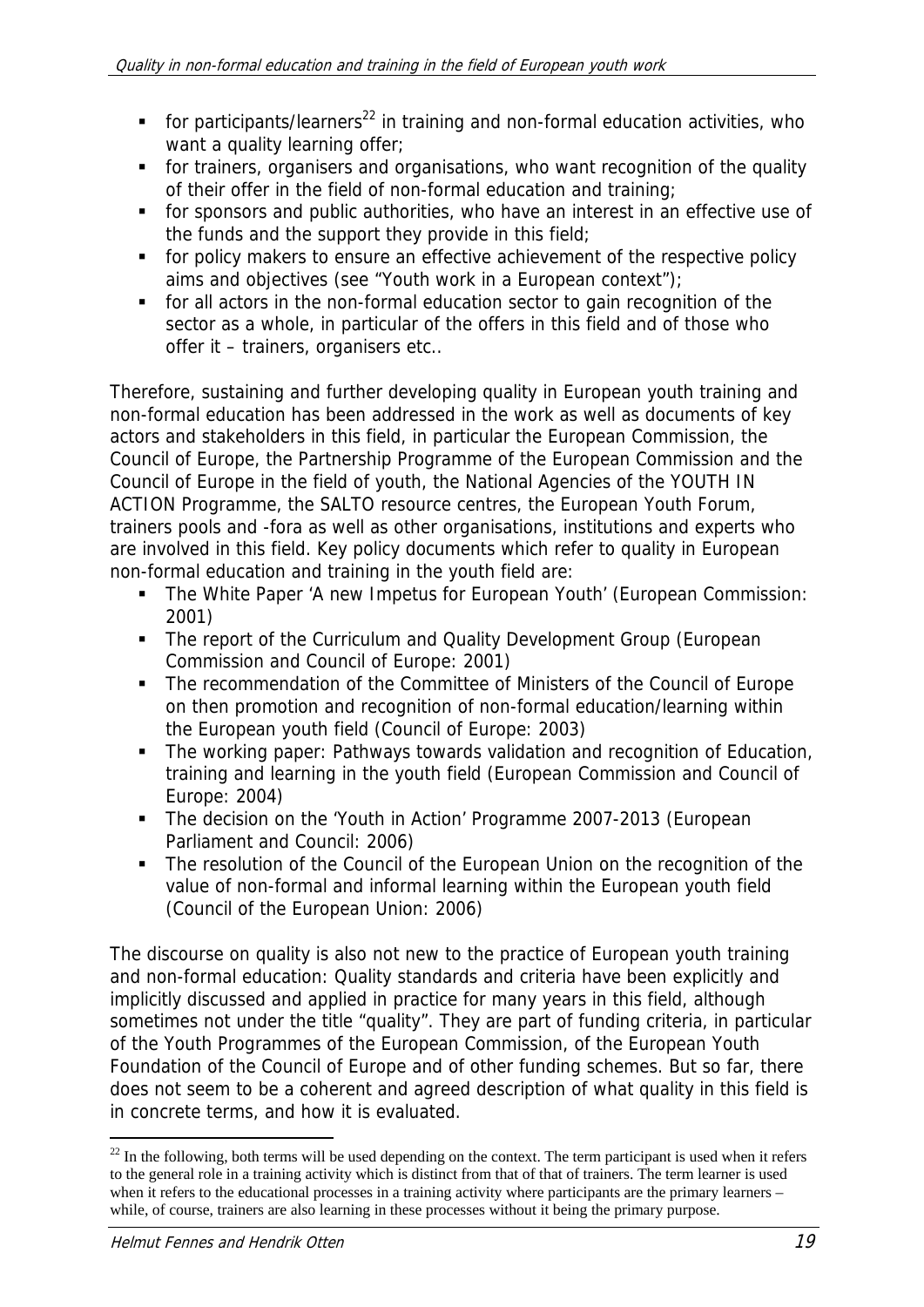The discourse on quality in non-formal education and training is also characterised by a fear – primarily of practitioners – that measures and instruments for quality assurance and quality control will formalise non-formal education and, therefore, take away a main quality (sic) aspect of non-formal education. The potential dilemma – the quest for recognition of non-formal education through quality assurance could jeopardise the nature of non-formal education – will require cautious, sensible and creative action by all stakeholders to be resolved in a constructive way.

## **Quality in education**

Quality is a fuzzy and often subjective term for which each person has his or her own definition. In common linguistic usage it describes the characteristic or value of an object, service or person. It is frequently used in economic contexts where it describes the characteristics of a product or service with respect to its ability to satisfy stated or implied needs. In this context, the quality of a product/service primarily refers to the perception of the degree to which the product/service meets the customer's expectations. "Quality describes the entirety of characteristics of a unit (a product, a service) with respect to its suitability/aptitude to meet predefined and expected requirements" (definition according to ISO 8402).

A whole system of instruments and mechanisms has been established in the field of quality management for ensuring that all activities necessary to design, develop and implement a product/service are effective and efficient with respect to the system and its performance: quality control (for the detection of defects), quality assurance (for the prevention of defects) and quality improvement. It has been expanded to total quality management – a strategy aimed at embedding awareness of quality in all organisational procedures and, subsequently, aiming at long-term success through customer satisfaction – which found its way into manufacturing, services, government – and also education.

It can be questioned, if the interpretation of quality as described above can be transferred to the field of education. Educational work can be considered as a service, but with very special features: Each educational activity is unique due to the specific context and setting, the specific composition of trainers/teachers<sup>23</sup> and learners and the subsequent unpredictability of the process they go through. Educational processes are also determined by the interaction between the trainers/teachers and learners – and the active participation of the learners has a major impact on the success of an educational activity: The learning success does not automatically result from training/teaching, and one educational activity can have different results for different learners (see Gruber, E./Schlögl/P.: 2007). Therefore, even if the quality of *training/teaching* can be assured, the quality of *learning* can hardly be assured.

In view of this, it can be said that it is very difficult to measure the quality of an educational activity as such since some of its aspects are hardly or not measurable, in particular the quality of the process or the quality of outcomes, i.e. when they refer to "soft skills". Subsequently, the benefit of an educational activity cannot be fully measured in economic terms.

-

<sup>&</sup>lt;sup>23</sup> What is outlined here applies to all sectors of education and, therefore, to teachers in formal education as well as to trainers in other sectors of education. Similarly, "teaching/training" is used in this context.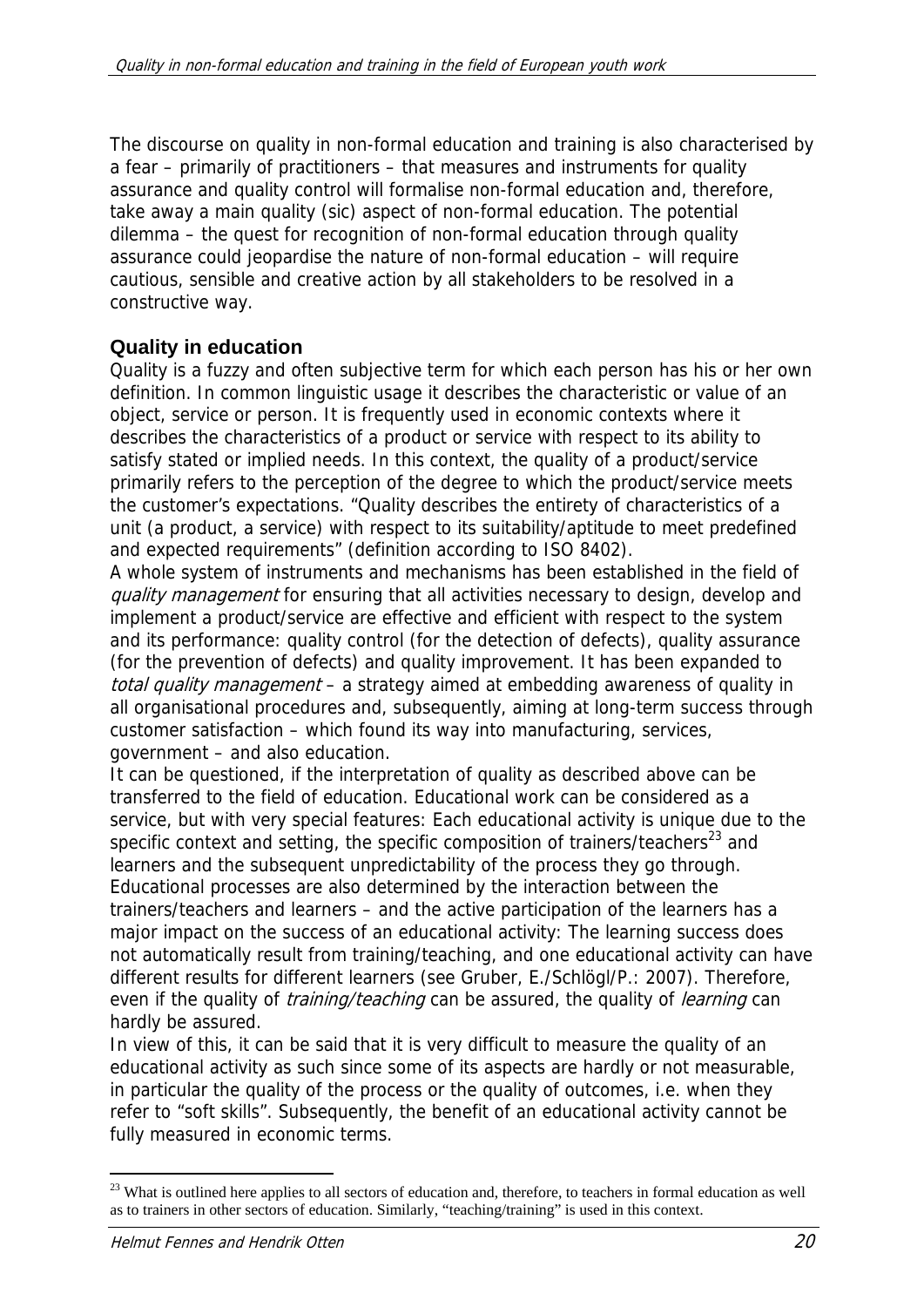On the other hand, there are aspects for which quality can be described and measured, i.e. aspects related to the *organisation* of learning processes. The scope of this document did not provide for an extensive research on quality concepts in education in general. The following is based on review limited to European-level developments and primarily to German-speaking countries. There is a general and frequent demand for quality criteria in education at large in Europe, but so far only few quality concepts seem to have been established in a larger context. What could be found are:

- European quality standards for vocational education and training;
- European quality assurance standards for higher education, as well as a Recommendation of the European Parliament and the Council on further European cooperation in quality assurance in higher education (2006);
- some quality standard schemes for specific areas, sectors and aspects of education in specific countries or regions, i.e. for adult education, vocational education and training, E-learning/online courses, distance education, equal opportunities in education, competence assessment etc.;
- numerous quality standard schemes defined and applied by specific institutions and organisations with respect to their own activities, where each institution/organisation has its own standards.

A more detailed review of quality concepts in education at European level and in German-speaking countries can be found in the annex.

The reviewed concepts and schemes show that quality in education needs to be considered at three levels:

- the macro-level, meaning the level of educational systems and policies at regional, national and European levels;
- the meso-level, meaning the level of individual educational institutions and organisations;
- the micro-level, meaning the level of the teaching-learning processes.

With respect to the structures of quality concepts and schemes the following main models could be found:

- Quality of structures (also referred to as "quality of context"): general conditions under which educational institutions and organisations are working (legal, organisational and social context); human resources, including competences of teachers/trainers and training of staff; educational, financial, infrastructure, technical and other resources etc.
- *Quality of processes:* the way in which educational organisations try to achieve their objectives – selection, design and organisation of contents and methods, consideration of the learners' needs, guidance of learners, relation between teachers/trainers and learners etc.
- *Quality of outcomes and impact:* the impact of the educational processes, such as the acquisition and development of knowledge, competences, motivation, attitudes, values etc. as well as the capacity, motivation and commitment to apply the competences acquired in future learning and work (see Gruber, E./Schlögl, P.: 2007).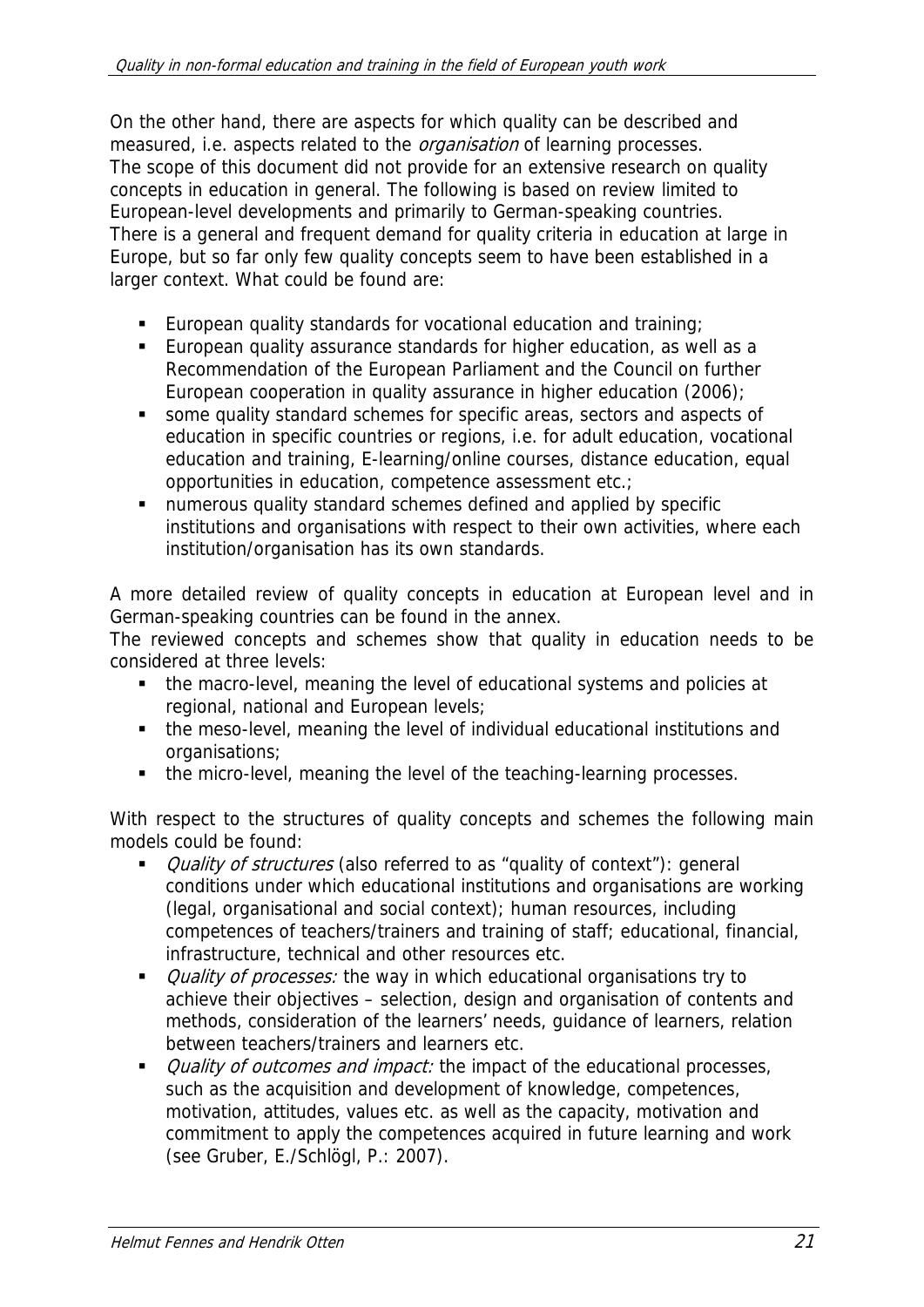The second model is structured according to the chronology of an educational activity:

- Input-Quality: an explicit and justified concept; planning which is based on needs, learner-oriented, research-grounded and ensuring accessibility; a transparent offer;
- **Throughput-Quality:** an infrastructure which is adequate for the intended learning process and which provides the necessary services; professional staff with subject-specific and pedagogic competence; didactics which are motivating, adequate for the learners, experience-and activity-oriented, and providing for reflective learning;
- Output-quality: achievement and applicability of learning objectives; satisfaction with competences acquired, professional development and context; personal development (see Arnold, R.: 1997).

Factors which obviously have an impact on the quality aspects described in the schemes above are:

- $\blacksquare$  the context of the educational activity;
- the relevance of the learning objectives with respect to the needs of society and the learners;
- the implementation of the activity (including preparation and follow-up) by organisers and teachers/trainers, in both educational and organisational terms, including the provision of adequate resources;
- the format of the activity (duration and pacing, location, teaching/training/learning modalities, number of teachers/trainers and learners etc.);
- $\blacksquare$  the pedagogic approach and principles;
- the pedagogic design (programme/curriculum which describes methodology, methods and the "learning architecture" – learning sites and learning activities including their timing and sequencing – with respect to content/learning objectives, learners and teachers/trainers)
- the learning setting (learning spaces, infra-structure, equipment, support)
- the relationship between learners and teachers/trainers
- the follow-up and evaluation of the activity (for future developments)

### **Quality criteria and standards for non-formal education and training**

Although there are only few explicit and comprehensive concepts or schemes of quality criteria and standards in non-formal education and training: Quality criteria and standards are already used in non-formal education, sometimes explicitly, more often in a fragmented way, and often implicitly. In order to contribute to quality in the non-formal education and training sector they need to be made transparent and organised in a systematic, coherent and applicable way, the difficulty being that they are partly relative, context- and situation-dependent and sometimes difficult or not measurable.

Some proposals and concepts for quality criteria and standards have been formulated in the context of European-level non-formal education and training in the youth field (see also European Commission and Council of Europe: 2001, 2003; Council of Europe: 2007).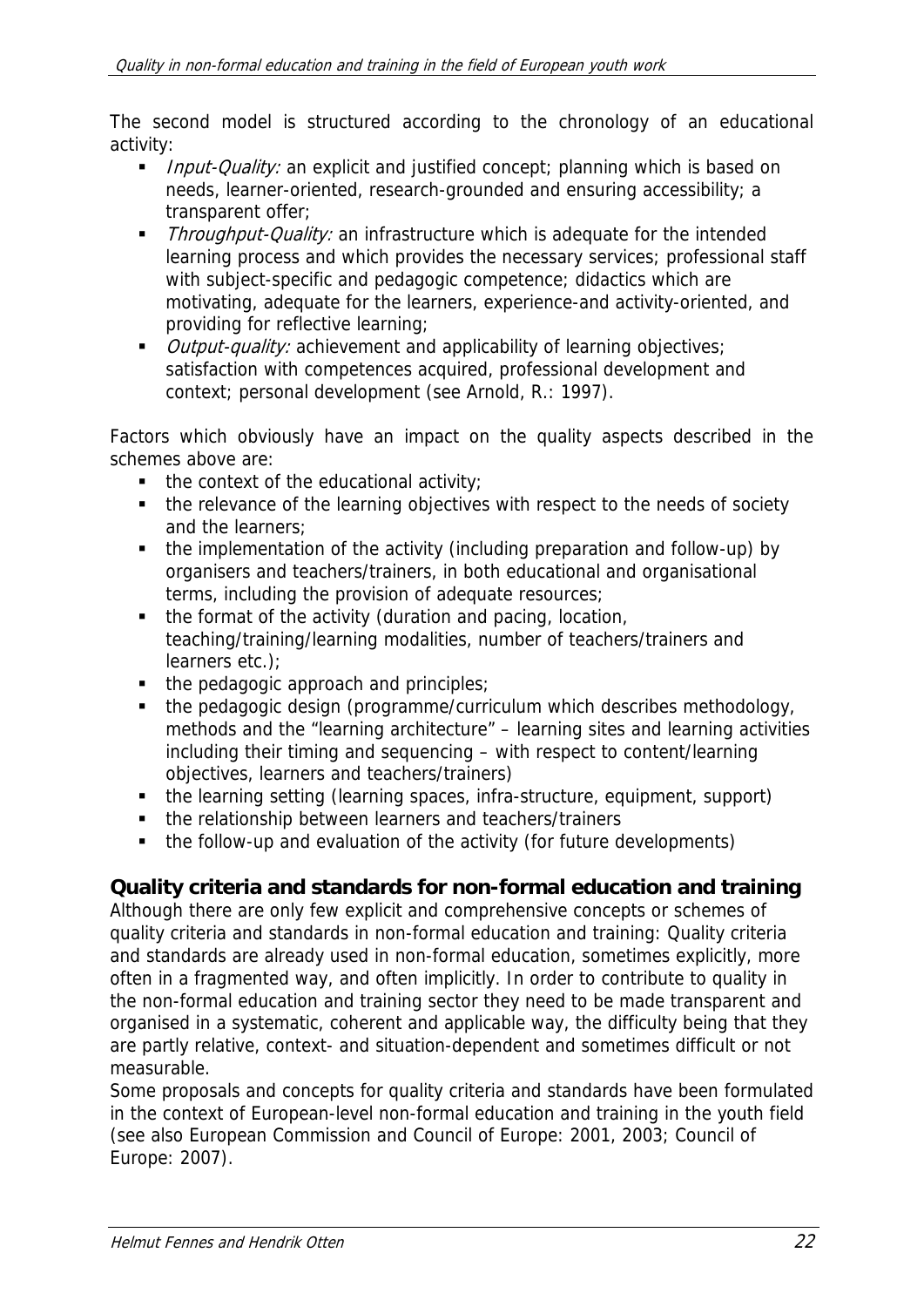The following refers to some of these concepts and provides a framework for quality criteria and standards in a sometimes generic way which needs to be specified depending on the context and specific situation in which a training activity takes place.

|               | <b>Box 7: Quality standards</b>                                                                                                                                                                                                                                                                                                                                            |
|---------------|----------------------------------------------------------------------------------------------------------------------------------------------------------------------------------------------------------------------------------------------------------------------------------------------------------------------------------------------------------------------------|
| ٠<br>٠        | Quality standards for non-formal education and training<br>The activity is underpinned by the core principles and practices of<br>non-formal education.<br>The activity meets identified needs in the community.<br>The activity is consciously conceptualised and framed to meet<br>identified and appropriate objectives as well as to allow for<br>unexpected outcomes. |
| ٠<br>٠        | The activity is well designed, planned and carried out, in both<br>educational and organisational terms.<br>The activity is adequately resourced.<br>The activity demonstrably uses its resources effectively and<br>efficiently.                                                                                                                                          |
| ٠<br>results. | The activity is monitored and evaluated.<br>The activity acknowledges and makes visible its outcomes and                                                                                                                                                                                                                                                                   |
| learning.     | Quality standards for European-level non-formal education<br>and training in the youth field<br>The activity integrates principles and practices of intercultural                                                                                                                                                                                                          |

 The activity contributes to European-level policy aims and objectives in the youth field.

While these quality standards are presently proposed for European-level training activities in the youth field, they could partly also be applied to training in the youth field at national, regional and local levels as well as to non-formal education in general.

These quality standards primarily refer to the training-learning processes (microlevel) and, therefore, have an impact on the competence profile for trainers in the youth field as outlined in the next chapter; partly they refer to the level of the providers of non-formal education and training activities. Nevertheless, the latter also need to be met in order to provide the necessary conditions for competent trainers to work effectively and to meet the quality standards they are responsible for. With respect to the structures of quality concepts presented above the following allocations could be attributed: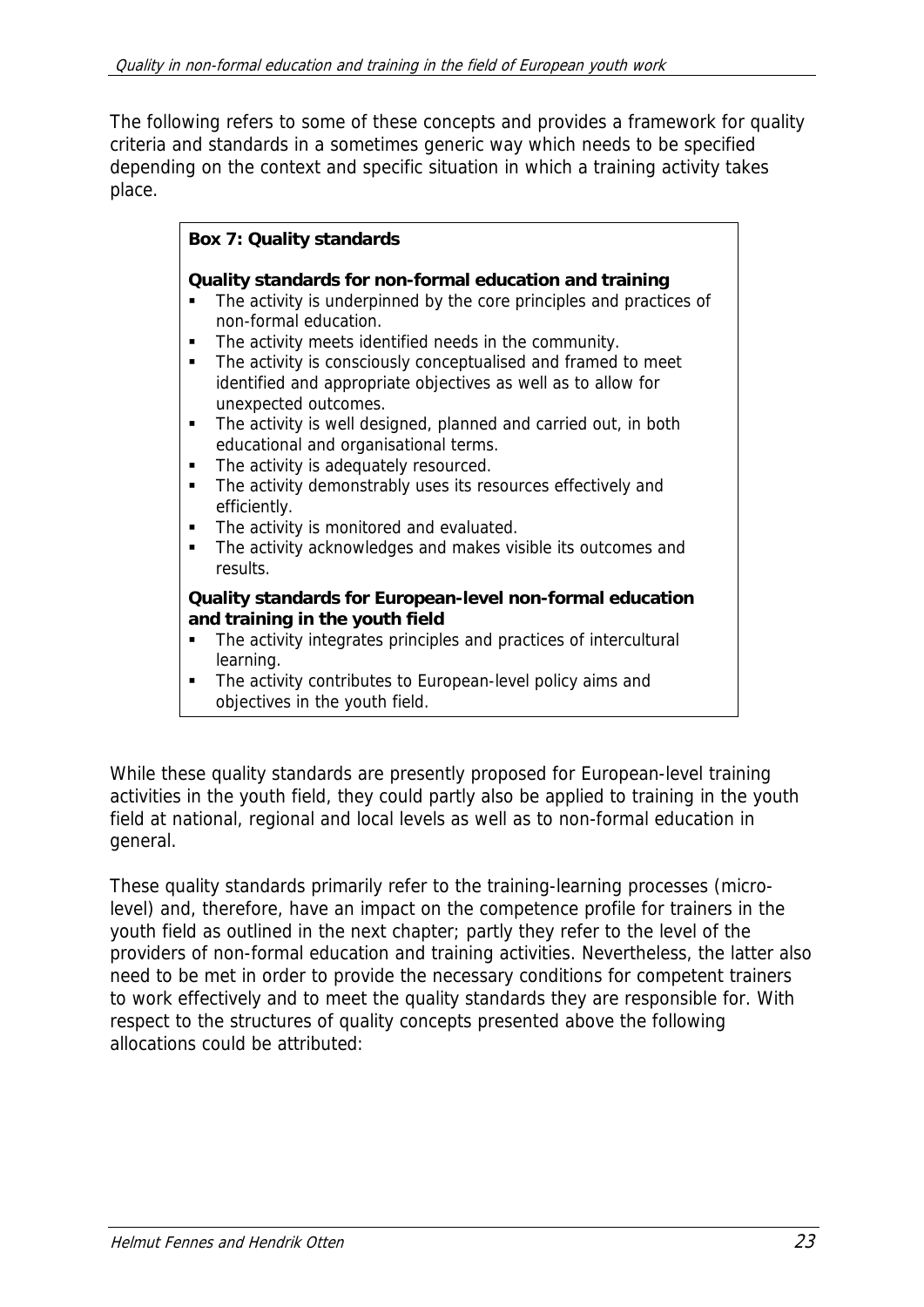|                                                                                                                                                        | Quality of |           |                 | Quality of |            |        |
|--------------------------------------------------------------------------------------------------------------------------------------------------------|------------|-----------|-----------------|------------|------------|--------|
|                                                                                                                                                        | Structures | Processes | <b>Outcomes</b> | nput       | Throughput | Output |
| The activity is underpinned by the core principles and<br>practices of non-formal education.                                                           |            |           |                 |            |            |        |
| The activity meets identified needs in the community.                                                                                                  |            |           |                 |            |            |        |
| The activity is consciously conceptualised and framed to<br>meet identified and appropriate objectives as well as to<br>allow for unexpected outcomes. |            |           |                 |            |            |        |
| The activity is well designed, planned and carried out,<br>in both educational and organisational terms.                                               |            |           |                 |            |            |        |
| The activity is adequately resourced.                                                                                                                  |            |           |                 |            |            |        |
| The activity demonstrably uses its resources effectively<br>and efficiently.                                                                           |            |           |                 |            |            |        |
| The activity is monitored and evaluated.                                                                                                               |            |           |                 |            |            |        |
| The activity acknowledges and makes visible its<br>outcomes and results.                                                                               |            |           |                 |            |            |        |
| The activity integrates principles and practices of<br>intercultural learning.                                                                         |            |           |                 |            |            |        |
| The activity contributes to European-level policy aims<br>and objectives in the youth field.                                                           |            |           |                 |            |            |        |

The table above shows quite a balance process- and outcome quality as well as between input-, throughput- and output quality: this demonstrates that all these dimensions are more or less equally important and that they are interdependent. It is not a question of process **or** outcome quality – e.g., process quality is necessary for outcome quality – it is a question of process **and** outcome quality.

The quality standards listed above are elaborated in detail in annex B which is an integral part of this document: The specifications in annex B are essential since the 10 standards above are formulated in a general way and would, thus, be meaningless.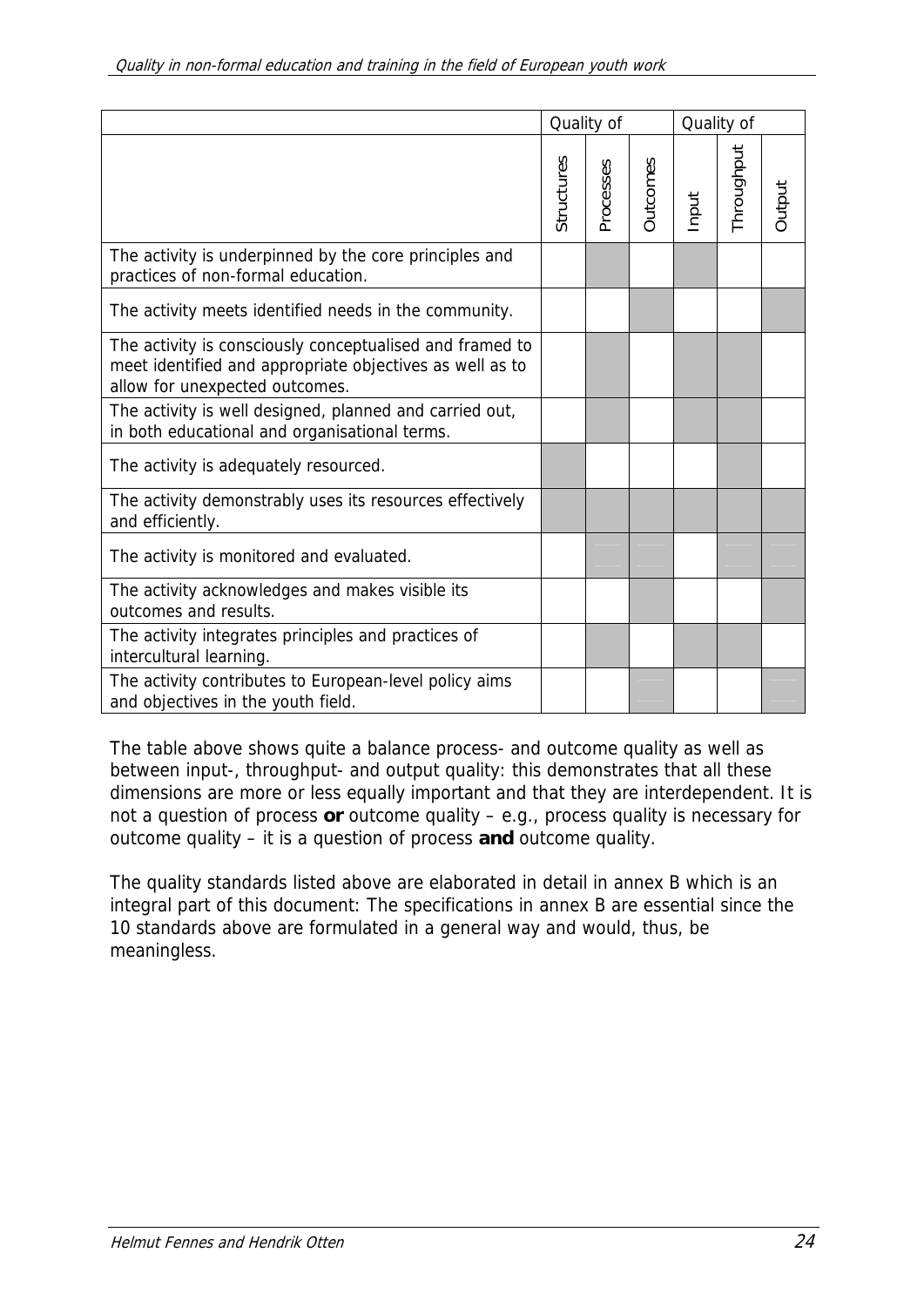## **Competence profile for trainers in the field of European youth work**

In the previous part we showed how quality should be defined in the context of nonformal education and training and can currently be interpreted both in the context of European educational, employment, and youth policy and the respective European programmes. We showed what expectations are attached to this debate on quality assurance at the European institutional level. We have drawn some conclusions for European youth work in the narrower sense and above all for quality standards of training activities.

As a next step, we will now aim to develop and justify a competence profile for those who have responsibility for European measures and projects of training and further education involving youth workers and are thus, through their professional action, expected to contribute to quality becoming a demonstrable feature at all levels of European youth work – including the local level – justifying the afore mentioned long-term validation intentions.

By using the term **competence profile** we wish to make it clear that this text does **not** intend to establish **a checklist**, which is as complete as possible of single competences required of individuals working as European trainers. Instead it intends to draft a set of basic knowledge; capabilities; skills; and physical, psycho-emotional, and mental dispositions which correspond to each other.

In order to be able to take on the respective tasks that trainers in European youth work are assigned within the context of measures of the European Commission and the Council of Europe and tackle them in an adequate way with respect to subject, object, and situation, we see these as necessary prerequisites to be used according to the situation.

This kind of competence profile including different dimensions which will be explained in this text demand a high standard. Questions resulting from this may be: Has training indeed lived up to this target-oriented claim so far? Why is this the correct way to do it? And what are the means to achieve such a profile? In other words: Which measures of training and further education at European level actually lead to acquiring which competences and how is the requirement for each of these competences justified? These questions are not intended to set off a controversy, least of all a debate entailing the need for justification. Instead we wish to point out the necessity of involving a correspondingly clear European sphere of activity which is cultivated competently by the European level trainers. In this way a competence profile can be developed and explained which may serve as a European discussion reference.

## **Context**

This document is not a syllabus for a new training module but an attempt to provide preparatory mental work and structure for such a syllabus which still remains to be developed. Thus, it does not intend to draft steps for its operationalisation.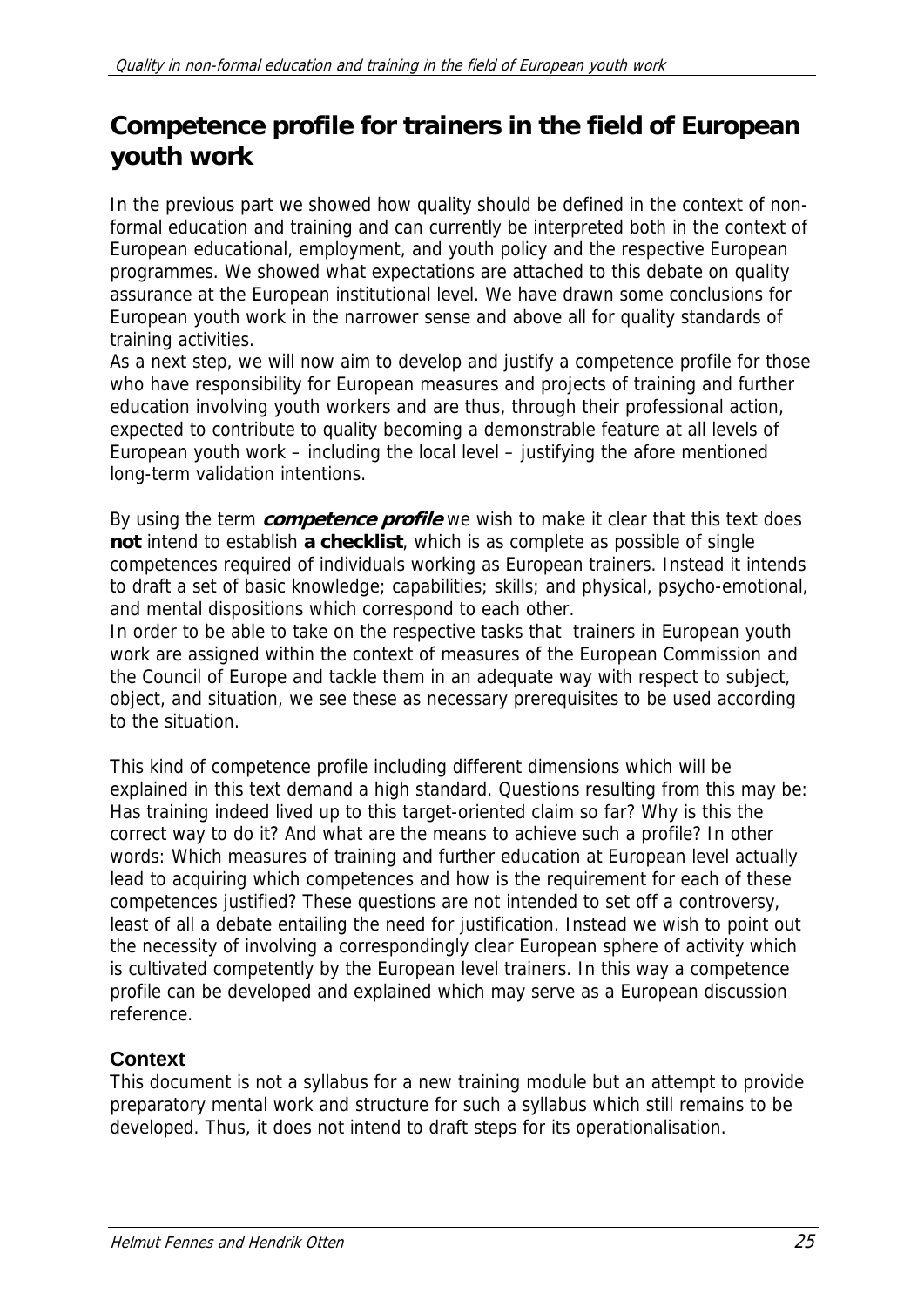In this respect the potential effect of "constructive" frustration is quite intentional: dealing with mental approaches which may possibly be remote or unknown at first is not an insurmountable obstacle and should thus not lead to any kind of "negative" frustration – with regard to the subject addressed in this study both authors and readers are facing the beginning of new individual and collective learning processes. With reference to the context of European policy as described in the introductory part and to the remarks on the discussion of quality in the first section we formulate the following as at least a political consensus on a European sphere of activity for individuals involved in quality European training activities:

Through their work, they should contribute directly and indirectly (multiplier effect) to non-formal education and training in the youth field having qualifying effects on all those involved: trainers, youth workers, and youth leaders – and in the end, above all for young people, bringing about the greatest added value for their biography in terms of new experience, insights, and potential actions.

The **qualifying effects of non-formal youth work** within the European programmes comprise above all the following: Youth work is meant to be efficient, to promote equal opportunity, encourage intercultural learning, enable personal growth and social integration, initiate and accompany active citizenship, improve employability, and contribute to the development of a European dimension for thinking and acting.

Following is a first resulting conclusion with consequences for a competence profile of the responsible players: Quality youth work has the obligation to provide active supervision and support to young people but has the additional task of mediating special objectives, such as participation, solidarity and democratic commitment in the context of an intercultural education, with such attributes as reflected tolerance and active respect for human dignity, and thus work towards the development of a liveable European citizenship.

## **European youth work as a profession**

Even if not yet included in an official European document, there is extensive consensus amongst those who are responsible for training and further education that qualifying and thus **qualitative youth and educational work require adequately qualified personnel**. There is probably less consensus on the issue of how to define qualified personnel. We suspect even less consensus when we stipulate: Given the demands and expectations of European youth work as described above, certain professional conditions must be stipulated and demands must be formulated which need to be met by educational personnel. For example: a (specialised) scientific training beneficial to their type of work and own pertinent face-to-face experience in the field; an involvement in an organisation or at least an affiliation with a structure; a certain permanence and continuity; financial and social coverage; cooperative discourse; etc. If these (and other) professional standards cannot be demanded, quality and sustainability can hardly be requested of this work. (The discussion on these issues just got some fresh input by the European Youth Forum with its Policy Paper on Non-Formal Education: A framework for indicating and assuming quality (9/08)).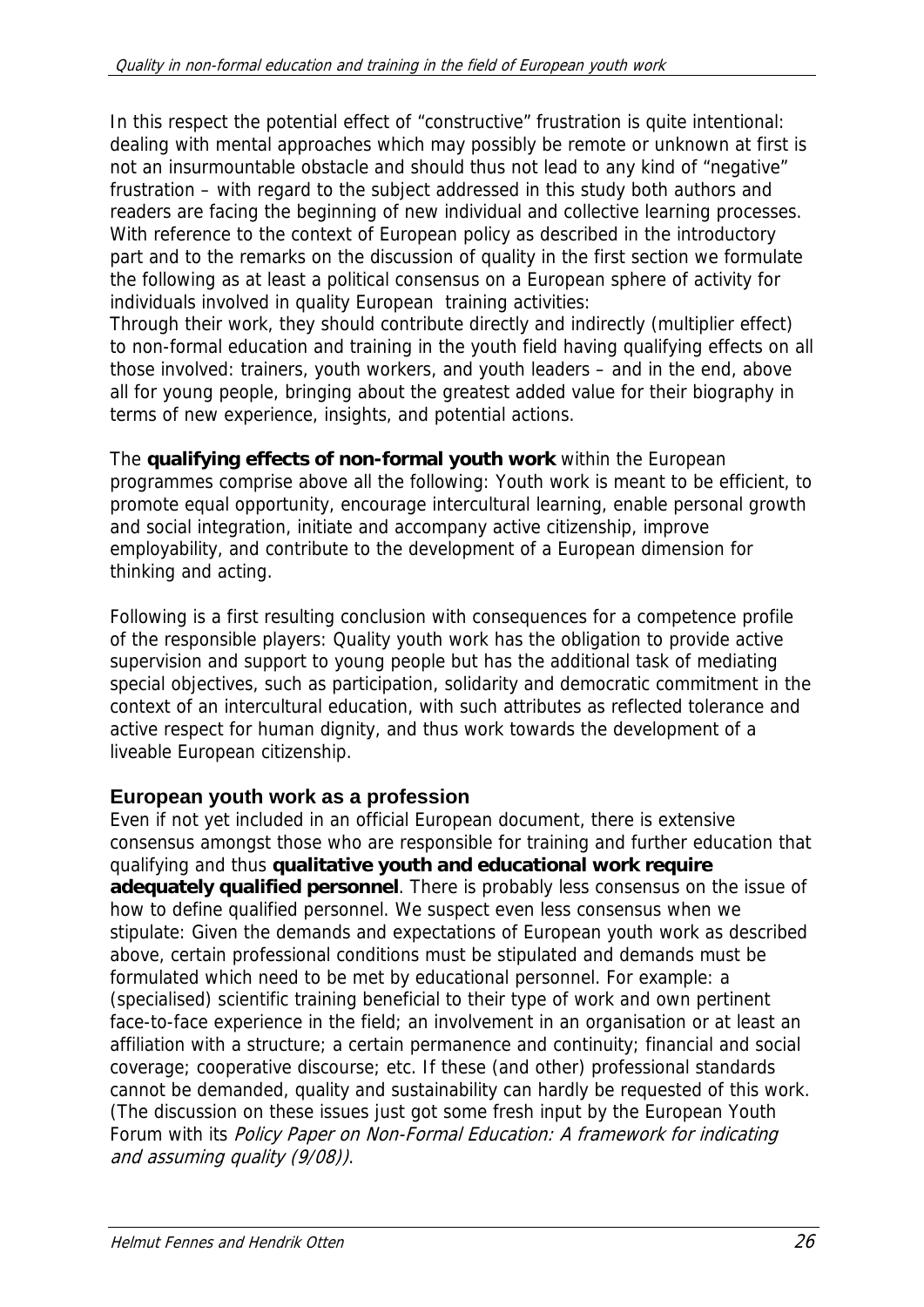Independently of this potentially provocative conclusion and regardless whether or not it is supported: It remains to be noted that there are **growing professional demands** on those individuals who are not only occasionally involved in European youth work but increasingly, and in a dual perspective, make it their profession: On the one hand they are expected to have the corresponding competences to follow the specific goals immanent in the respective programme systematically so that the task of providing qualifying education can be implemented as far as possible; on the other hand there are **quality standards** which must be observed in their training and further education so that the **professional qualification** is accepted as a prerequisite for future employment.

Even if the latter still poses a major challenge, clear trends to this end are discernible and especially in the context of institutionalised cooperation in the field of youth work between the European Commission and the Council of Europe paths have been taken that are hardly reversible. Not least this study is intended to contribute to the discussion on qualification and professionalizing of European non-formal education and training.

### **Definition of competence and interpretation of the key competences for lifelong learning**

Before discussing some dispositions, potentials, and knowledge deemed necessary by us in the sense of a competence profile, some remarks need to be made about the **term 'competence'** itself. Despite many different definitions competence does not only mean individually retrievable and verifiable knowledge and abilities.

Competences consist of **an overall system of dispositions, capabilities, skills, and knowledge which are used to manage and master complex situations and tasks successfully.** 

In the context of vocational training one can often find a differentiation between personal, social, methodological, and expert competences, which in turn integrate all additional single competences. Today, different structural proposals for classifying competences are made, not least because these dimensions of competence are interlinked and because there is no longer such a strict separation of formal and nonformal education and learning.

The European Union defines **eight key competences for lifelong learning** and provides a general definition of competence in the context of "Education and Training 2010". It has the following dimensions: independence and responsibility; competence for learning (on one's own); social (communicative) competence; and work-related (professional) competence.

For the context of our discussion it is indispensable to study the Commission's and the Council's **action programme on Lifelong Learning** and the relevant papers – including the reasoning for the integration of key competences in this political context. Otherwise there may be a risk that increasingly European youth work will only be regarded within the integrated Policy Framework "Education & Training 2010" without this development being questioned. The following considerations intend to underline that this is not sufficient.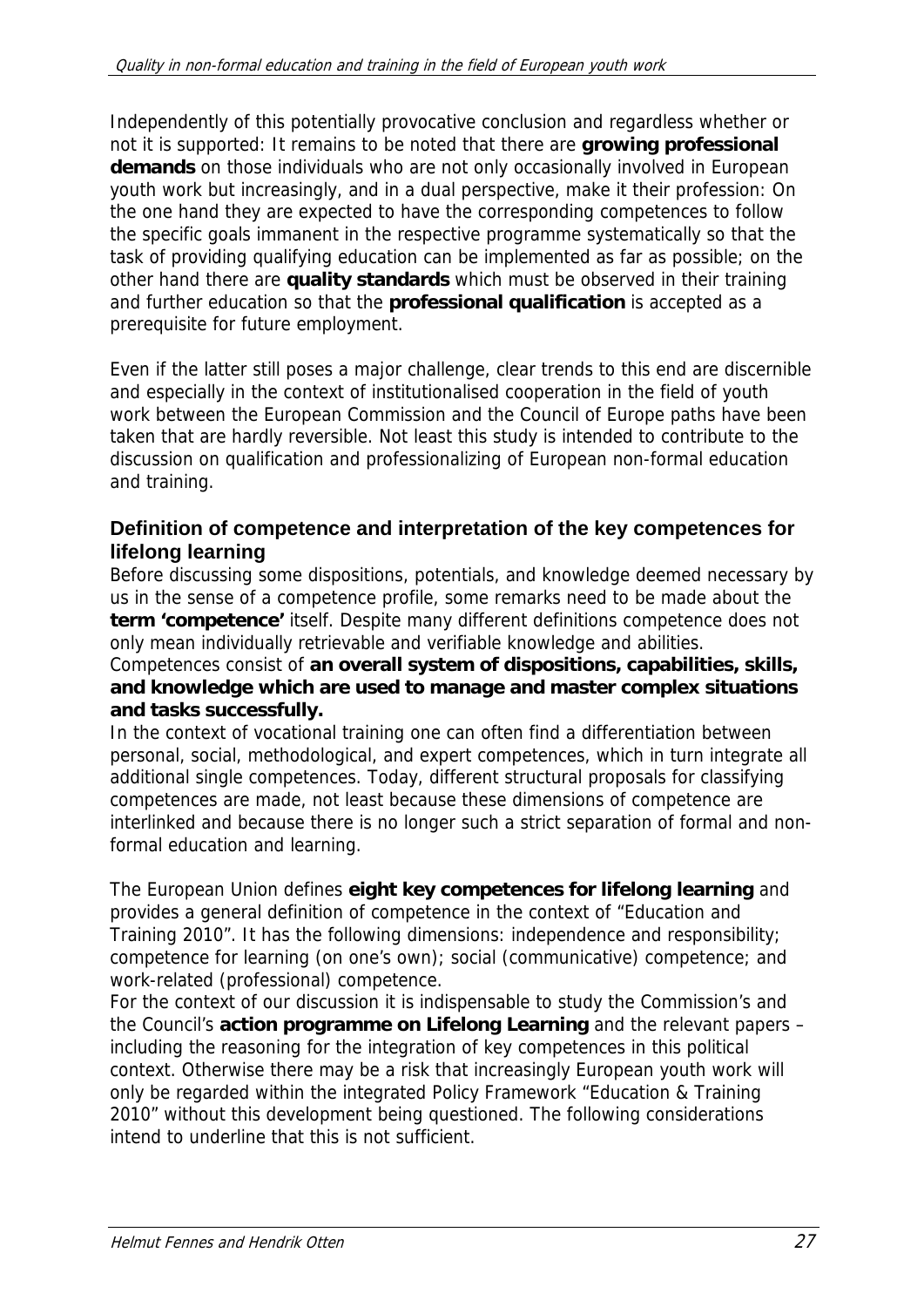The considerations for the Common Position adopted by the Council on 24 July 2006 on the action programme in the field of Lifelong Learning divides education into four fields: school education, higher education, vocational training and adult education – youth education as part of non-formal education is missing. Arguments for the promotion of business and economic development, the labour market and employment prevail. The Commission itself set this course by giving reasons for the need of lifelong learning first and foremost in the context of the Lisbon strategy and, most importantly, in the "Education & Training 2010" work programme. The shifting of the main focus from present knowledge transfer to transferable competences is intentional; the tendency of placing an economic value on knowledge is proceeding.

All mentions of key competences and lifelong learning being necessary for social cohesion and active citizenship are deduced from this priority of economic orientation. In the public discussion it must hence be made clear that European youth work within a very limited scope and with relation to the individual (e.g. information and motivation, support and tutoring) can indeed contribute to improving young people's employability and social cohesion. It is, however, not an instrument of labour market or economic policy. It is exactly for this reason that considerations for the development of a competence profile for trainers in European youth work need to be checked regarding the degree to which they coincide with valid European standards and to find out why and where they may deviate from them. The following provides a **brief review of the 8 key competences as regards compatibility with the profile we suggest**.

**Language competence** in one's mother tongue and a foreign language (1<sup>st</sup> and 2<sup>nd</sup> key competence) is a basic aspect of any communicative action and behaviour and is of particular relevance in the intercultural context. Ability of intercultural discourse is defined as a central dimension of competence in this text which cannot be formed without highly developed competence in one's own (or a foreign) language and **requires adequate knowledge as an additional element** – eloquence does not replace knowledge, but knowledge needs to be conveyed in a way that accommodates the respective target group and situation. In addition: The reflections in this document are based on the following conviction supported by actual practice: the sole or dominant presence of social competences without content competences must be rejected just as much as the reverse, i.e. the exclusive or dominant presence of content competences without the relevant social competences. Only the presence of both and the ability to be able to link them together in a way relevant for the educational activity should be considered as a verifiable quality feature. The third competence – **mathematical / basic scientific-technical competence** – integrates into our profile in an indirect way as regards an increasing need to support young people in finding explanations for an ever more complex world by teaching them to use different approaches to insights and models of explanation. In our context, we would take this key competence and define it as **undogmatic critical reason, bound to ethical principles**.

The fourth competence – computer competence – would be subsumed into it as a more "technical" variant of conveying information.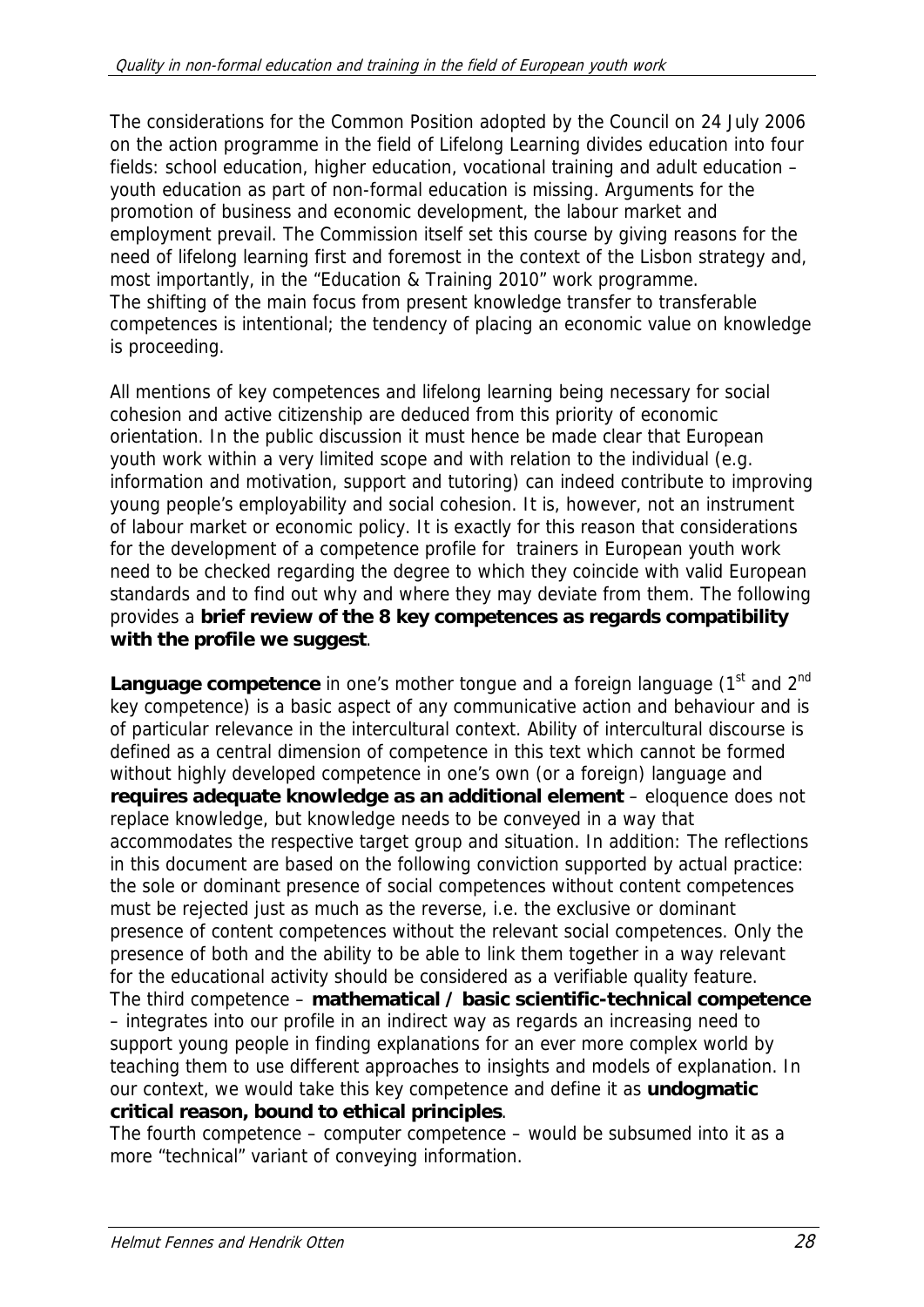The fifth key competence – **learning to learn** – is also central to our competence profile; we would, however, broaden it and **include the aspect of training this learning to learn competence**: trainers also find themselves in a lifelong learning process, but analogous to their own growth of insights, experience and knowledge they need to be able to motivate others to engage in new learning processes and support others in developing a fundamentally positive attitude towards learning. The sixth key competence embraces four aspects: **interpersonal, intercultural, social and civic competence**. It is reflected in our competence profile but we take the idea a step further with regard to **requirements for attitudes, perceptions and behaviour** and the need for having not only empathy but to the same degree also tolerance of ambiguity and frustration in the context of intercultural learning processes. Overall, this sixth key competence is certainly the most important reference for European youth work and should be used accordingly.

The seventh competence – **entrepreneurial competence** – is the one that **includes our thoughts on professional action** (professional competence). It is mainly justified by the reasons given for the skills and attitudes it involves. The last key competence is **cultural competence**. Its adaptation in the context of this profile certainly deserves further discussion. A first interpretation of the author marks cultural competence as a characteristic of European level trainers as to their ability to use their imagination and involves the concept of "creativity", understanding creative action as a linking element between individuals and their environment. In other words: Cultural competence **as the ability**, very much in the sense of holistic learning and living, **to use one's sense organs in a conscious and deliberate way, to convey aesthetic sensations, and to use the psychosocial functions of culture in learning processes**, for instance with a view to language, art and historic action.

The conclusion of this short digression: Our ideas for a future training strategy in the light of an extended competence profile for European youth work do not contradict the objectives that were set up as a European standard for the key competences in the field of lifelong learning but add to these by providing additional socio-scientific considerations and corresponding profile attributes.

## **Dimensions of a professional competence profile**

Against this background we will now proceed to specify the competence profile. In different studies and texts from the past years we have used the following dimensions to describe a professional competence profile: a cognitive-intellectual dimension; a moral-ethical dimension, an emotional dimension, and one dimension which is oriented to action and includes a whole set of single competences such as specialised and field competences, methodological and strategic competences (Otten:2003; Otten/Lauritzen:2004). Without giving up these dimensions we opt for a slightly different system in the context of this document: A **competence profile comprises everything which characterises the type and content of our professional action and conduct**. The basic principles / moral-ethical categories we follow subconsciously are expressly included and are thus also open to potential criticism.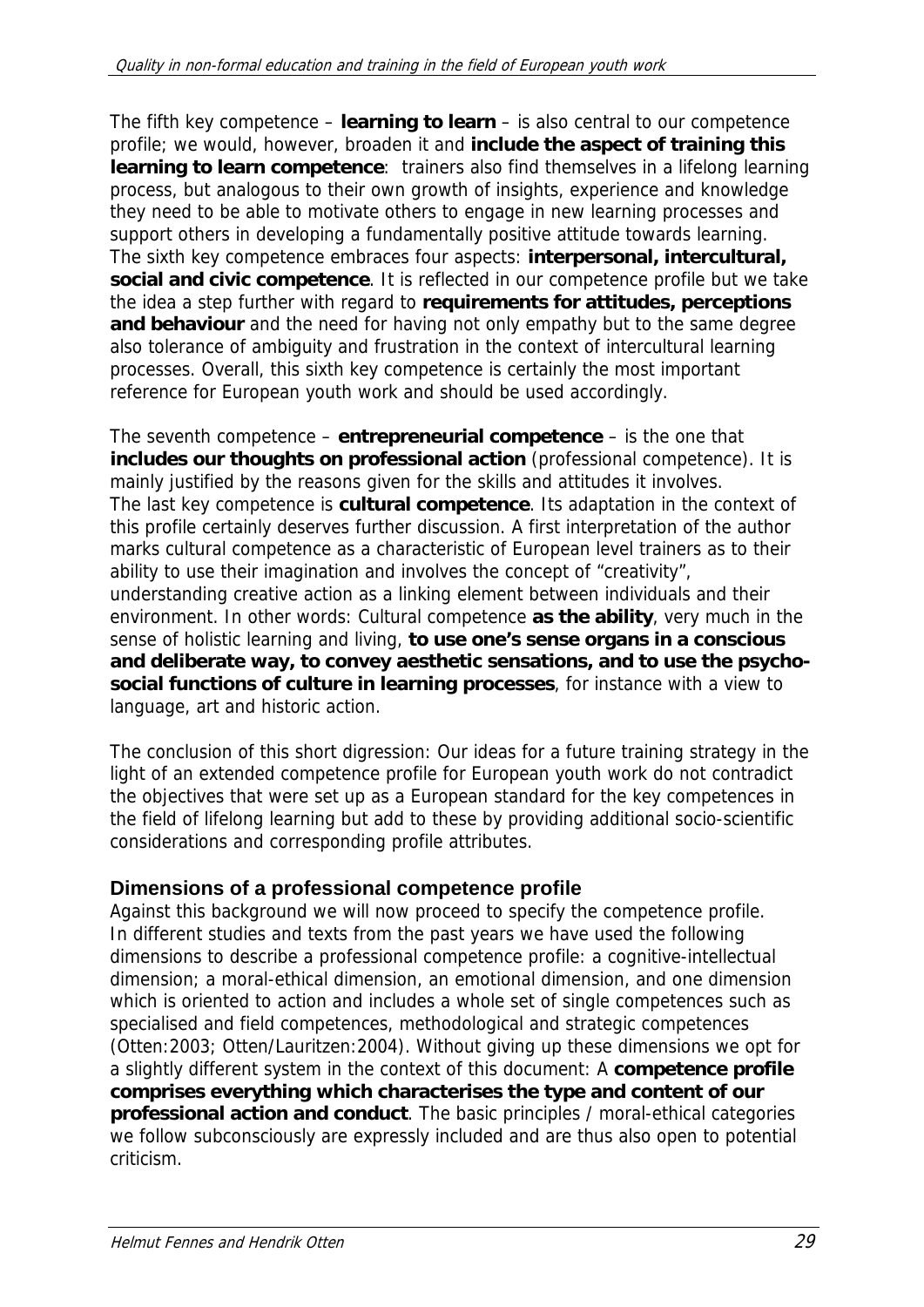The latter fact is important because when competences are discussed it happens too often that personal aspects are either widely left out (only professional abilities count) or are exaggerated (charismatic personality, "guru") while professional deficits are slightly overlooked. Our definition of competence as a **competence of action and conduct** puts the focus on **"what I do"** while simultaneously involving **"how I do it"**. This is understood as an interpretative result of my personal analysis of principles of action, norms, rules, and other psycho-emotional factors which are specific to a situation and may also be specific to a culture.

Based on this definition – apart from action and conduct – also perceptual habits and attitudes can be discussed when it comes to developing appropriate competences. We strongly emphasise: not in the sense of depth psychological personality traits but understood as individual characteristics of professional action.

**Professional action and conduct along with the respective attitudes and perceptual processes** influencing or triggering them **are the parameters needed to make reasonable statements about a competence profile**. On the one hand they explain what is characteristic for this professional action, on the other hand they assess the degree of development of this action (how competent / qualified / professional am I in my work?) and as such they describe the "what" and "how" of our definition of competence.

If we transfer the "what" definition of European youth work elaborated at the beginning to the level of competence, the generalising definition given below of trainer's competence in quality European training activities could be expedient to further considerations:

**Adequate use as regards to subject, object, and situation, of communication (including knowledge) and interaction in the intercultural context to enable participants to learn in a sustainable way according to their own needs and capabilities and according to the respective programme goals so that they can gain optimal advantage from their participation and transfer what they have learned to their daily lives and work.** 

This definition allows references to the discussion related to the relevance of the European standard of qualification in the context of European youth work. It is not only aimed at the participants who should learn in this way but also expressly relates to the trainers.

Adequate action and conduct as regards to subject, object, and situation in an intercultural context have further individual characteristics of competence in professional action. These are self-reflection, analytical skills, and differentiated selfperception and external perception learned from analysing one's own experience.

## **Intercultural orientation and ability of intercultural discourse**

These competences would be understood as being developed and present when a practically relevant, verifiable **intercultural orientation** is given **for thinking, perception, and acting**. The orientation can be verified with a practical relevance since it translates into the ability to enter into intercultural discourse, an ability which we define as the central competence in the context of a profile. This will be further elaborated below.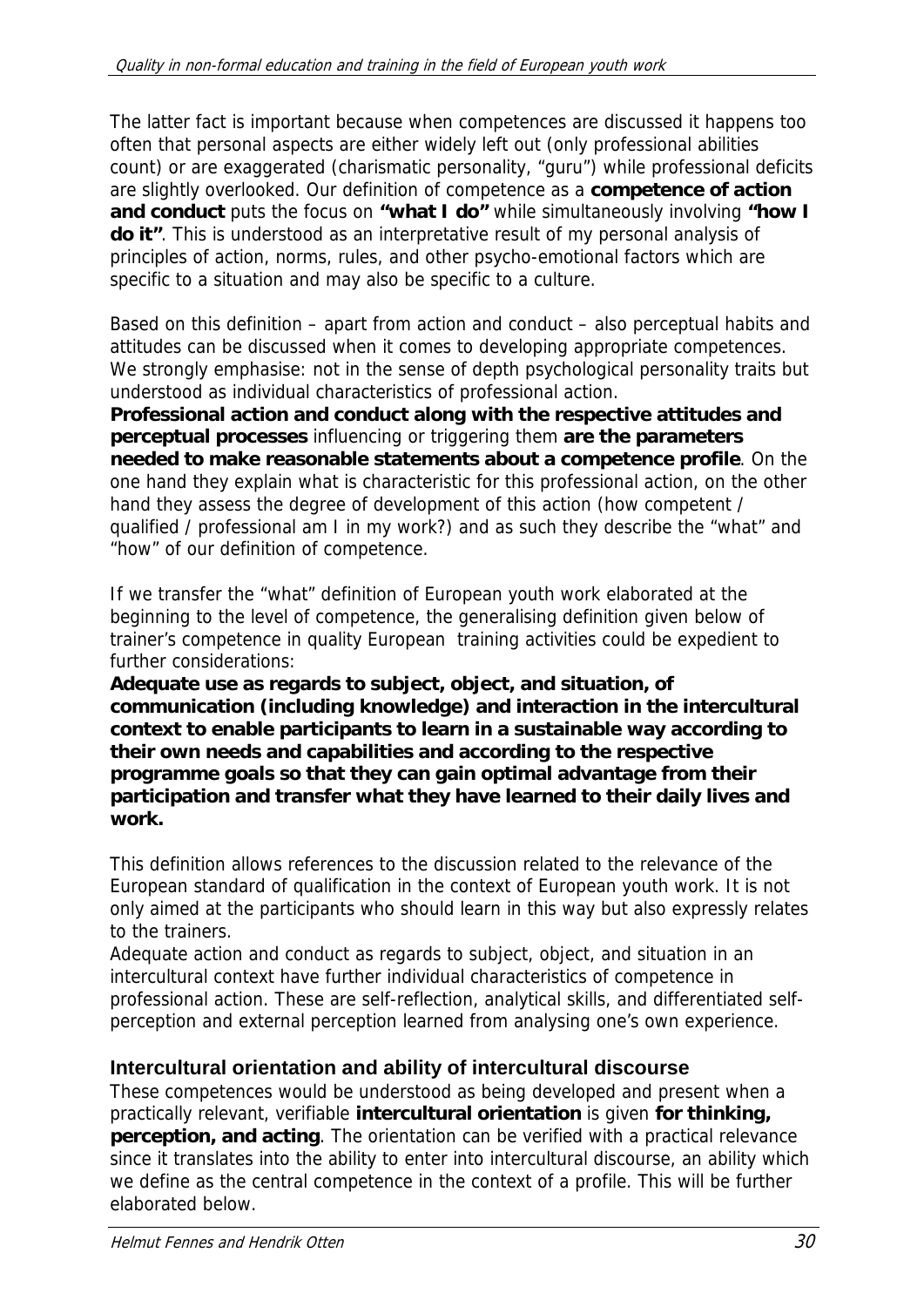First as a reminder: European Youth work – as it is understood today in the respective programmes of the European Commission and the activities of the Council of Europe – left the closer preservative sphere as a pedagogical or socio-pedagogical field of work some time ago. A critical review of the development and implementation of **concepts on intercultural learning** – which is another institutionalised key word of European youth work that has been in use since the first Youth for Europe programme – proves that these concepts were dominated by a direction which was sparsely differentiated in terms of content and perspective and instead **strongly tended towards socio-pedagogical education and corresponding methods**. **Theoretical approaches based on an ethical and political reflection of the correlation between society and education in a multicultural context** which tried to implement intercultural youth work in the understanding of a socio-political task as part of a curriculum **were exceptions**. It can still be observed today that some people with responsibility in European youth work find it difficult to accept that educational concepts have no day-to-day relevance and are unsuited within a concept of European citizenship if they do not consider any societal aspects.

This does not mean that intercultural learning is no longer important, but it should be made clear that both educational and socio-psychological discussions of issues with multicultural coexistence and intercultural learning concepts exclusively based on these discussions are insufficient. They will not achieve a rationally founded consensus shaping social practices on how to dissolve the **potentially controversial relation between individual freedom and social justice in a multicultural setting** in such a way that people can act accordingly to this setting, based on insights, and as such act adequately with regard to subject, object, and situation.

Even if this goal can ultimately only be achieved if all instances of socialisation take it on as a transversal task (which is not the case**), European youth work still plays a major role** because adequate preparation **for life and work in multicultural social structures** is an integral part of the concept of European citizenship. As such the European programmes include it as correspondingly differentiated objectives. This is why those who are trained for this youth work also need to learn to deal with societal contradictions by using discourse as a means without getting lost in an arbitrariness of values.

**European citizenship** implies the obligation and the ability to actively contribute to establishing and enduringly implementing a minimum societal consensus in order to guarantee individual and social rights and obligations within a democratic legitimated frame. What needs to be achieved is the necessary balancing act: On the one hand a high measure of individual and cultural identity must be allowed to develop and thrive; on the other hand, Europe must be able to create political conditions based on legal norms which also offer a common political identity. In the European context, this crucial societal minimum consensus can only be achieved via human rights since the respect and enforcement of human dignity will then not only be an individual obligation but also express the **concept of justice** within the European political structure.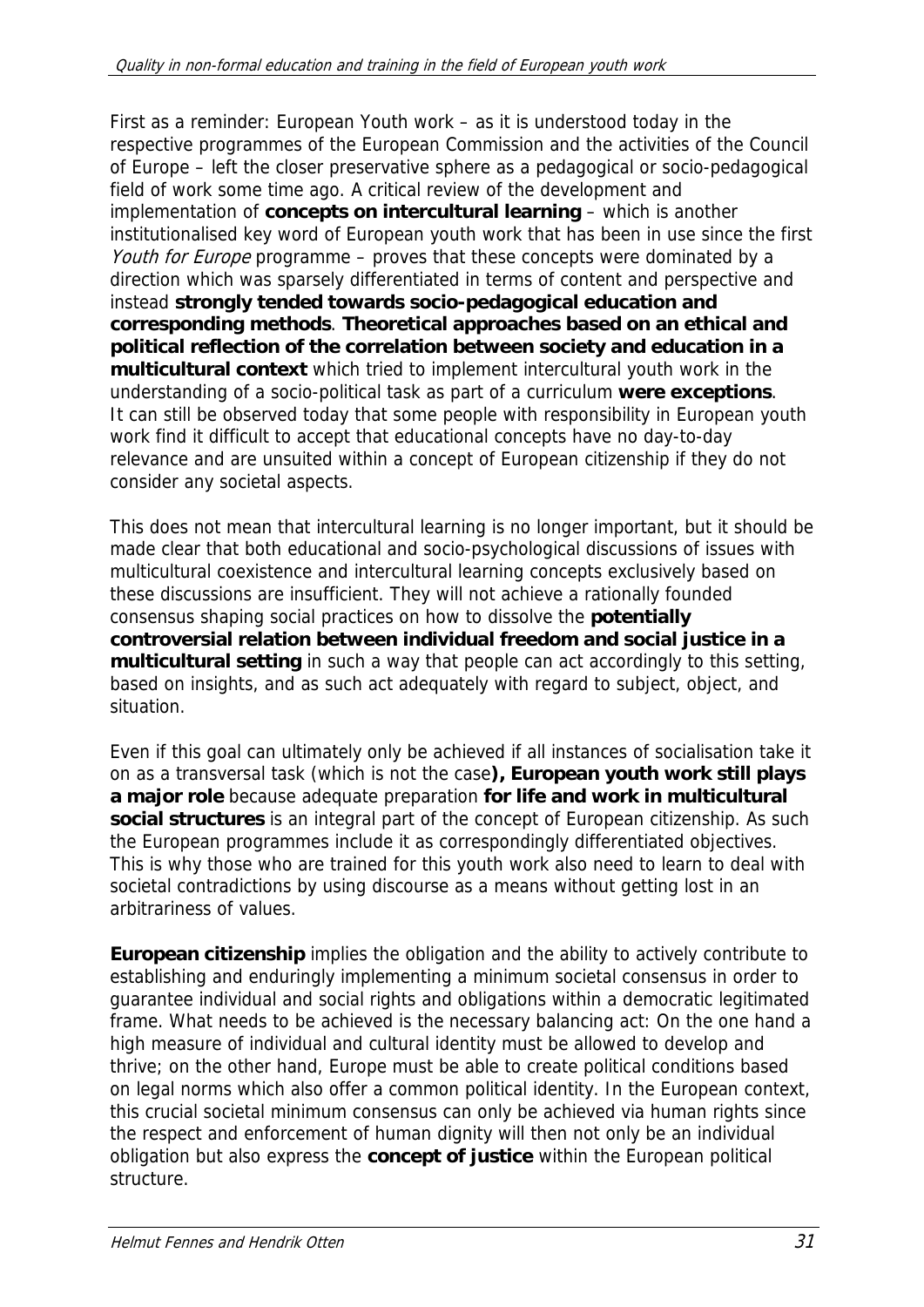These are the conclusions from this reasoning relating to the **ability to take on intercultural discourse as a central dimension for the competence profile of trainers in European youth work**: **Trainers** need to actively analyse and look into the evolving European civil society, the different implicit interests, and the resulting conflicts with a view to values. They **have to know** about the dominant problems of young people in Europe. They **have to know** why emotionally structured "we-feelings" so frequently go along with the phenomenon of separation from and exclusion of others. They **have to know** why dogmatic ideas find assenting dispositions in certain groups, and they have to know why in Europe conflicts with ethnic and nationalistic roots are rather increasing than decreasing in frequency. However, they also **have to know** how access to education, training, employment, and participation becomes possible and what the European initiatives and programmes offer and under which conditions. They **should also know** their limits: European youth work cannot compensate for all social deficits, but it can point them out.

Very early on, we already pointed out the need for trainers to be able to act as **"knowledge managers"** in the future (Otten: 2003). This claim was and is deducted from objectives set by European politics (Lisbon process – Europe as the most important knowledge-based economy) but even more so from the need to clearly differentiate the concept of knowledge management as it is currently used in the business and industrial context (knowledge as a production factor) from interpretations and implications rooted in the field of European youth and educational work. It should therefore be remembered that knowledge and information are different issues. The equation of the categories of knowledge-based and information-based society, as it can be found so frequently in colloquial speech, is misleading.

Having information is not automatically equivalent to knowing something or having an insight into something. Hegel showed in his "Phenomenology of Spirit" that **what is familiarly known is by no means properly known (no cognition) just for the reason that it is familiar**. However, both are mostly equated, something that he calls the "commonest" form of self-deception and a deception of others as well. Knowledge and knowledge acquisition are necessarily bound to a process of insight and understanding and include the individual goal of wanting to find a "truth". This is why knowledge does not need to be bound to a direct interest in being able to use it in a specific context of action. This is different for information which is procured for a certain purpose with a view to its helpfulness and used accordingly. Irrespective of whether Europe is rather headed towards an information-based society or indeed a knowledge-based one – despite a dominating economic focus the European programmes supporting youth and educational work allow for both: better access to targeted information and necessary support for the transformation of information into knowledge with the perspective of enlarging the scope for action. This aspect is crucial in our discussion of a competence profile: **Knowledge needs to be transferred and acquired so that young people may learn to find their way in complex societies by gaining insights, understanding themselves and their socio-political and socio-cultural environment, and thus enabling them to shape their present and future.**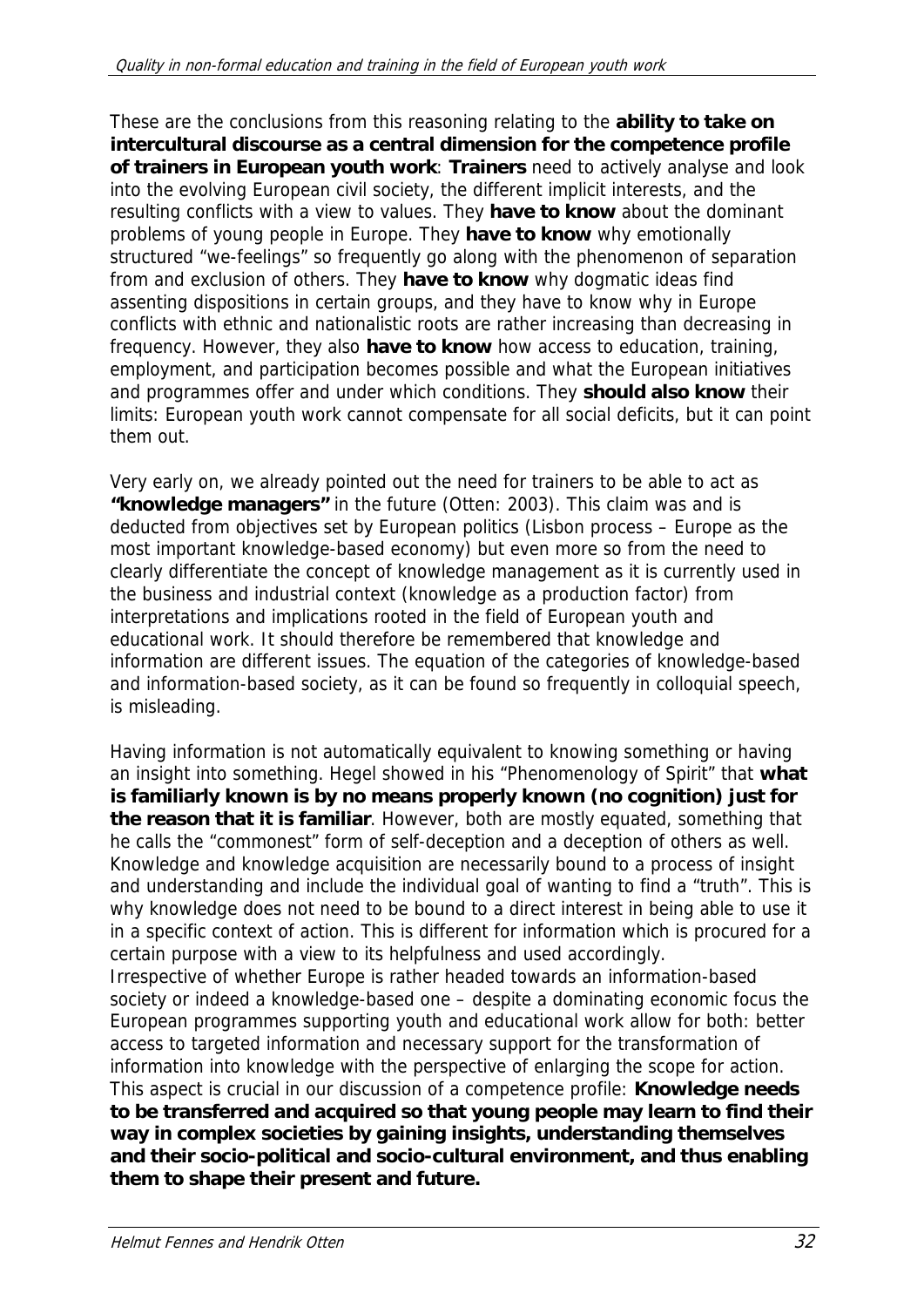Youth workers, youth leaders, trainers and others with responsibility in European youth and educational work taking on the task of "knowledge manager" will then first and foremost have to initiate, support and accompany the young people's respective processes of gaining insight and understanding (learning processes). This implication is certainly one of the issues that need to be further discussed in the context of our design of a competence profile. It means that they must also be able to communicate their knowledge in such a way that learning becomes possible and leads to a new quality of conduct and action.

This leads to an altered interpretation of **intercultural learning**: Processes of **learning which systematically convey and reflect the connection between cognition, moral standards, political awareness, and political action**. Conclusions for training elements result from this which convey the changed understanding of intercultural learning and enable people to initiate, shape, accompany and above all support processes of intercultural learning with a view to the necessary transfer into the daily lives of the young people.

## **New approach to intercultural learning**

This document is meant to provide reasons for a competence profile and we cannot address the particular aspects we believe to be important in the context of a concept for intercultural learning which is to be further developed. (The Council of Europe/European Youth Centre Budapest will publish a completely revised edition of the "Ten Theses on the correlation between European youth encounters, intercultural learning and demands on full and part-time staff in these encounters" by H. Otten, published before in 1979 and earlier – work is actually in progress).

The core theses showing the need for a concept for intercultural learning that is to be further developed are: It is more compelling than 10 or 15 years ago that intercultural education starts in peoples daily lives and considers other forms of transferral since Europe is facing more conflicts between ethnic groups in society than ever before. We no longer live in a "post World War II" situation when communication and reconciliation were the primary goals and intercultural learning processes were aligned with these goals. Today, we have sort of an "ante-innersocietal war" situation which needs to react to the question: How much cultural difference people can be expected to endure while still being able to deal with such differences in an active and positive way and what they need to learn in order to do so? Part of this is that any exclusive and discriminating behaviour must be considered individually and socially unacceptable while abilities like **reflected tolerance of ambiguity** become crucial. **Intercultural education is** thus **given an additional and clear political dimension**. It should be designed in such a way that it can contribute to any kind of education under multicultural societal conditions – as a natural part of all socialisation. The notion of **intercultural dialogue** as used by the Council of Europe in its White Paper is focussing on that political dimension and thus has to be considered within such a new intercultural learning concept. It is an integrated part of our competence profile and we call it the **ability to take on intercultural discourse.**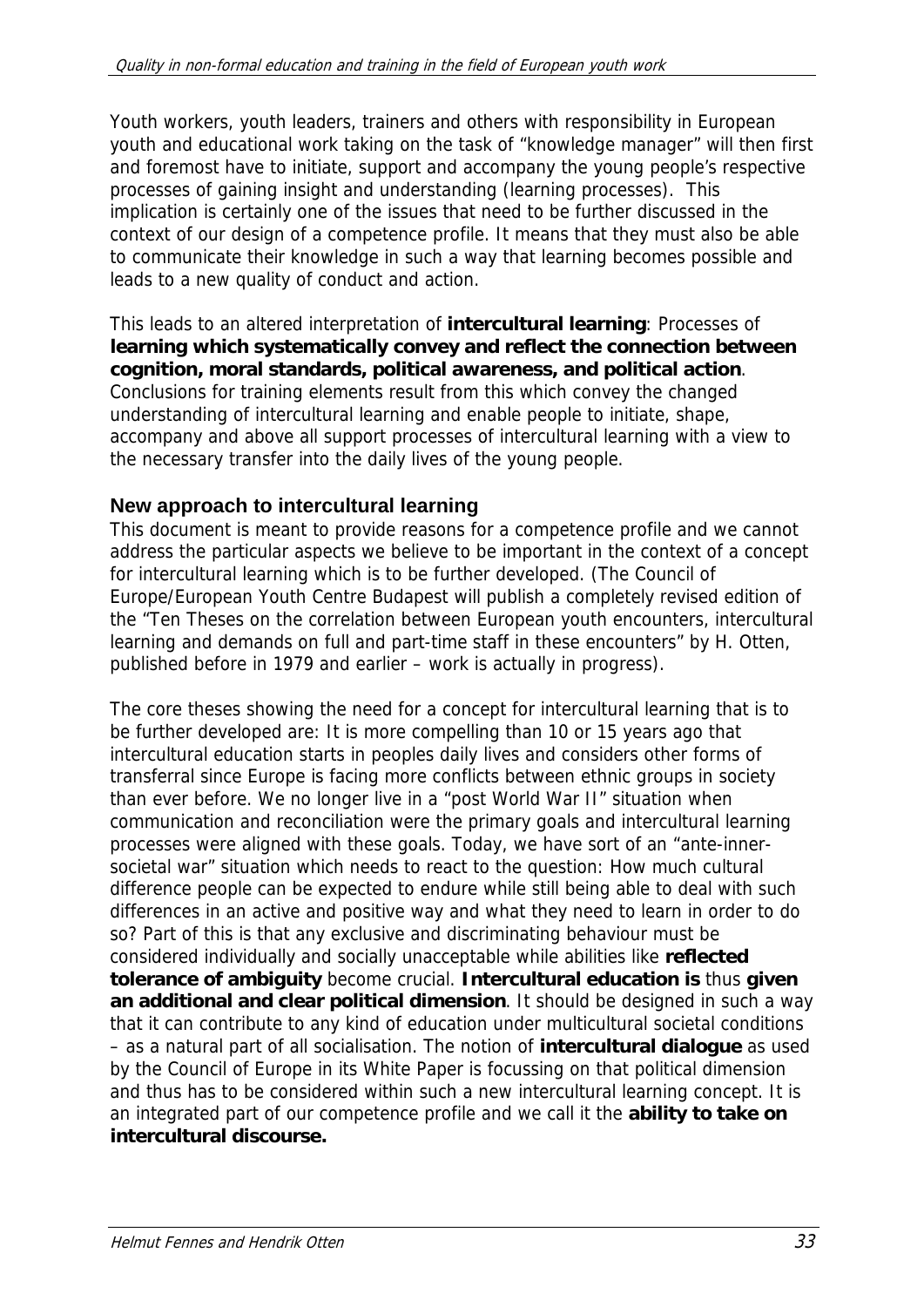"Discourse ethics correlates ethical and moral questions with different forms of argumentation, namely, with discourses of self-clarification and discourses of normative justification (and application), respectively. But it does not thereby reduce morality to equal treatment; rather, it takes account of both the aspects of justice and that of solidarity. A discursive agreement depends simultaneously on the nonsubstitutable 'yes' or 'no' responses of each individual and on overcoming the egocentric perspective, something that all participants are constrained to do by an argumentative practice designed to produce agreement of an epistemic kind. If the pragmatic features of discourse make possible an insightful process of opinion – and will-formation that guarantees both of these conditions, then the rationally motivated 'yes' or 'no' response can take the interests of each individual into consideration without breaking the prior social bond that joins all those who are oriented toward reaching understanding in a transsubjective attitude" (Jürgen Habermas, The inclusion of the Other: Studies in Political Theory (Studies in Contemporary German Social Thought),  $5<sup>th</sup>$  edition, Frankfurt, 2003, pp. 34-35).

In order to re-enact the argumentation delivered so far from a more familiar perspective we now refer again to the **features of competence** which **are role distance, empathy, and reflected tolerance of ambiguity**. Their development and presence is indispensable for constructive communication and interaction in multicultural situations and are a direct characteristic of the respective perceptual structures, social attitudes, and the resulting behaviour and as such also characterise the degree of competent, professional action of trainers. These three terms have been extensively justified and explained. As a general rule, their relevance is no longer disputed. Therefore, we refrain from further elaboration at this point and merely point out the particular importance of these factors in the context of the ability of intercultural discourse since it is impossible to initiate and accompany processes of intercultural learning without empathy, role distance and reflected tolerance to ambiguity.

## **Conclusions**

At the beginning of this chapter we mentioned that in this text we will refrain from listing individually retrievable elements of competence and instead want to **focus on few but central dimensions of a competence profile for trainers** working in the field of European non-formal education and training. Even if up to now the reader would have agreed to our argumentation, the objection could now be raised that it is very difficult to judge when such a competence profile has been attained and to what degree. We cannot provide further differentiation within this study – we would then have to re-visit single groups of competences and repetitions with other texts would be inevitable (Otten: 2003; 2006; 2007). But we refer the reader to the documents on **recognition and validation** and in particular to the first corresponding instruments such as **Youthpass and Portfolio**.

Now we list a few examples of what the **competence profile** explained in this paper would concretely relate to **in terms of knowledge, capabilities, skills, and dispositions**. It is important to see these examples in the overall context of this study: qualifying non-formal education and learning in the field of European youth work provided by qualified personnel – result of a qualifying training and further education by competent trainers.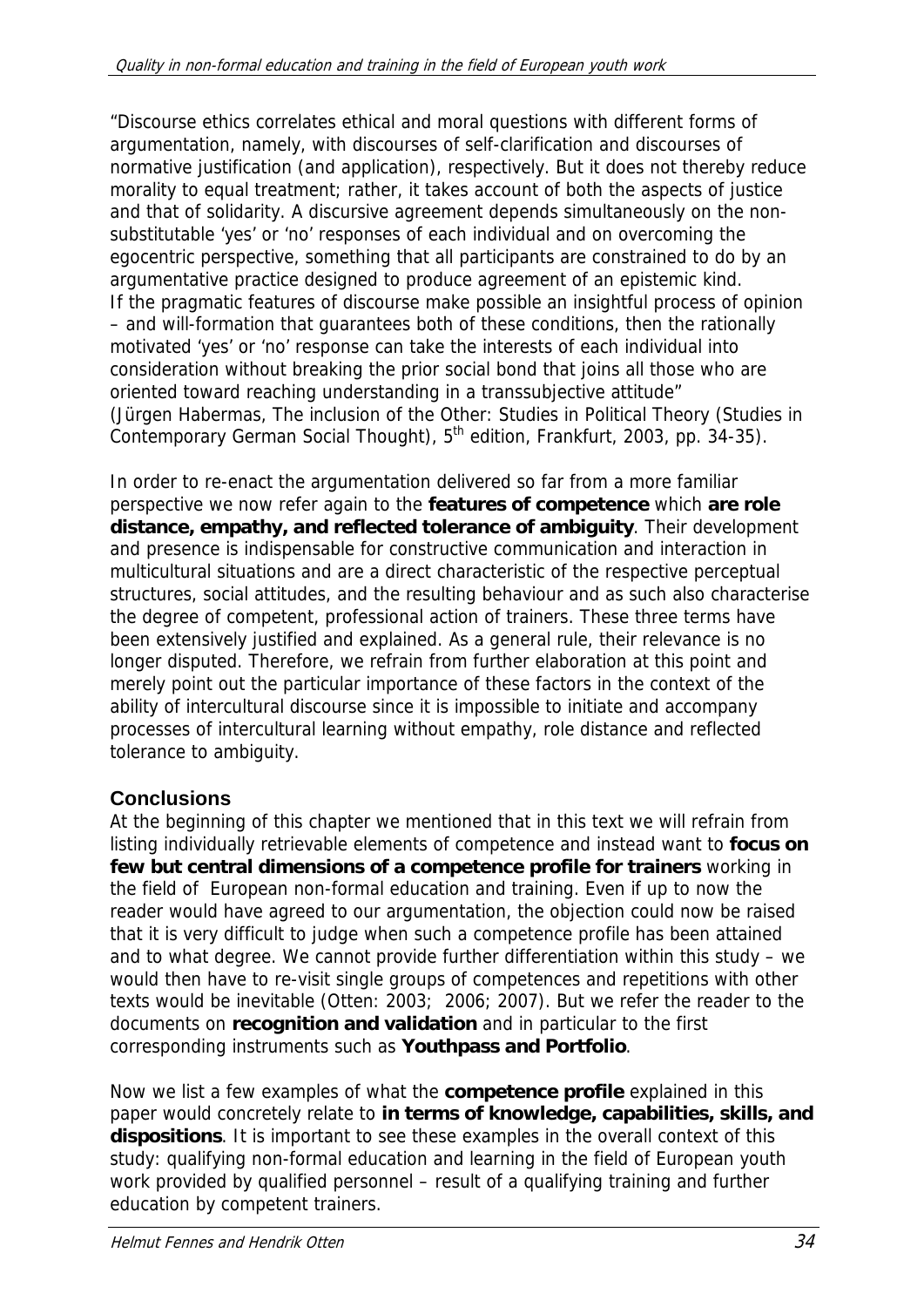Verbal and non-verbal communication skills, capacity for teamwork, conflict handling skills, initiative, creativity, flexibility, social responsibility, use of methodological and didactical tools, and management skills are competence traits that are meanwhile taken for granted. We will thus not elaborate further on these. Those competence traits that characterise **self-reflective autonomy** and **undogmatic critical reason** have already been developed in the text.

#### **Further examples**:

- Awareness of the correlation between attitude and potential behaviour
- Awareness of the social determination of perception
- Ability to critically distance oneself from the own role fixation (role distance)
- Willingness and ability to take on new roles (role distance)
- Ability to deal with different ways of thinking, speaking habits, evaluation systems, and affective expression (empathy)
- Ability to act beneficially to the group and insight into behaviour beneficial to the group in a multicultural context and knowledge about the prerequisites and conditions of such behaviour
- Ability to interpret behaviour from different cultures (empathy) in a way that adequately reflects the situation
- Ability to deal with differences in power and status in a rational way and without judgment of ethnocentrism (tolerance of ambiguity, intercultural discourse)
- Willingness to accept diversity as normal
- Ability to endure ambiguity and develop it into synergetic concepts for action (tolerance of ambiguity)

These traits could be put into more concrete terms if training situations were analysed with a view to the concrete implementation in action and behaviour of the requested competence for **adequate communication (including knowledge) with regard to subject, object, and situation in the intercultural context**. For our purpose these examples shall suffice.

It should have become clear that a **competence profile** as we believe is necessary for trainers includes much **more than just a few pedagogic skills, methods of animation, and moderating techniques**. Indeed, training and further education are supposed to lead to further qualification of European youth work, something we have defined to be a socio-political task with regard to developing a liveable European citizenship.

In all further discussions of an adequate competence profile for trainers it should therefore be considered which knowledge these trainers need to have, how this knowledge can be brought up-to-date or increased depending on their work field, how it can be used persistently, and under which conditions the transfer of knowledge can be shaped and safeguarded in an optimal way– we have provided some remarks on "knowledge managers" in this text.

#### This would be a reasonable supplement for recent **approaches to re-think different and new forms of learning in the training context (self directed learning, learning to learn)**.

At the latest since the Lisbon process, the **need for lifelong learning and targeted use of knowledge** can no longer be ignored.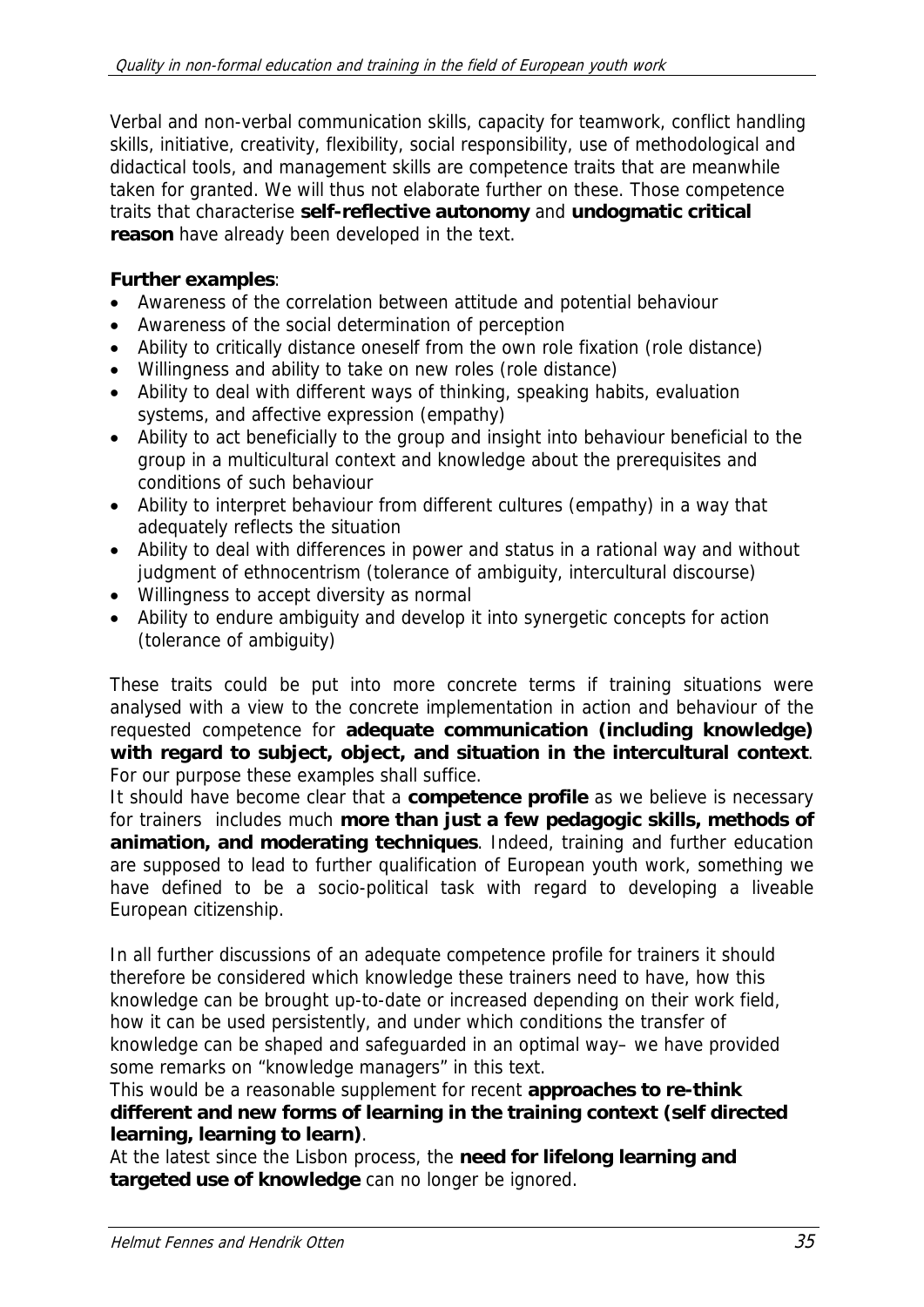As a consequence, European youth work needs to be re-examined about to what extent it conveys not only social competence, which is doubtless important, but also the content-related competences young people need in order to have a chance to actively participate in Europe in the sense of European citizenship. A longer shift in thinking is required for this aim – this we have already pointed out, taking the example of the need to re-work concepts for intercultural learning. The initiative can only originate in **qualified training and further education** within a contentrelated context. It is therefore right to make it a priority and work for the **development and promotion of a competence profile** for those who can provide this initiative within European youth work – the trainers who work with European institutions or on their behalf. At the same time the processes and instruments used to accompany the development, documentation and validation of such a competence profile need to be considered, so that it is accepted formally or enjoys at least de facto professional acceptance. Youthpass and Portfolio are first attempts – we should remain open and possibly see different or additional needs as the competence profile is specified further.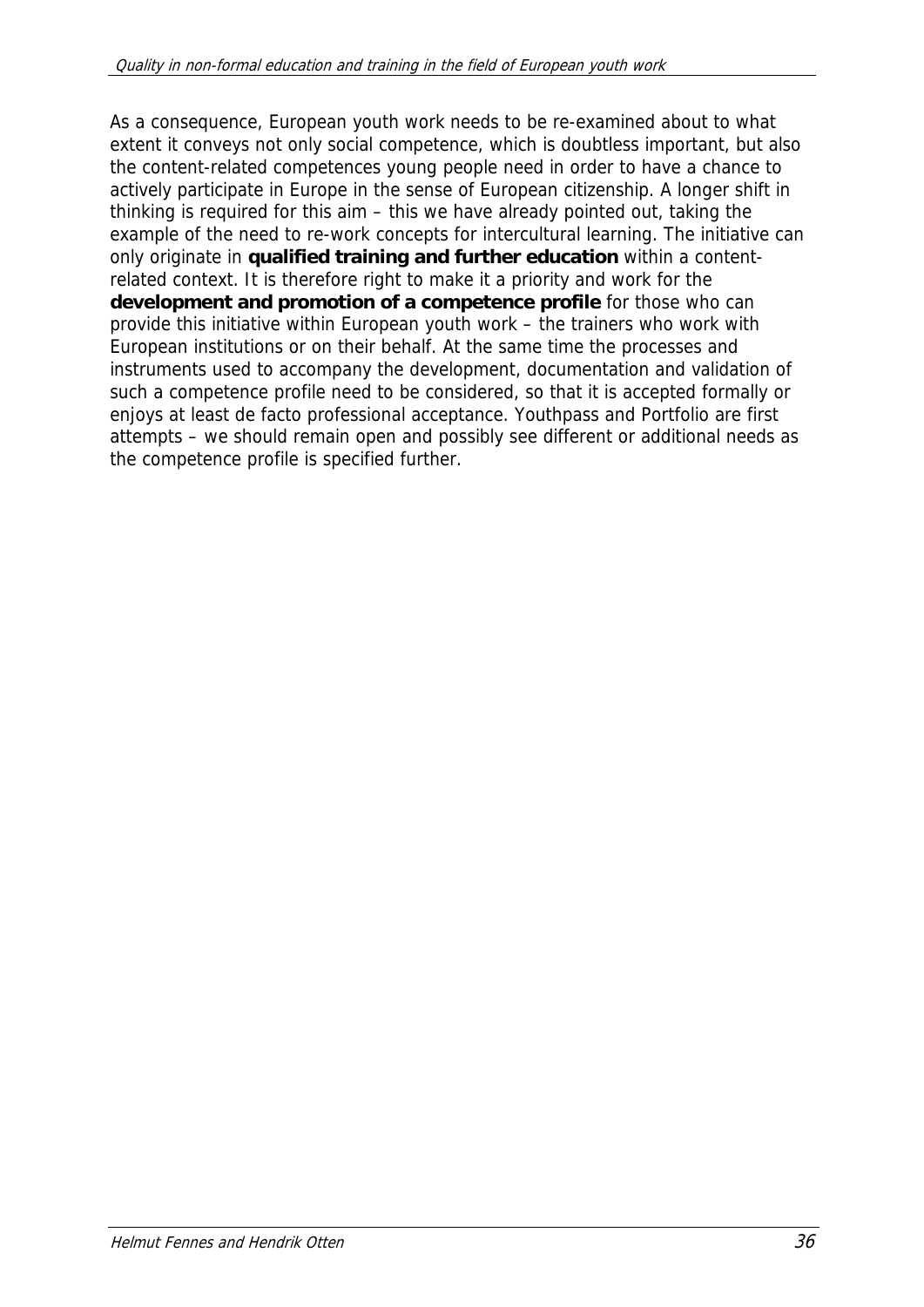# **Annex A Quality in Education**

The issue of quality is not new to educational discourse, although not necessarily using the term "quality" which has been adopted from economic contexts during the past decades. What today would be referred to as quality criteria was already discussed, e.g. in adult education, in the 1960ies as minimal requirements for specific adult education institutions (see Gruber/Schlögl: 2007). A new impetus has been given to the discourse with the increasing globalisation and mobility. In particular, European integration has led to a general request for the comparability of educational systems and of qualifications acquired through a specific

type or level of education, e.g. a specific course or study or a specific level of schooling. This resulted in the development and adoption of the European Qualifications Framework – EQF (European Parliament and Council: 2008) which should serve as a reference for National Qualifications Frameworks to be developed by the EU-Member States and cover, in particular, vocational education and training as well as higher education.

Furthermore, the increasing economisation of education – resulting from the reduction of costs in all areas of public expenses including all sectors of education as well as from an increasing cost-consciousness of individuals paying for educational provisions (fees and tuitions for schools, universities, adult and continuing education and training offers) – leads to an increasing importance given to quality in education related to the request for "value for money". A terminology so far used primarily in economic contexts – quality assurance and management, client-orientation, service, performance standards etc. – has been adopted in the educational discourse, including the ideologies behind these terms. This dynamic led from input-oriented quality criteria (conditions under which education is taking place) to output-oriented quality criteria (recognised certificates, qualifications and competences acquired etc.) (see Gruber/Schlögl: 2007; Schratz: 2003).

The following provides an insight into quality concepts and respective developments in the different sectors of education. Due to the limited scope of this document this it could only be based on review limited to European-level developments and primarily to German-speaking countries.

## **School Education**

The Lisbon strategy resulted in a respective education and training strategy of the European Union which is reflected in the Education and Training 2010 Programme. This programme refers – sometimes implicitly – to quality issues in education and training at large but only to a small degree specifically to quality in school education. The latter is the case for the key objective to improve education and training of teachers and trainers.

Respective quality criteria are reflected in the Common European Principles for Teacher Competences and Qualifications (European Commission: 2005) and in the Draft Conclusions on Improving the Quality of Teacher Education (Council of the European Union: 2007). While this policy primarily aims at output-quality, it also has an impact on input- and process-quality.

At national level, the discourse on quality and the subsequent development of quality concepts and mechanisms has been influenced by the following factors: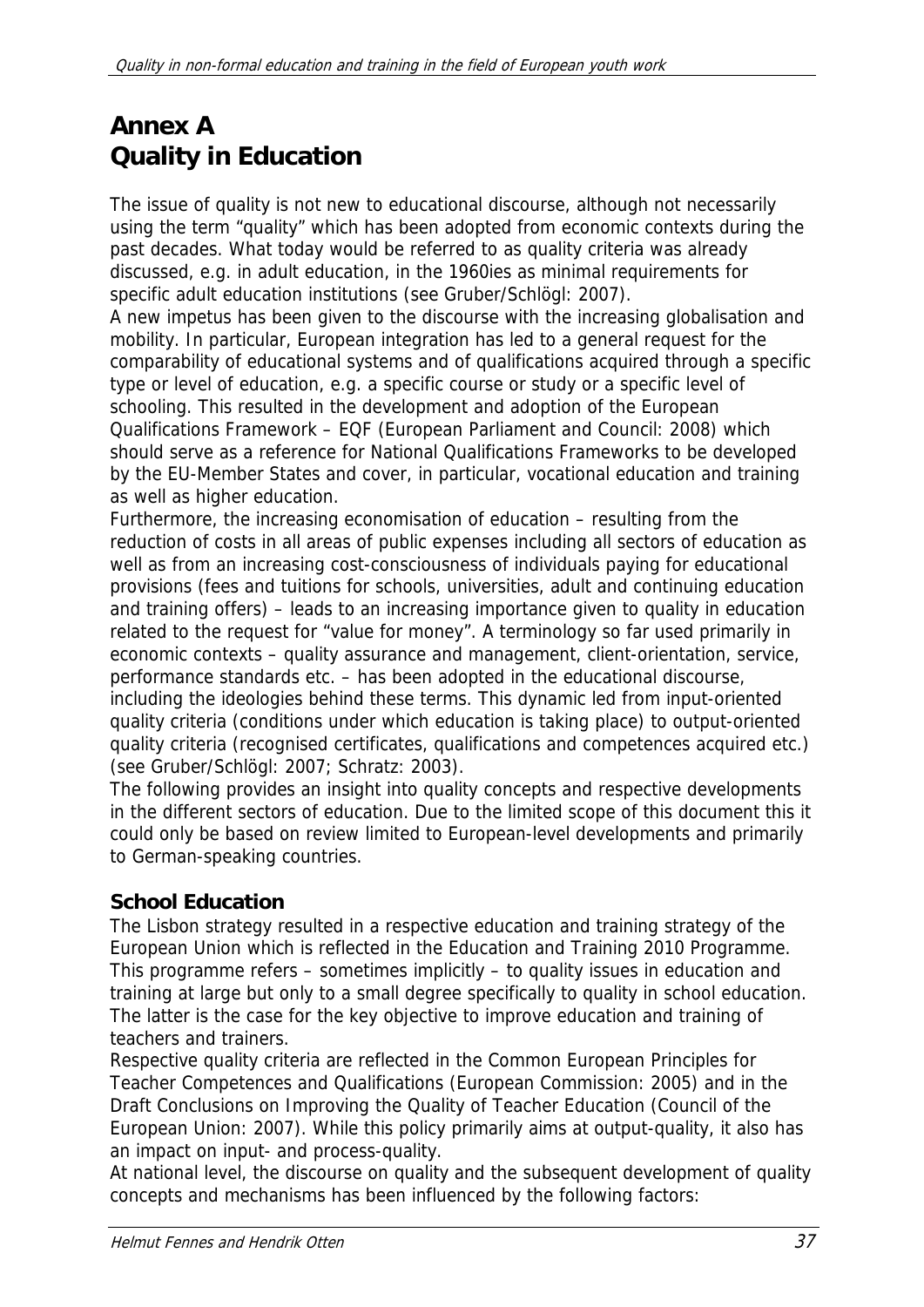- the international and European developments described above resulting in quality-related standards also at national level;
- **EXTERNATION** international comparative studies such as PISA and TIMSS with far reaching effects such as an increased cost-consciousness in the field of education (input-output relations, cost-effectiveness etc.) and competition between national education systems, in particular with a few to the labour market (employability, business locations etc.);
- the decentralisation of school systems and the subsequently increasing autonomy of schools in some countries (e.g. Austria) resulting in a decrease of central input-control and an increase of competition between schools (e.g., school rankings).

In Austria and Germany, the discourse on quality in school education started to intensify only in the 1980ies and 1990ies – obviously, until then the school system did not need to justify its quality: school attendance was and is compulsory and pupils had to attend no matter what the quality of the organisation and process of teaching and learning was. In the more recent discourse, the focus with respect to quality is primarily on output and outcomes. This is reflected in the emphasis given to the development of Bildungsstandards $^{24}$  (performance standards) which describe competences (knowledge, comprehension and skills) which pupils should have acquired at specific stages/levels of their educational track (level of schooling or grades), normally defined for levels of completion of a specific phase of schooling (primary, lower secondary, higher secondary school). They are normally subject specific, e.g. for mathematics/sciences, native language (speaking, reading, writing) and foreign languages. They do not make reference to a specific pedagogy and do not describe quality with respect to teaching and learning processes. Frequent reference is also made to quality management in schools and educational

authorities which is more related to school organisation, information of all actors involved, work situation of teachers and head teachers, qualifications and competences of staff, assessment procedures, support of pupils, involvement of parents etc. – so mostly the quality of context, structures and input. This is also reflected in the Austrian Weissbuch Qualitätsentwicklung und Qualitätssicherung im österreichischen Schulsystsm (White Paper Quality Development and Quality Assurance in the Austrian School System; see

http://www.bmukk.gv.at/medienpool/10093/Weissbuch.pdf, accessed 21.03.2008)

Little emphasis is given to the quality of processes and throughput-quality – only few documents could be found in this respect, e.g. a website "Qualität in der Schule" (quality in schools; see http://www.qis.at/impressum.asp?impr=heraus, accessed 21.03.2008) which refers to the five areas of quality (teaching and learning, class and school as a living environment, relations within the school and with partners outside school, school management, professionalism and personnel development) and, for example, describes principles and characteristics of good and successful teaching (see http://www.qis.at/material/astleitner\_unterrichtsqualität.pdf,

http://www.qis.at/material/merkmale%20erfolgreichen%20unterrichts.pdf, accessed 21.03.2008) which focus on process- and throughput quality.

-

<sup>&</sup>lt;sup>24</sup> For Germany see http://www.kmk.org/schul/Bildungsstandards/bildungsstandards-neu.htm, for Austria see http://www.bifie.at/content/view/64/66/#kap1 (both accessed 21.03.2008)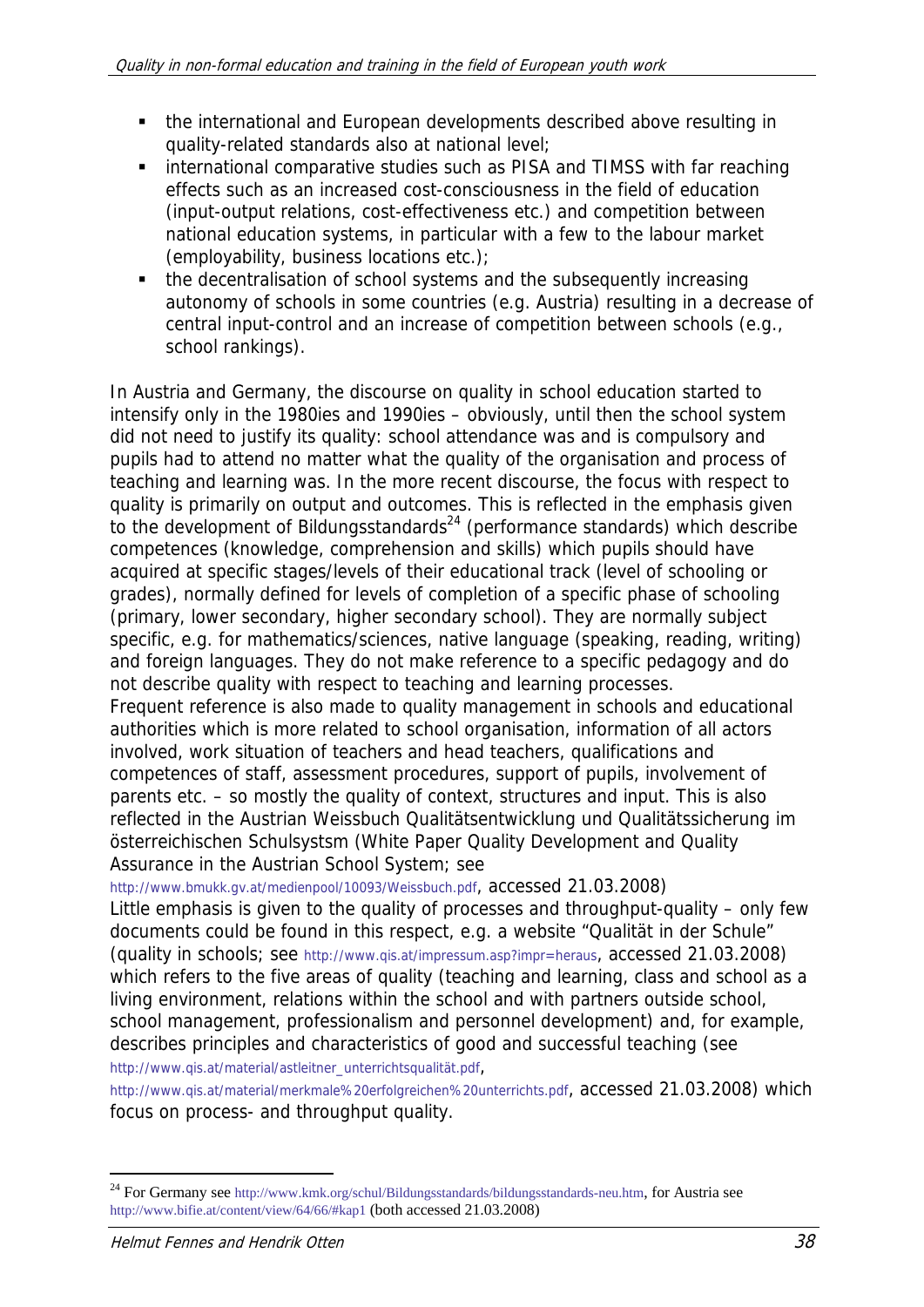## **Vocational Education and Training (VET)**

Depending on the country, this sector of education might overlap with others, in particular where vocational education and training takes place in schools. European co-operation on quality assurance in VET was initiated in 2002 through the Copenhagen process. As a result, a set of common principles and references for quality assurance has been developed and agreed at the European level, in particular the Common Quality Assurance Framework (see

http://ec.europa.eu/education/policies/2010/doc/qualitynet/cqaf.pdf, accessed 24.03.2008), to support the development and reform of the quality and VET at systems and providers levels. This framework primarily refers to the quality of structures, context, input and output/outcome, with some reference to process quality (training of trainers and didactical material at the provider level). Quality criteria primarily refer to the macroand meso-levels. In order to further develop this framework and its implementation, the European Network on Quality Assurance in Vocational Education and Training (ENQA-VET) was established by the European Commission in June 2005.

A very prominent role in the development of quality assurance concepts and systems is played by Cedefop, the European Agency to promote the development of vocational education and training in the European Union. The ETV-website (European Training Village) of Cedefop provides a comprehensive overview of this field, including key documents, studies and publications (see

http://www.trainingvillage.gr/etv/projects\_networks/quality/, accessed 24.03.2008). Some documents here are on indicators for quality in VET (see

http://www.trainingvillage.gr/etv/Information\_resources/Bookshop/publication\_details.asp?pub\_id=469, accessed 24.03.2008), the latter describing context, input, output and outcome indicators.

It seems that in this sector of education quality concepts are furthest developed. This could be interpreted to be a result of the strong economic interest to develop highly qualified personnel for the labour market in an efficient and effective way.

## **Higher Education**

Especially in this sector, European co-operation and mobility seem to have given a major impetus to the development of quality assurance concepts at European level. A main starting point for this process was the Bologna declaration which aimed at the development of a system of comparable degrees, at the establishment of a system of credits (ECTS) and at the promotion of European co-operation in quality assurance with a view to developing comparable criteria and methodologies (see http://www.bologna-bergen2005.no/Docs/00-Main\_doc/990719BOLOGNA\_DECLARATION.PDF, accessed 24.03.2008), providing for mobility of students and for the recognition of qualifications achieved through higher education across the EU Member States including EEA countries.

The issue of quality assurance was followed up by the Bergen Conference (2005) which adopted European Quality Assurance Standards (see http://www.bolognabergen2005.no/EN/BASIC/050520\_European\_Quality\_Assurance\_Standards.pdf, accessed 18.03.2008) and by the Recommendation of the European Parliament and the Council on further European cooperation in quality assurance in higher education (European Parliament and Council: 2006c). The European Quality Assurance Standards mostly address the macro- and meso-levels and in this respect mostly the quality of structures, input and output.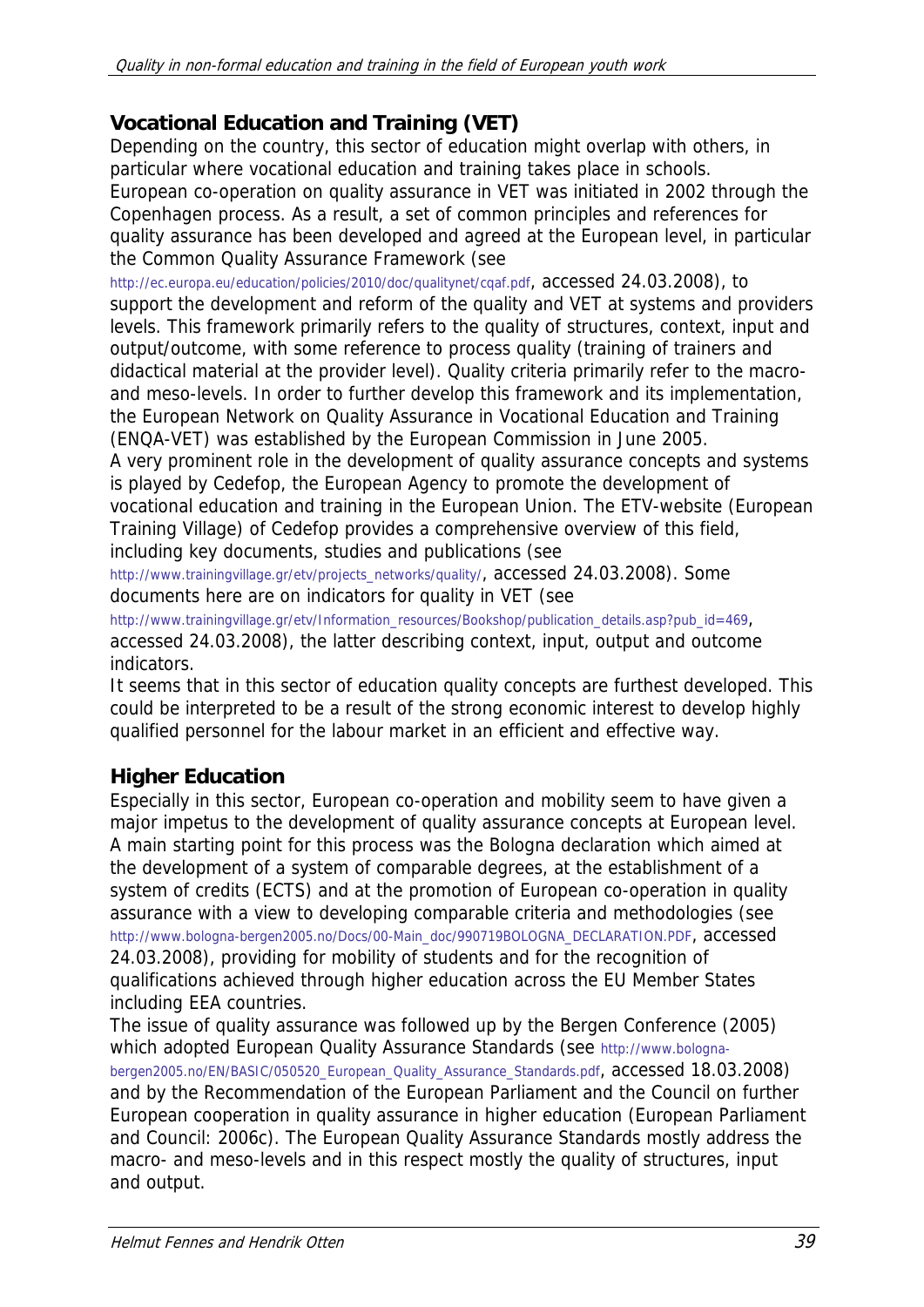Little reference is made to process- and throughput quality, with the exception of qualified and competent staff (subject knowledge and teaching competence), programme design and student support. Other standards are related to external quality assurance processes and to external quality assurance agencies.

### **Adult Education and Continuing (Vocational) Education and Training25**

Adult education seems to have the longest tradition in pursuing quality development at the meso- and micro-levels. This could be caused by the fact that participation in adult education is mostly voluntary and not for free, therefore, providers of educational activities always needed to attract learners through appealing offers with certain characteristics: interesting and useful for the learners, effective in achieving educational objectives and efficient with respect to investment (time and money) and benefit ("value for money").

In many countries, adult education is offered by numerous institutions and organisations at local, regional and national levels which are not necessarily organised in a strong or coherent national structure. As a result, the development of quality concepts is mostly limited to the level of educational institutions (meso-level) and, with less emphasis, to the level of the teaching-learning process (micro-level). This might change in view of the lifelong learning strategy which gives adult education a much stronger role than in the past and could result in a concerted approach in promoting adult education.

A review on quality in adult education in Austria and Germany produced the following:

- Quality in adult education is a rather dominant topic which is reflected in the relatively large number of documents and website dealing with this issue (see i.e. http://wiki.pruefung.net/Wiki/Erwachsenen-\_und\_Weiterbildung#headed3b92b45a03b7be56989431af99e71f93a71361, accessed 18.03.2008). This could be interpreted as a reaction to the increasing need of adult education/learning organisations to justify their costs as being relevant and effective for lifelong learning.
- A number of institutions (e.g., funding institutions) have developed requirement criteria for adult education providers which also relate to quality issues (see i.e. http://www.arbeitsagentur.de/nn\_27908/zentraler-Content/A05-Berufl-Qualifizierung/Weisungen/Dokument/Weisungssammlung-FbW/DA-FbW-2008-02-P84.html, http://dvv.vhs-bildungsnetz.de/servlet/is/13942/?highlight=kriterien,qualitätssicherung Or http://www.checklist-weiterbildung.at/, http://www.iwwb.de/aktuelles/qualitaet/, all accessed 18.03.2008).
- A specific example for quality management in adult education organisations is called "learner-oriented quality certification in continuing education and training" ("Lernerorientierte Qualitätstestierung in der Weiterbildung") which describes (implicitly) 12 quality standards for providers of educational activities (see http://www.artset-lqw.de/lqwcms/index.php?id=3, accessed 18.03.2008).

<sup>-</sup><sup>25</sup> In the following only the term  $\alpha$  adult education" will be used since in many countries it includes also continuing (vocational) education and training. It should be noted that the training of youth workers as addressed in this document in principle also falls under this category: youth workers are often adults or young adults who are not in full-time education and training, and the training provided frequently is also vocational education and training. In this respect, this sector is very close to the sector of non-formal education and training in the youth field which this document refers to.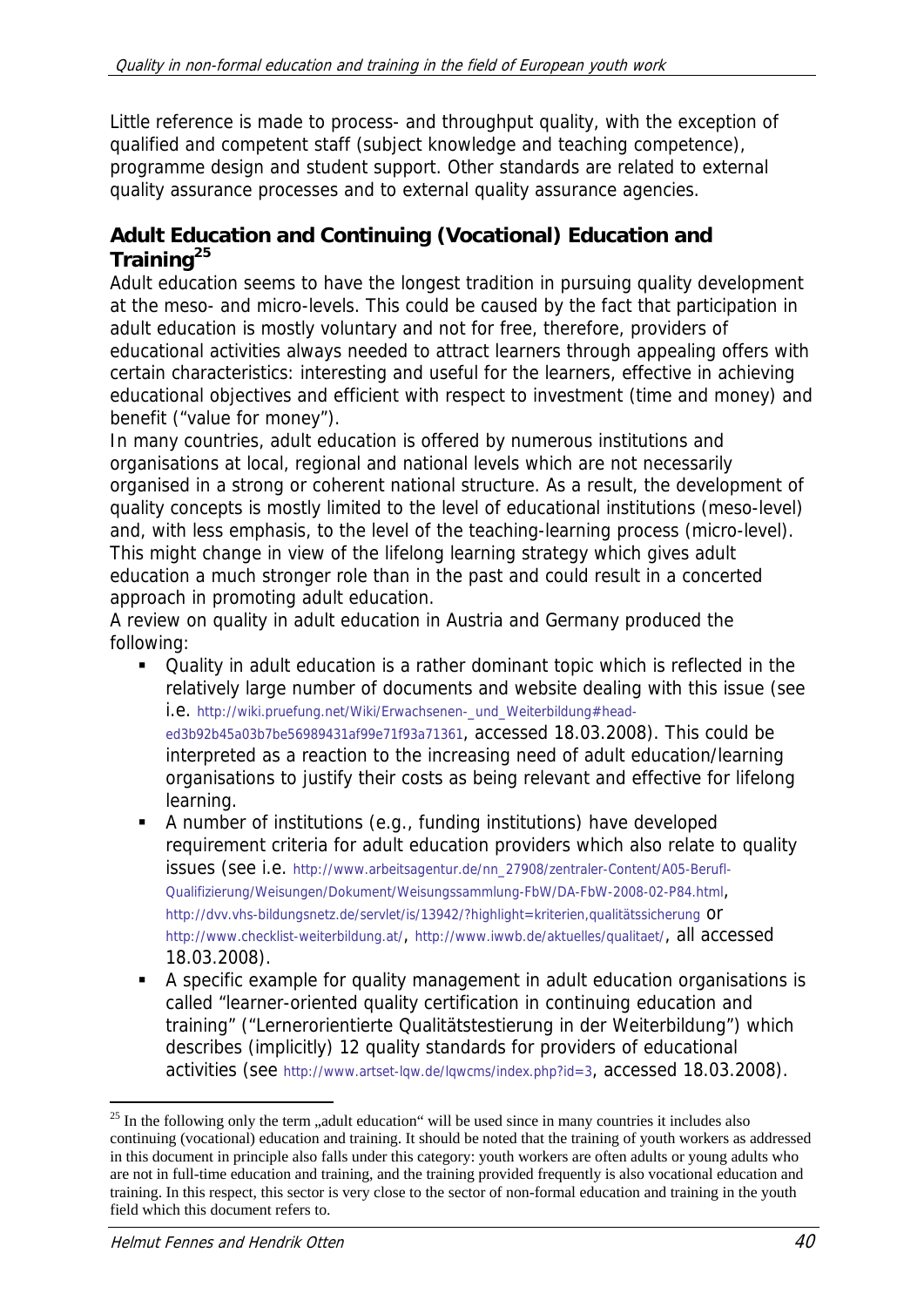These standards could at large also be adopted for non-formal education organisations in the youth field.

- The increasing need for demonstrating adequate competences of trainers in adult education is also reflected in newly developed training courses for trainers in adult education, aimed at developing adequate social, personal, educational, pedagogical and managerial competences and providing a respective certificate (see i.e. http://www.wba.or.at/studierende/kompetenzen.php, accessed 18.03.2008)
- A specific example of quality criteria in adult education could be found describing a concept of training (which reflects basic principles and approaches of non-formal education as outlined in chapter 1 of this document), quality criteria for trainers and quality criteria for educational offers with respect to content, methods, trainers, participants, activity format and architecture, organisation, support, quality assurance (see http://quer.at/cms/qualitaetsstandards, accessed 18.03.2008). Interviews with trainers active in adult education confirm that such approaches are widely spread but rarely made explicit and communicated to a larger public.
- There exist a number of checklists for (potential) participants in adult education which – implicitly – contain quality criteria referring to all aspects of the activity, i.e. relation between learners and providers, pedagogical approach, competences and qualifications of trainers, facilities, certification etc. (see, i.e., http://www.bibb.de/de/checkliste.htm or http://www.eduqua.ch/002alc\_07\_de.htm, accessed 18.03.2008)

An interesting model provides the "Common Inspection Framework for inspecting education and training" of the Office for Standards in Education in the UK (see http://www.ofsted.gov.uk/publications/2434, accessed 18.03.2008) which sets out the principles applicable to the inspection of post-16 non-higher education and training provisions. This framework includes a number of evaluation questions which could be translated into quality criteria covering a broad range of quality aspects in education: Overall effectiveness:

- **How effective and efficient are the provision and related services in meeting** the full range of learners' needs and why?
- What steps need to be taken to improve the provision further? Achievement and standards
	- How well do learners achieve?

The quality of provision

- How effective are teaching, training and learning?
- How well do programmes and activities meet the needs and interests of learners?
- How well are learners quided and supported?

Leadership and management

How effective are leadership and management in raising achievement and supporting all learners?

Concluding it can be said that the adult education sector puts much more emphasis on process- and throughput-quality with more focus on learner-orientation than the other education sectors. In this respect, communalities with the sector of non-formal education and training in the youth field can be noticed.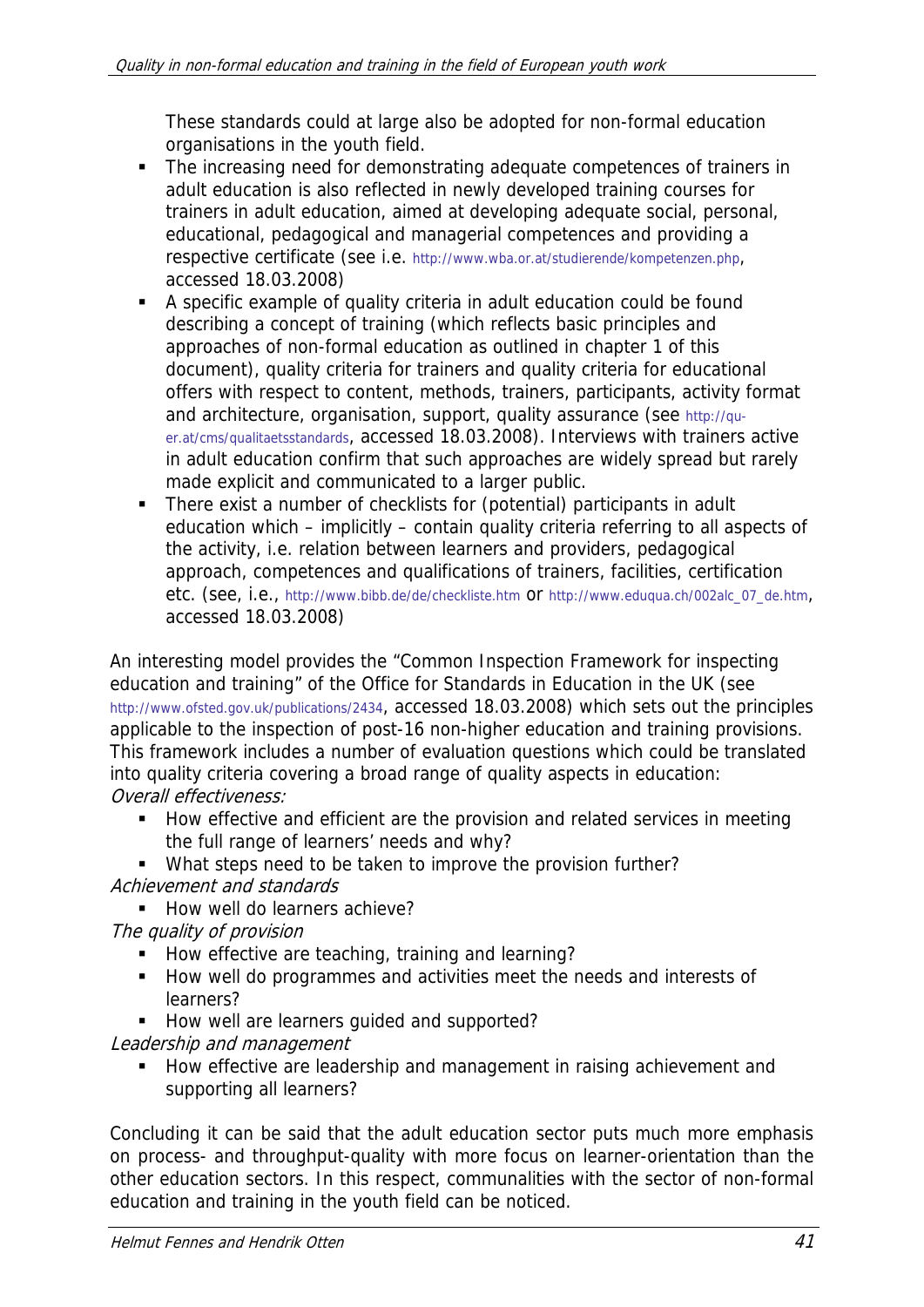## **Annex B Quality criteria and standards for non-formal education and training**

The following elaborates the quality criteria and standards as summarised on page x in the chapter on quality in non-formal education and training in the youth field. It should be noted that some of the standards specified below are specific to the formats, settings and structures of training in the youth field: these are largely residential seminars and in some cases long-term courses consisting of two or more residential seminars complemented by other features such as practice work, peer groups, mentoring, e-learning/computer-supported cooperative learning etc. Depending on the development of these training formats the quality criteria below might need to be revised or amended.

[Please note: Specific quality standards are in italic. Further elaborations to the 10 general quality standards are written using the normal font.]

#### **The activity is underpinned by the core principles and practices of nonformal education.**

These principles and practices are described in detail in the chapters "Non-formal education and learning in the youth field" and "The pedagogic approaches and principles in youth worker training". Respective specific quality criteria and standards can be derived from boxes 2, 4, 5 and 6 above.

### **The activity meets identified needs in the community.**

This refers to

- socio-political (including cultural and educational) needs of citizens and the respective communities, including needs resulting from specific challenges of the social environment or community;
- professional and personal development needs of target groups and potential participants;
- **PEDECITE:** priorities and needs reflected in education and training policies.

The activity is conceptualised and designed to meet needs which are identified through an adequate and ongoing needs analysis at all levels meeting the following criteria:

- $\blacksquare$  have a declared value position of those performing the needs analysis;
- have a defined scope;
- be systematically based on available information on knowledge about the issue to be addressed, including from research, practice and stakeholders ;
- **take into account both latent and manifest needs**
- **•** include a description of the results, their interpretation and a recommendation on the action to be taken
- **•** be accessible and transparent concerning its results to relevant stakeholders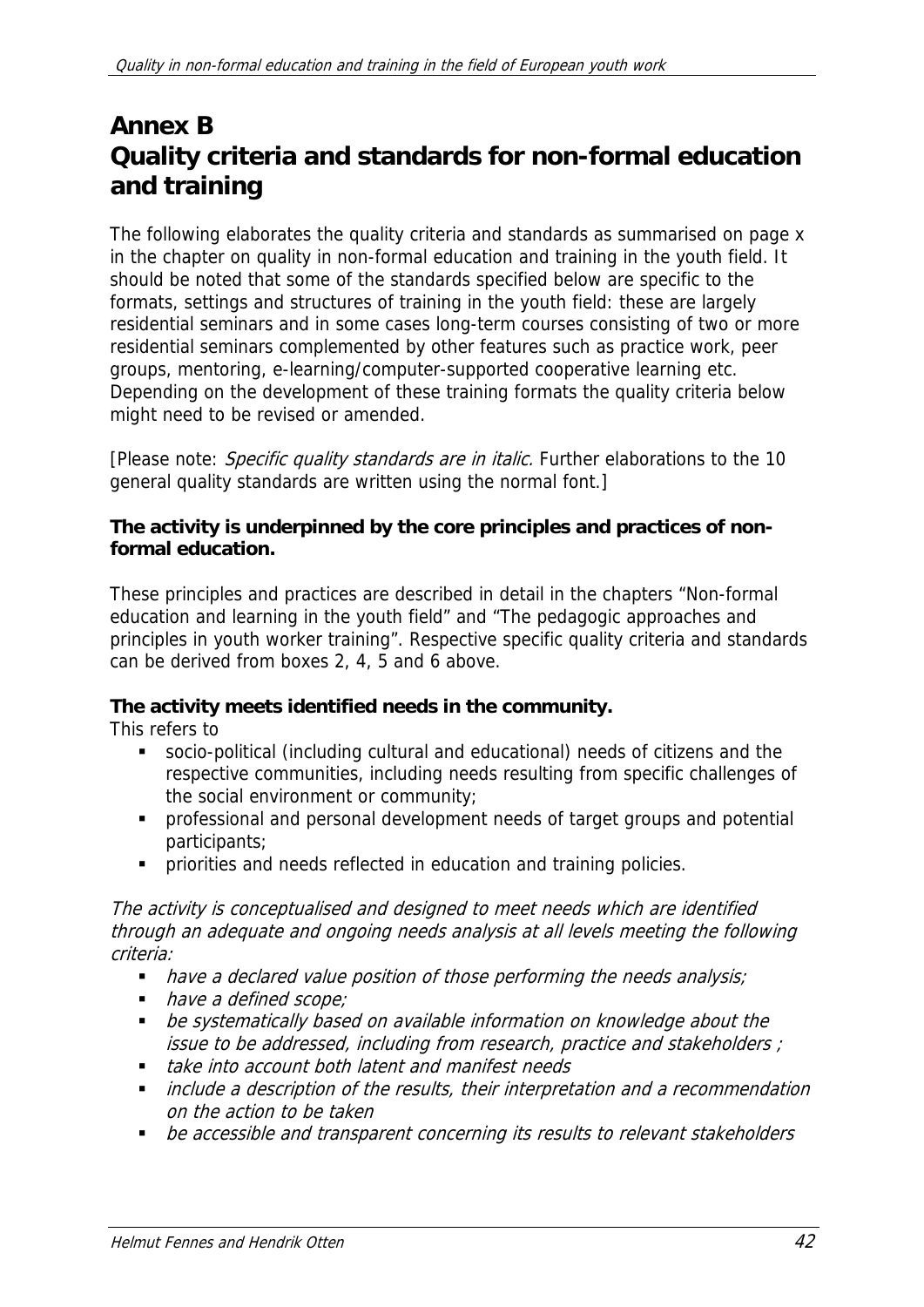**The activity is consciously conceptualised and framed to meet identified and appropriate objectives as well as to allow for unexpected outcomes.**  This is related to the following aspects: Definition of social and educational objectives; participant profile and composition of the group of participants; activity format and architecture; pedagogical approach.

Social and educational objectives:

- are explicit and clear as well as realistic and achievable in view of available resources
- **•** are formulated in a manner and form that makes it possible to evaluate them
- **•** are related to identified needs of the participants (see paragraph above on needs analysis)
- **imply change and/or action for change in the participants' realities and** understanding, in particular through the development and application of specific competences
- are consistent with the needs analysis
- are consistent with expected outcomes
- **•** provide for communication and interaction between the learners

Participants/learners:

- The participants' profile is clearly defined taking into account the needs analysis and the social and educational objectives
- The composition of the group of participants (group profile) is defined to achieve a good balance between commonalities and diversities in the context of the activity (composition of gender, age, education, profession, socioeconomic status, cultural/ethnic background, language, nationality, country of residence, experiences and competences related to the topic, motivation etc.)

The design of the activity format and architecture refers to duration and pacing (number of days, phases/modules), location (residential/non-residential, participants need to travel or not), training/learning modalities (face-to-face vs. distance learning, blended learning), classification and framing (degree of structuring, rhythm, patterning role relations), number of learners/participants, trainers' team profile.

Design of the activity format and architecture:

- Educational terms are consciously planned and justified in view of the objectives to be achieved: duration and pacing, location, training/learning modalities, classification and framing, number of participants/learners. The educational terms are in appropriate relation to all other parameters listed in this quality criteria scheme.
- Roles of and relations between the different types of actors (i.e. participants, trainers, organisers etc.) are clarified and transparent.
- The experiences, qualifications and competences represented in the team of trainers meet the requirements necessary for achieving the objectives and for implementing the educational terms.

Beyond complying with the principles of non-formal education (see above), the pedagogical approach: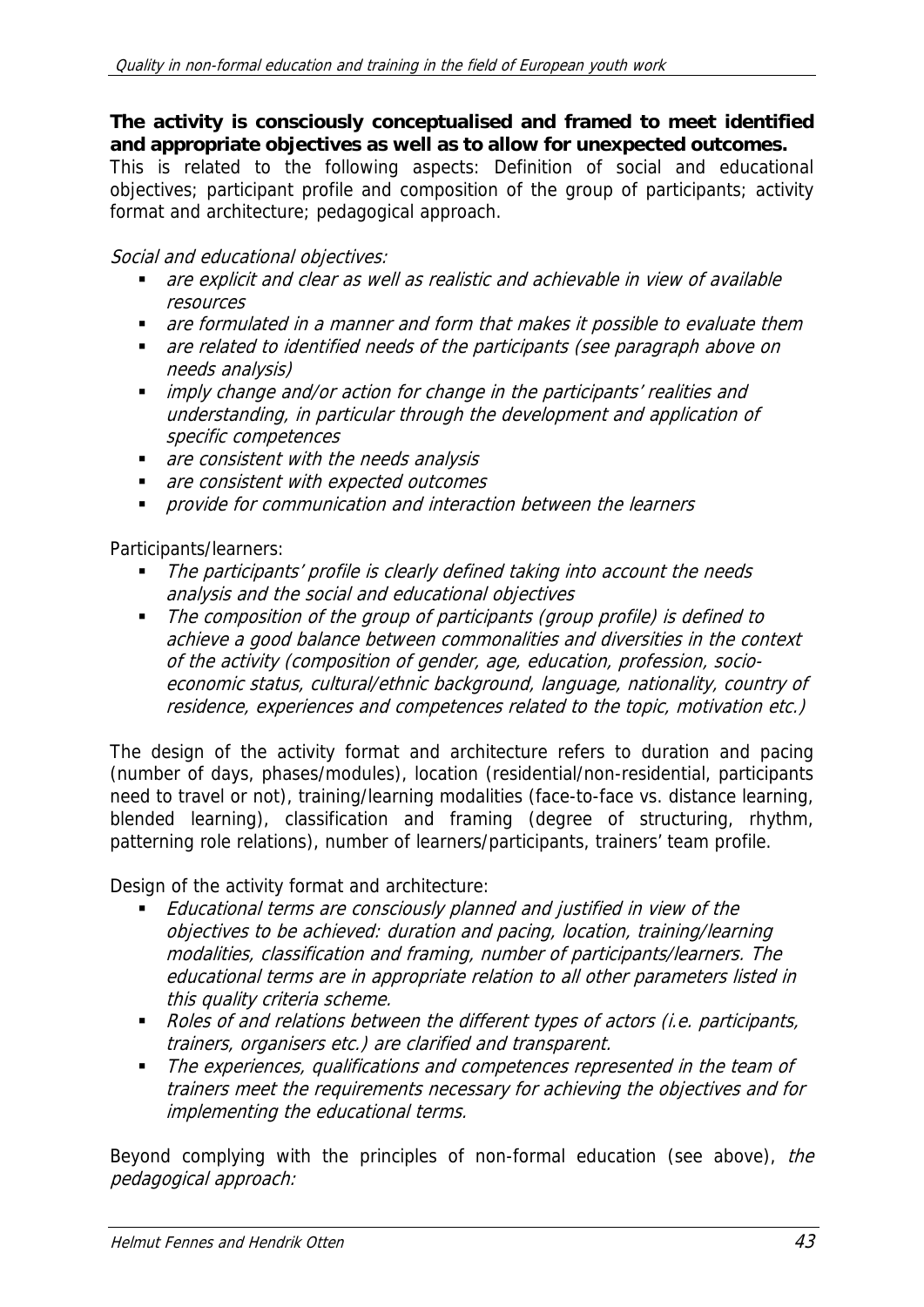- reflects social and political reality;
- **is coherent, trustworthy and credible;**
- secures autonomy of trainers and learners/participants;
- is demanding and challenging for the learners  $-$  but not over-challenging;
- encourages questioning and challenging of "old" and "new" concepts;
- assists in finding solutions;
- **•** provides grounds for the methodology that will be adapted to the situations and processes.

#### **The activity is well designed, planned and carried out, in both educational and organisational terms.**

This refers to the management of the activity, information of and communication with applicants, participants and other relevant actors, roles and relations of all actors, recruitment and composition of the educational/trainers team, preparation and implementation of the educational programme.

Management:

- The whole preparation and implementation process of the activity is adequately planned, timed, carried out and monitored (design of the activity, recruitment of the trainers, announcement of the training activity/call for applicants, application and selection of participants, communication with participants, trainers and other actors, organisational tasks including technical and administrative support during the activity, preparation of the programme elements, format and design of the evaluation, documentation, planning of follow-up, financial management etc.).
- **Timely and adequate communication with all actors is ensured.**
- An adequate venue with appropriate training, accommodation and catering facilities (if applicable) including the required equipment is selected in time. This needs to take into account the socio-economic reality of the region where the activity takes place.
- **If applicable, an adequate virtual learning environment is established for CSCL** (computer-supported cooperative learning
- A description of the activity (background information, context and rationale; needs addressed; aims and objectives; participant profile; pedagogical approach and methodology; technical, financial and administrative information; information on the organisers, sponsors and other stakeholders etc.) and an application/registration form (applicant data; applicant motivation; questions related to the participant profile etc.) as electronic, paper or online version are produced and made public to the target group (in languages understood by the target group) providing for an adequate dissemination and application period.
- Accessibility to the activity for persons with fewer opportunities is ensured through respective participation criteria as well as communication means and channels.
- Selection of participants (if applicable) is transparent and consistent with the design of the activity and with the values of youth work in a European context (see respective chapter).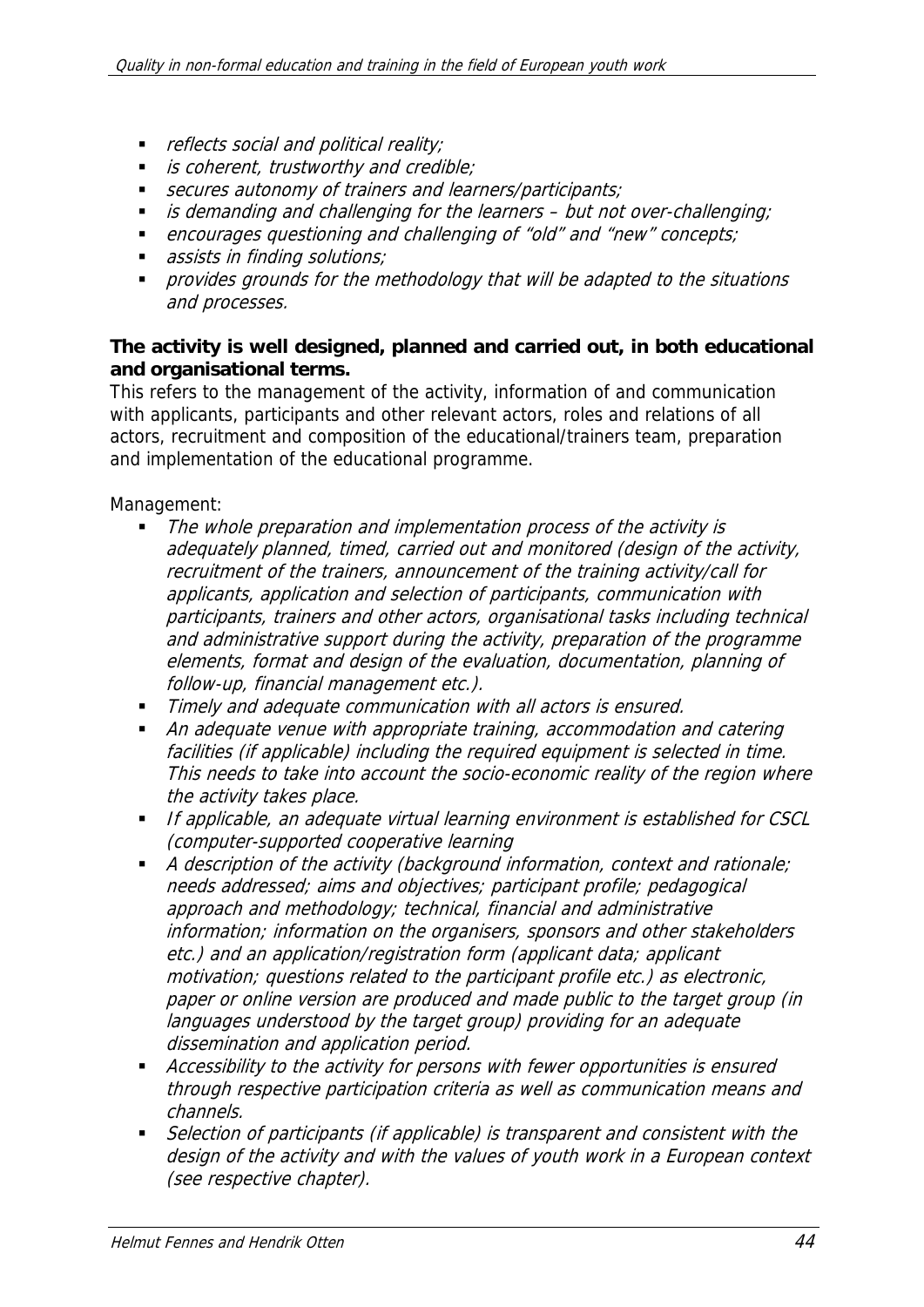- **Trainers, other experts, external evaluators, interpreters and other services (if** applicable) are recruited and contracted in time with clearly defined tasks, responsibilities and roles.
- Adequate technical and administrative support during the training activity is ensured, including for CSCL.
- The activity design provides for eventual follow-up.
- The activity is documented in a timely manner as needed for achieving its objectives, for reporting requirements (i.e. by sponsors) and for follow-up.

Information of and communication with applicants and participants ensures that:

- demands for applying for, participating in and following-up on the activity (time, energy, commitment, mobility, ICT access etc.) are clearly expressed;
- social and educational objectives are understood by the participants;
- **•** participants are timely informed about expected preparation before the activity, logistics and financial issues;
- participants receive the documentation/report of the activity as well as other documents produced as an outcome/ result of the activity.

Roles and relationships:

- Different roles and responsibilities are clarified and communicated to everyone concerned, with the objective that all actors feel comfortable and competent in their roles.
- Responsibilities for political, administrative and educational roles are clear, transparent and respected.
- Channels of communication between all actors are clear.
- Roles and relationships are characterised by a sense of accountability.

The trainers team:

- **is recruited transparently through adequate invitation and selection** procedures, taking into account all needs and requirements of the activity, in particular with respect to the necessary competences including team-work competence ("team as a team");
- **is complementary (in particular with respect to competences required) and** balanced in composition (i.e. with respect to gender, cultural/ethnic background, nationality etc.) within the context of the activity;
- is conscious of the team processes and establishes and is committed to a culture of cooperation based on mutual trust, respect, support, openness and sincerity;
- meets at least once face-to-face with all team members present well before the activity for an adequate preparation of the activity (team-building; design of a detailed programme and methodology in line with the pedagogical approach and the objectives to be achieved; clarification of training and working modes, responsibilities and individual preparation of trainers; design of internal evaluation);
- carries out the activity in line with the other quality criteria of this scheme;
- meets on a regular basis during long-term training activities consisting of several modules and/or phases;
- **implements an internal evaluation of the activity involving the learners.**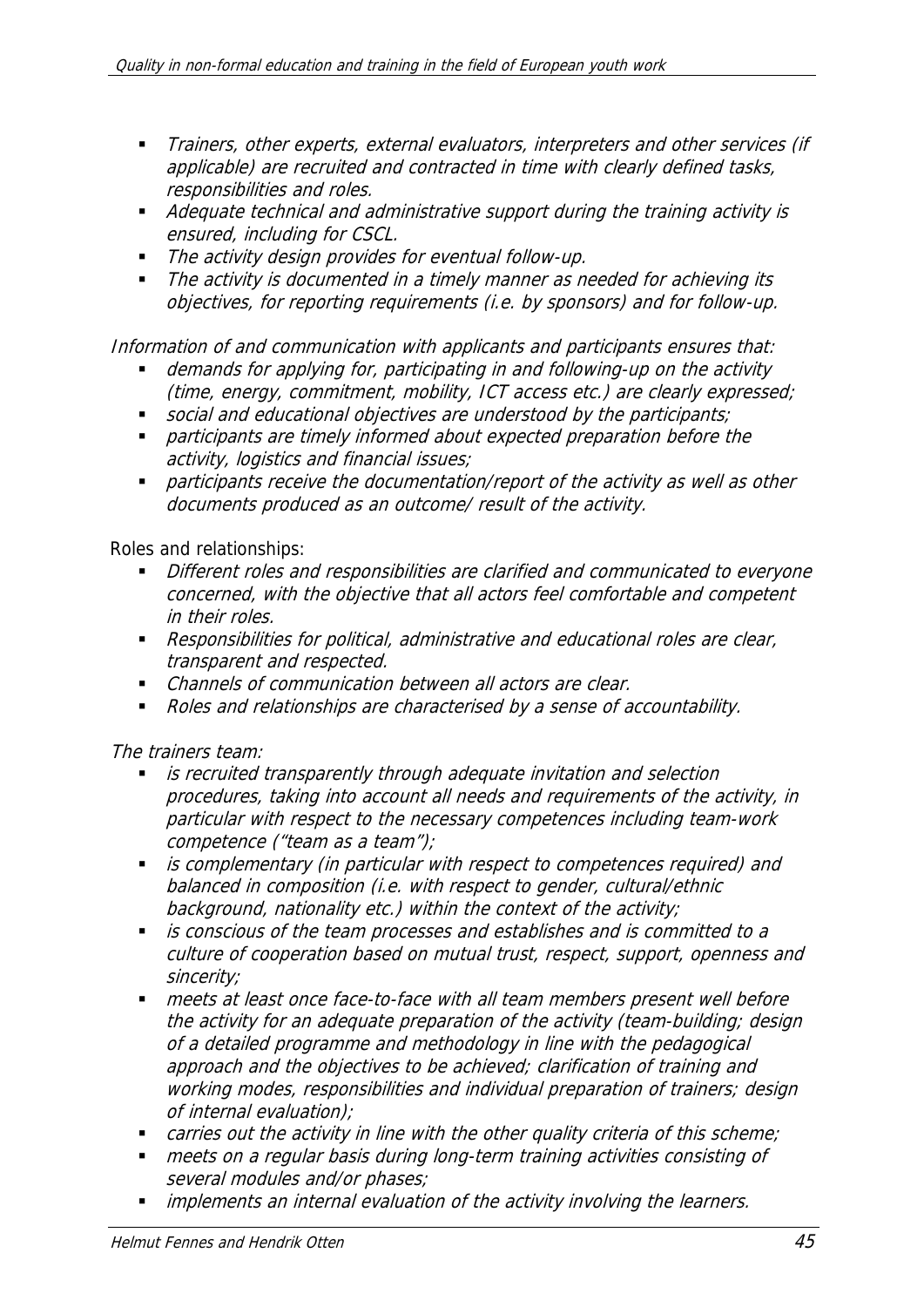#### **The activity is adequately resourced.**

This refers to human, educational, financial, infrastructure, technical and environmental resources (trainers, experts, managers, administrators, technicians, training/learning facilities and equipment (including for CSCL), accommodation, food, equipment, services, materials, communication tools, location and surrounding, social and cultural environment etc.)

#### An adequately resourced activity:

- has a transparent and comprehensive budget which includes and distinguishes between all direct and indirect costs (time and money), including evaluation and follow-up costs as well as expected income/revenue (human resources costs for preparation, design, implementation, evaluation, interpretation, administration, communication, dissemination, technical support; (proportional) costs for infrastructure, office space, supplies, copying, printing, ICT; direct costs for travel, food, accommodation and training facilities and equipment);
- ensures that, in particular, the human resources allocation includes all necessary components and tasks according to appropriate benchmarks per training day – i.e. work days (of trainers, managerial and administrative staff) per training day and in relation to the number of participants. These benchmarks will depend on the format and complexity of the activity (i.e. degree of innovation, pedagogical approach, number of working languages, number of countries involved, blended learning etc.). Nevertheless, a minimum of two trainers' team work days needs to be foreseen for each training day.
- ensures, in particular, an appropriate trainer-participant ratio between 1:6 and 1:12 depending on the nature of the activity, its objectives and its pedagogical approach;
- ensures that the allocation of financial, infrastructure, technical and environmental resources is coherent with the needs resulting from the objectives, pedagogical approach, educational design and methodology of the activity;
- **allocates financial resources adequate to the educational and market value of** the training activity provided and delivered (i.e. trainers' fee levels, standard of facilities etc.);
- has the assurance that funding agencies operate transparent, simple, effective and efficient administrative procedures for application, payment, accounting and reporting.

### **The activity demonstrably uses its resources effectively and efficiently.**

An activity that demonstrably uses its resources effectively and efficiently:

- **is designed and implemented in a way that its aims and objectives are** achieved effectively and efficiently, including with respect to the use of time, human and material resources (cost-benefit considerations);
- calculates the budget of an activity according to an appropriate benchmark for cost/participant/day; such benchmarks will vary depending on the country and on standards for comparable activities;
- **nakes every effort to seek out and draw on all potential direct and indirect** resources available in an effective and efficient way;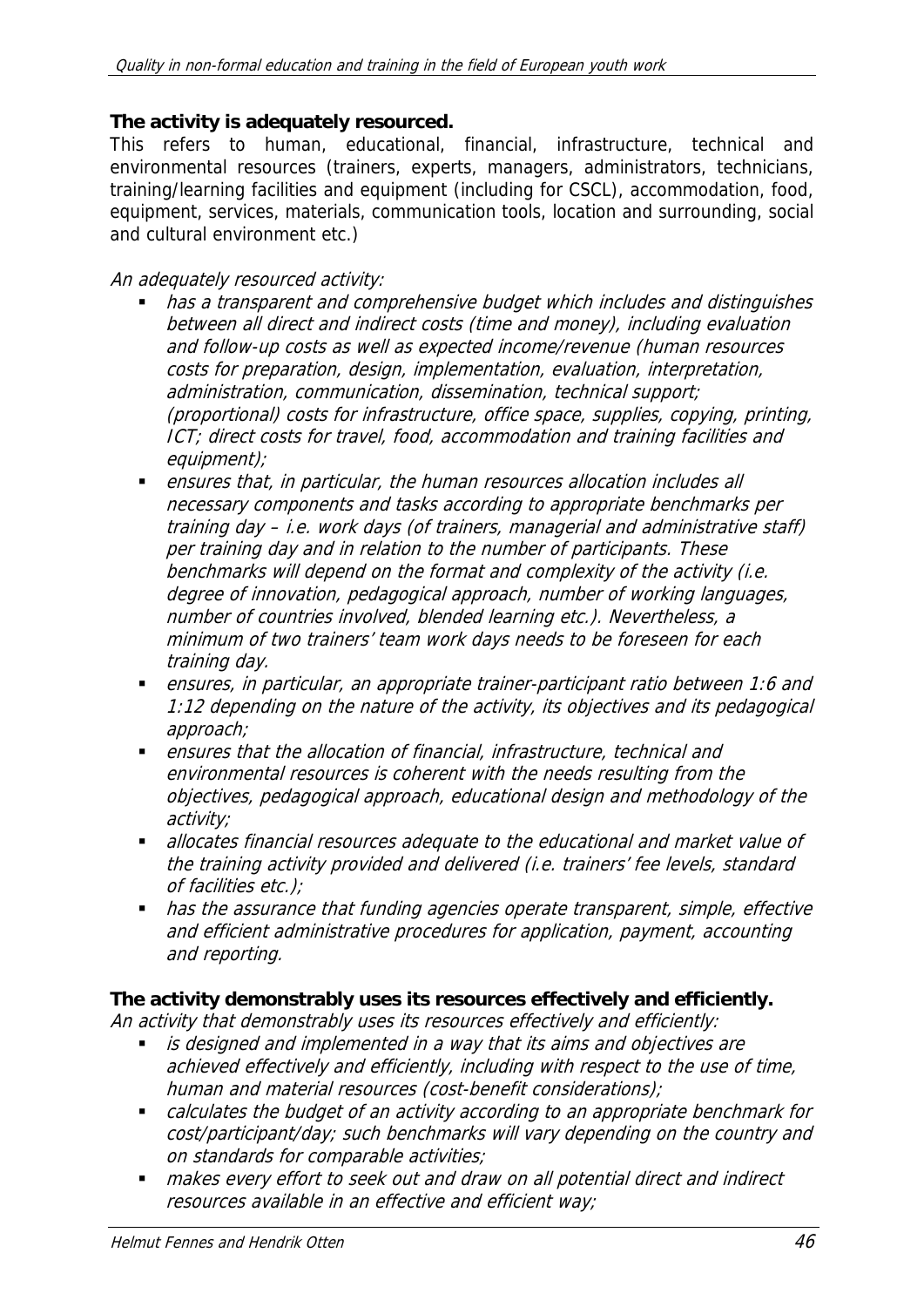- be evaluated with respect to its outcomes, results and impact in relation to its aims and objectives;
- **•** provide an account of efficient and effective use of resources that shows the activity's contribution to the outcomes and benefits of the activity.

#### **The activity is monitored and evaluated.**

Monitoring is used as an ongoing instrument to improve the effectiveness and efficiency of the activity during the process of preparation and implementation as well as to prevent failures. Monitoring is an ongoing task with respect to:

- the preparation, implementation, evaluation and follow-up of the activity according to established work plans, deadlines, benchmarks, responsibilities, budgets etc.;
- the implementation of the pedagogical approach, programme, methodology and methods;
- the achievement of (interim) objectives, outcomes and results.

The evaluation includes:

- an ex-ante evaluation with respect to the activity objectives and design;
- an ongoing evaluation on a regular basis during the activity with respect to its programme elements;
- a final evaluation with the participants at the end of the activity, including feed back by the participants to the trainers;
- an ex-post evaluation after the completion of the activity with respect to its impact.

The evaluation refers to the design of the activity, the training and learning process, the achievement of objectives as well as unexpected outcomes, the performance of and delivery by the trainers, the organisation of the activity, the facilities and the benefits for the organisers, sponsors and the respective sector.

The evaluation process involves the participants, the trainers and – optionally – external evaluators. Evaluation methods meet adequate standards in the field of education and social research.

The evaluation results are aimed to:

- contribute to the learning of all actors and institutions involved in the sense of "learning organisations"
- contribute to the development of the trainers' and organisers' competences
- be used to improve the development and implementation of future training activities
- be made accessible to sponsors and funding institutions to evaluate and if appropriate – to revise their funding policies
- be made accessible to practitioners, policy makers and researchers in order to contribute to quality development in the whole sector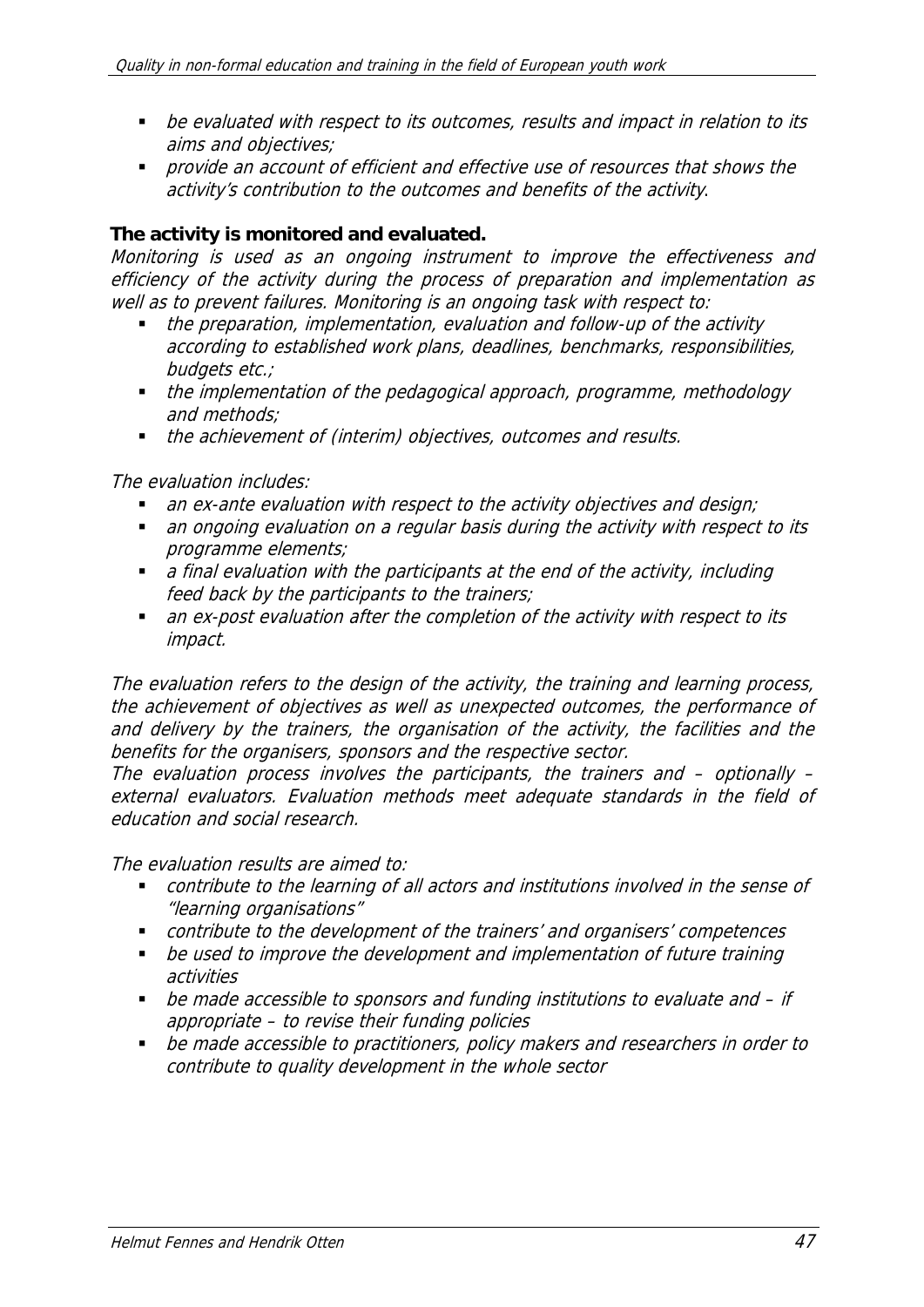#### **The activity acknowledges and makes visible its outcomes and results.**

- The outcomes and results of the activity are documented and made accessible to all actors involved, to sponsors and funding institutions, to interested researchers and (optionally) to policy makers.
- If relevant, outcomes and results are published and disseminated to a larger public.
- **•** Participants receive a certificate for their participation in the activity, including the description of the programme, achievements and other relevant aspects of the activity.
- **•** Participants are encouraged to apply what they have learned and to develop and implement follow-up activities.
- Participants are offered to be informed and contacted by the training provider with a view to follow-up activities.

#### **The activity integrates principles and practices of intercultural learning.**

The activity is designed and implemented in a way that participants

- are encouraged and supported in relating to and interacting with participants from other cultural backgrounds;
- are encouraged to explore the socio-cultural environment of the location where the activity takes place;
- **EXPERIENCE CULTAL STATE CONSTRANGE IN A LEART FROM THEM**  $\mathcal{E}$
- **develop appreciation for cultural diversity;**
- develop empathy and an understanding for other cultures;
- develop a positive attitude towards human rights and against, racism, anti-Semitism, xenophobia and intolerance;
- **develop intercultural competence.**

Further quality criteria are:

- The activity is implemented by a team of trainers (a minimum of two trainers) from different cultural backgrounds reflecting the cultural, linguistic and social realities of the group of learners. Each trainer must have intercultural competence, in particular intercultural education competence and the competence to negotiate conflicts with an intercultural dimension. Each trainer must be fluent in at least one of the working languages of the activity.
- The design and implementation of the activity follow the principles of intercultural learning, take into account the cultural dimensions of education, training and respective concepts and give preference to bilingual and multilingual training/learning modes.
- The design and implementation of the activity take into account the need for translation and interpretation.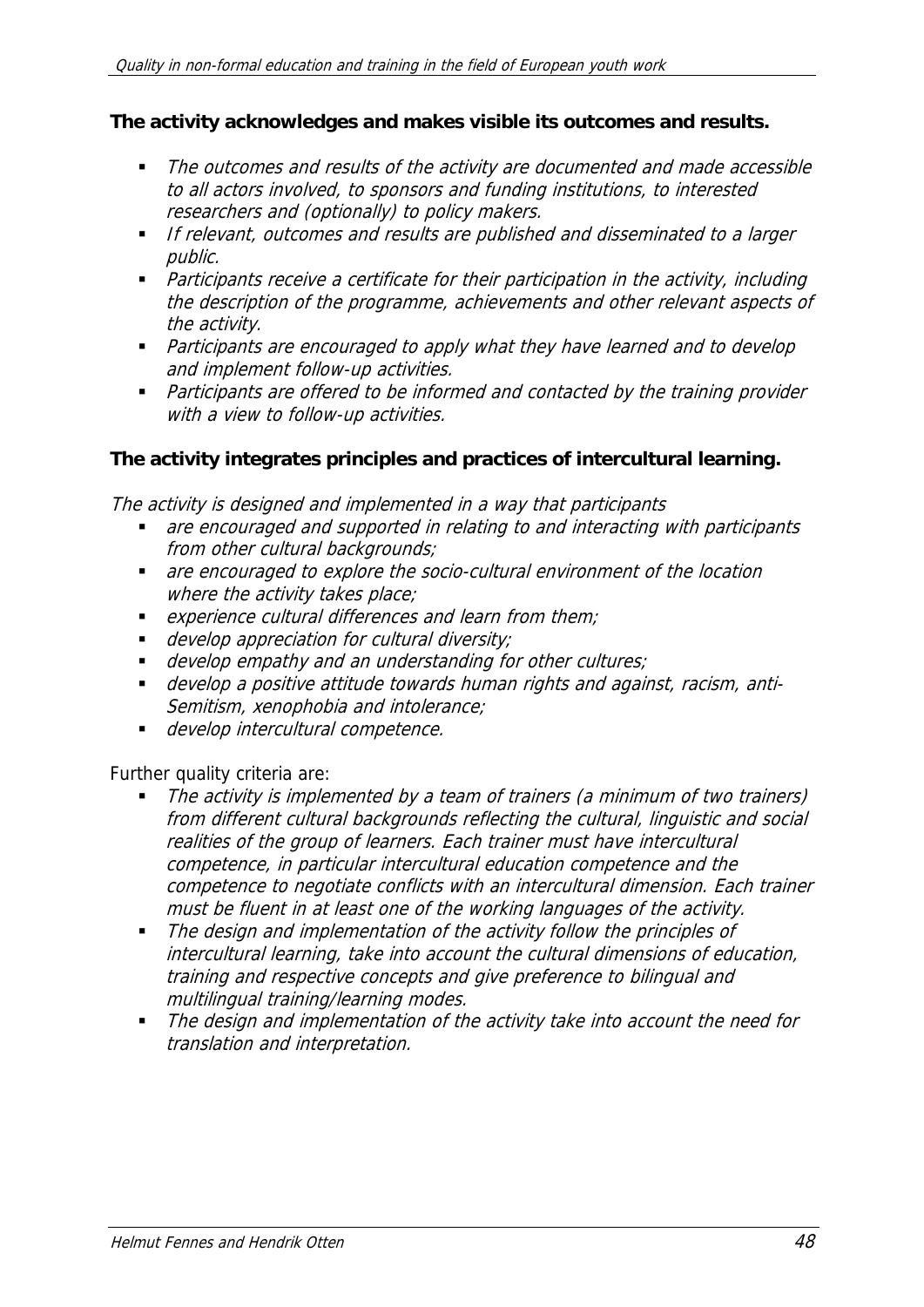#### **The activity contributes to European-level policy aims and objectives in the youth field.**

- The objectives of the activity reflect or include European-level policy aims and objectives in the youth field (see chapter "Youth work in a European context").
- The design and implementation of the activity is coherent with the values and principles reflected in European-level policy aims and objectives in the youth field.
- The activity is evaluated with respect to the achievement of these and related policy aims and objectives.
- Relevant outcomes and results of the activity, including follow-up activities, are publicised to an interested larger public and, in particular, to youth policy makers at all levels and to youth research.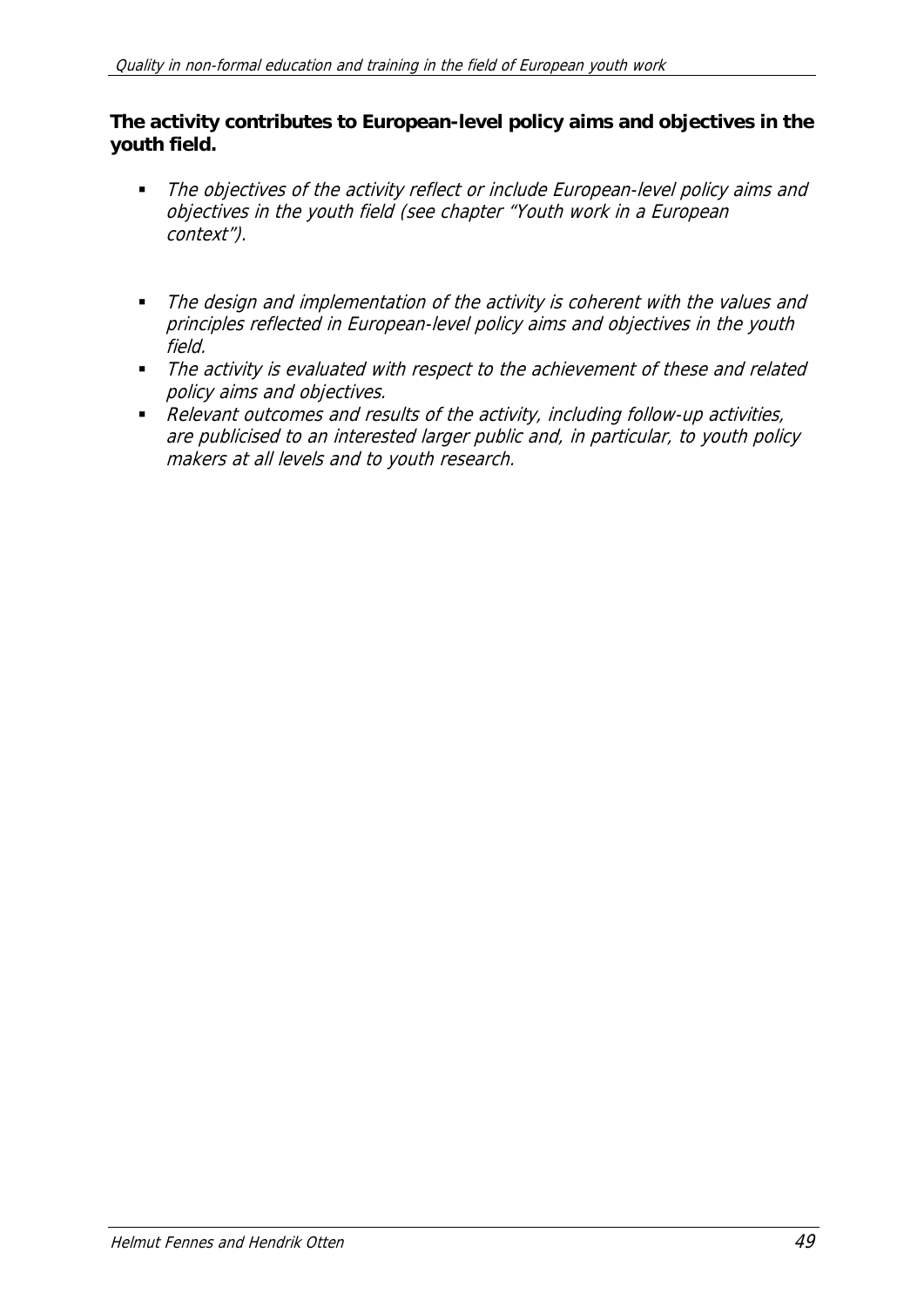# **Bibliography**

Arnold, R. (1997): Qualität durch Professionalität – zur Utilität und Zweckfreiheit in der Qualität betrieblicher Weiterbildung. In: Arnold, R. (Ed.) Qualitätssicherung in der Erwachsenenbildung. Opladen

Balfe, Walter et al. (2006): Quality in Education and Training. Cases of Good Practice in Vocational Education and Training and Higher Education. Federal Ministry of Education, Science and Culture: Vienna

(http://eu2006.bmbwk.gv.at/veranst/qual/study\_quality\_in\_education\_and\_training\_march2006.pdf, accessed 18.03.2008)

Chisholm, L./Fennes, H.(2008, to be published): Lernen in der zweiten Moderne: neue Zusammenhänge denken und erkennen. In Reisinger, P. and Schratz, M. (eds.) Schule im Umbruch. Innsbruck: Innsbruck University Press

Chisholm, Lynne (2008, to be published): Recontextualising learning in second modernity. In: Bendit, René & Hahn, Marina (Eds.) (2008): Youth Transitions: Processes of Social Inclusion and Patterns of Vulnerability in a Global World. Contributions to education – employment, participation, democratic citizenship and youth cultures in different world regions. Leverkusen: Verlag Barbara Budrich Chisholm, L. with Hoskins, B./Søgaard-Sorensen, M./Moos, L./Jensen, I. (2006): At the end is the beginning: training the trainers in the youth field. Advanced Training

for Trainers in Europe. Volume 2 – External Evaluation. Strasbourg: Council of Europe Publishing (download at http://www.youth-partnership.net/export/sites/default/youthpartnership/documents/Publications/Training/ATTE\_vol2\_external\_evaluation.pdf; accessed 25.01.2008) Chisholm, L./Hoskins, B. with Glahn, Ch. (eds.) (2005): Trading Up: potential and performance in non-formal learning. Strasbourg: Council of Europe Publishing (download at http://www.youth-partnership.net/export/sites/default/youth-

partnership/documents/Research/2005\_trading\_up\_NFL\_coepub.pdf; accessed 25.01.2008) Colley, H./Hodkinson, P./Malcolm, J. (2002): Non-formal learning: mapping the conceptual terrain. University of Leeds. (http://www.infed.org/archives/etexts/colley\_informal\_learning.htm, accessed 10.01.2008)

Colley, H./Hodkinson, P./Malcolm, J. (2003): Informality and Formality in Learning. London: Learning and Skills Research Centre

(http://www.lsda.org.uk/pubs/dbaseout/download.asp?code=1492; accessed 10.01.2008).

Council of Europe (2007): Quality standards in education and training activities of the Directorate of Youth and Sport of the Council of Europe (DJS/G (2007) 12 E). **Strasbourg** 

(http://www.coe.int/t/dg4/youth/Source/Training/Study\_sessions/2007\_Quality\_standards\_educ\_training\_en.pdf, accessed 28.01.2009)

Council of Europe (2005): Advanced Training for Trainers in Europe. Volume 1 – Curriculum Description. Strasbourg: Council of Europe Publishing (download at http://www.youth-partnership.net/export/sites/default/youth-

partnership/documents/Publications/Training/ATTE\_vol1\_curriculum\_description.pdf, accessed 25.01.2008)

Council of Europe (2003): Recommendation Rec (2003)8 of the Committee of Ministers to member states on the promotion and recognition of non-formal education/learning of young people. Strasbourg.

https://wcd.coe.int/ViewDoc.jsp?id=21131&BackColorInternet=9999CC&BackColorIntranet=FFBB55&BackColorLo gged=FFAC75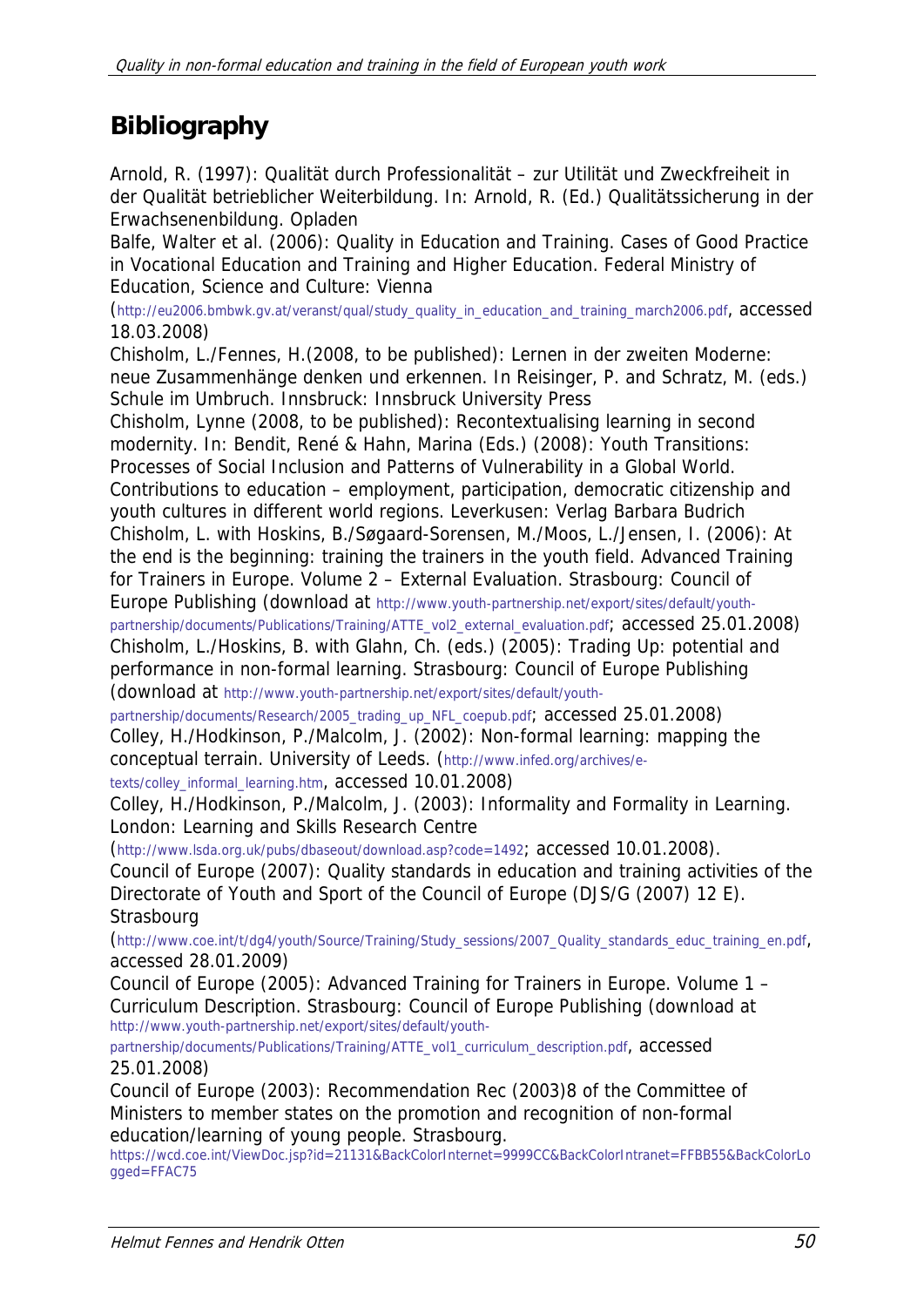Council of Europe (2001): Symposium on non-formal education, Strasbourg (EYC), 13-15 October 2000. Report (Sympo/Edu (2000)rap.) Strasbourg (http://www.youthpartnership.net/export/sites/default/youth-

partnership/documents/EKCYP/Youth\_Policy/docs/Symposium\_on\_Non-Formal\_E\_part1.pdf and http://www.youth-partnership.net/export/sites/default/youth-

partnership/documents/EKCYP/Youth\_Policy/docs/symposium\_on\_Non\_Formal\_E\_part2.pdf, accessed 31.03.2008)

Council of the European Union (2007) Draft conclusions of the Council and of Representatives of the Governments of the Member States, meeting with the Council, on improving the quality of teacher education. Brussels

(http://register.consilium.europa.eu/pdf/en/07/st14/st14413.en07.pdf, accessed 21.03.2008) Council of the European Union (2006): Resolution of the Council and of the Representatives of the Governments of the Member States, meeting within the Council, on the recognition of the value of non-formal and informal learning within the European youth field (2006/C 168/01) (http://eur-

lex.europa.eu/LexUriServ/LexUriServ.do?uri=OJ:C:2006:168:0001:0003:EN:PDF, accessed 10.01.2008) Council of the European Union (2004): Draft Conclusions of the Council and of the representatives of the Governments of the Member States meeting within the Council on Common European Principles for the identification and validation of non-formal and informal learning (9175/04 EDUC 101 SOC 220)

(http://ec.europa.eu/education/policies/2010/doc/validation2004\_en.pdf, accessed 10.01.2008) Council of the European Union (1999): Resolution of the Council and the Ministers of Youth meeting with the Council of February 1999 on youth participation (19999/C 42/01) (http://eur-lex.europa.eu/LexUriServ/LexUriServ.do?uri=OJ:C:1999:042:0001:0002:EN:PDF, accessed 10.01.2008)

Dohmen, Günther (2001): Das informelle Lernen. Die internationale Erschließung einer bisher vernachlässigten Grundform menschlichen Lernens für das lebenslange Lernen aller. Bonn: BMBF publik (pdf-download at http://www.bmbf.de).

Du Bois-Reymond, M. (2005): What does learning mean in the "Learning Society"? In: Chisholm, L./Hoskins, B. with Glahn, Ch. (eds.): Trading Up: Potential and Performance in Non-formal Learning. Strasbourg; Council of Europe Publications, pp. 15-24 (download at http://www.youth-partnership.net/export/sites/default/youth-

partnership/documents/Research/2005\_trading\_up\_NFL\_coepub.pdf; accessed 25.01.2008) Du Bois-Reymond, M. (2004): Youth – Learning – Europe. Ménage à trois? In:

Young: Nordic Journal of Youth Research 12, 3, pp. 187-204.

Du Bois-Reymond, M. (2003): Study on the links between formal and non-formal education. Strasbourg: Council of Europe, Directorate of Youth and Sport (http://www.youth-partnership.net/export/sites/default/youth-

partnership/documents/BGKNGE/COE\_formal\_and\_nonformal\_education.pdf; accessed 25.01.2008) European Association for Quality Assurance in Higher Education (2005): Standards and Guidelines for Quality Assurance in the European Higher Education Area. Helsinki (http://www.bologna-bergen2005.no/Docs/00-Main\_doc/050221\_ENQA\_report.pdf, accessed 17.03.2008) European Commission and Council of Europe (2004): Working paper: Pathways towards validation and recognition of education, training and learning in the youth field. Brussels and Strasbourg (http://www.youth-partnership.net/export/sites/default/youthpartnership/documents/Research/2004\_validation\_and\_recognition.pdf, accessed 18.03.2008) European Commission and Council of Europe (2003): Expert Group on Quality Standards, Evaluation and Validation: Meeting Reports. Brussels and Strasbourg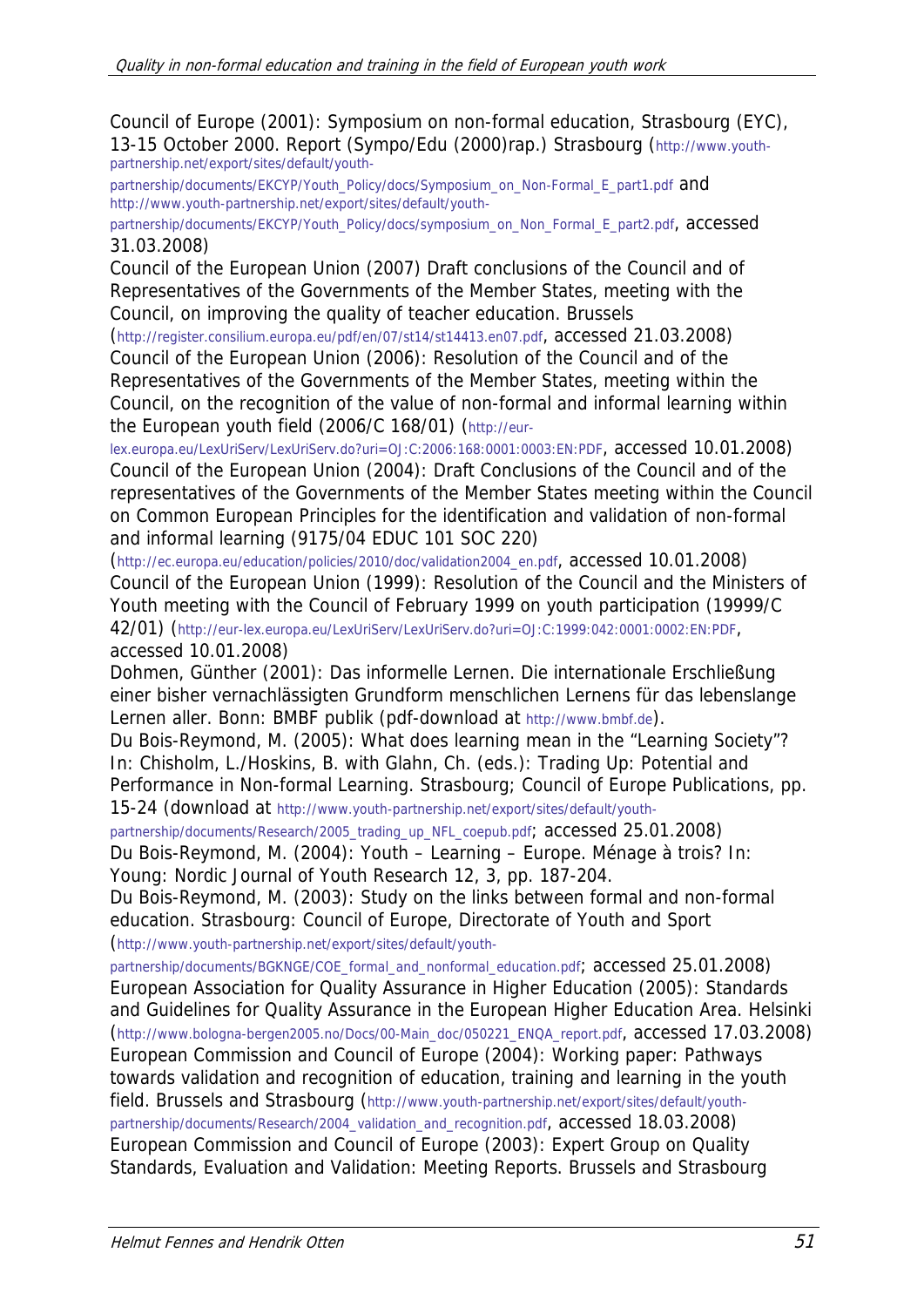European Commission and Council of Europe (2001): Curriculum and Quality Development Group: Draft Final Report. Brussels and Strasbourg (http://www.youth-

partnership.net/export/sites/default/youth-partnership/documents/BGKNGE/2001\_cqdg\_report.pdf, accessed 28.01.2008)

European Commission (2005) Common Principles for Teacher Competences and Qualifications. Brussels (http://ec.europa.eu/education/policies/2010/doc/principles\_en.pdf, accessed 21.03.2008)

European Commission (2004): Key competences for lifelong learning. A European reference framework (http://ec.europa.eu/education/policies/2010/doc/basicframe.pdf, accessed 10.01.2008)

European Commission (2003): Common principles for validation of non-formal and informal learning:

http://europa.eu.int/comm/education/policies/2010/doc/non-formal-and-informal-learning\_en.pdf (edit and check if latest version …)

European Commission (2001a): European Commission white paper: A new impetus for European youth (COM(2001) 681 final). Brussels, 21.11.2001

(http://ec.europa.eu/youth/whitepaper/download/whitepaper\_en.pdf, accessed 10.01.2008) European Commission (2001b): Making a European area of lifelong learning a reality. Communication from the Commission, COM(2001)678 final, Brussels, 21.11.2001

(http://ec.europa.eu/education/policies/lll/life/communication/com\_en.pdf, accessed 10.01.2008) European Commission (2000): A memorandum on lifelong learning. Commission Staff Working Paper, SEC(2000)1832, Brussels, 21.11.2000

(http://ec.europa.eu/education/policies/lll/life/memoen.pdf, accessed 10.01.2008)

European Parliament and Council (2008) Recommendation of the European Parliament and of the Council on the establishment of the European Qualifications Framework for lifelong learning (2006/0163)

(http://ec.europa.eu/education/policies/educ/eqf/rec08\_en.pdf, accessed 24.03.2008) European Parliament and Council (2006a): Decision No. 1719/2006/EC of the European Parliament and of the Council establishing the 'Youth in Action' programme for the period 2007 to 2013 (http://eur-

lex.europa.eu/LexUriServ/LexUriServ.do?uri=OJ:L:2006:327:0030:0044:EN:PDF, accessed 10.01.2008) European Parliament and Council (2006b): Recommendation of the European Parliament and of the Council of 18 December 2006 on key competences for lifelong learning (2006/962/EC) (http://eur-

lex.europa.eu/LexUriServ/LexUriServ.do?uri=OJ:L:2006:394:0010:0018:EN:PDF, accessed 10.01.2008) European Parliament and Council (2006c): Recommendation of the European Parliament and of the Council of 15 February 2006 on further European co-operation in quality assurance in higher education (2006/143/EC) (http://europa.eu.int/eur-

lex/lex/LexUriServ/site/en/oj/2006/l\_064/l\_06420060304en00600062.pdf, accessed 18.03.2008) European Youth Forum (2008): Policy Paper on Non-Formal Education: A framework for indicting and assuring quality (http://www.youthforum.org/Downloads/policy\_docs/learnercentred\_education/0009-08\_NFE\_FINAL.pdf, accessed 17.08.2008)

Faulstich, P. (1991): Qualitätskriterien für die Erwachsenenbildung als Fokus der Berufsbildungsforschung. In: Melfort, B. and Sauter, E. (Eds.) Qualität in der beruflichen Weiterbildung. Ergebnisse eines Workshops des Bundesinstituts für Berufsbildung. Berlin